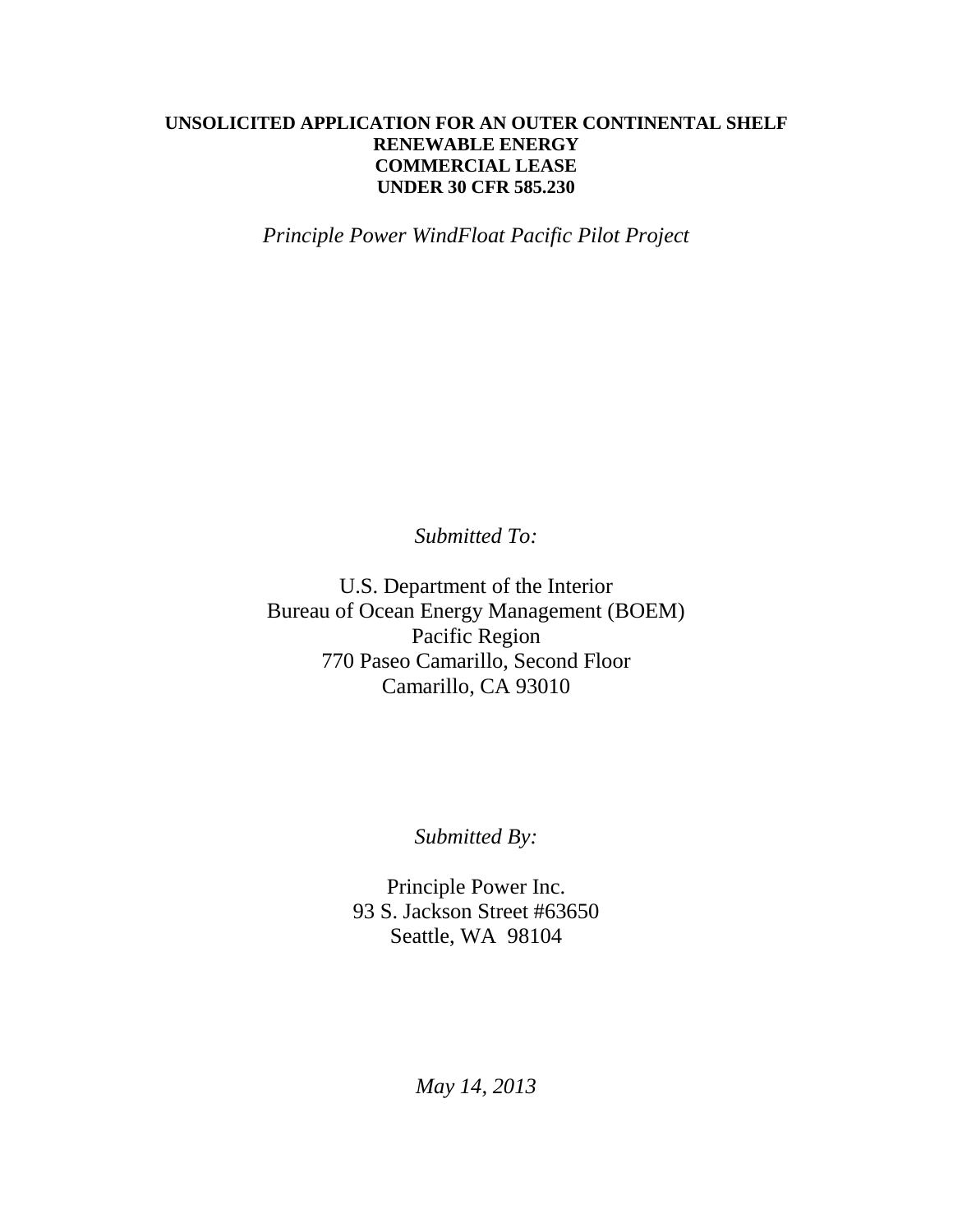# **UNSOLICITED APPLICATION FOR AN OUTER CONTINENTAL SHELF RENEWABLE ENERGY COMMERCIAL LEASE UNDER 30 CFR 585.230**

# *Principle Power WindFloat Pacific Pilot Project*

# *Table of Contents*

| Π. | INFORMATION REQUIRED FOR AN UNSOLICITED REQUEST FOR A                             |  |
|----|-----------------------------------------------------------------------------------|--|
|    |                                                                                   |  |
|    |                                                                                   |  |
|    |                                                                                   |  |
|    |                                                                                   |  |
|    |                                                                                   |  |
|    |                                                                                   |  |
|    |                                                                                   |  |
|    |                                                                                   |  |
|    |                                                                                   |  |
|    |                                                                                   |  |
|    | d) Renewable Energy Resource and Environmental Conditions in Area of Interest  13 |  |
|    |                                                                                   |  |
|    |                                                                                   |  |
|    |                                                                                   |  |
|    | f)                                                                                |  |
|    |                                                                                   |  |
|    |                                                                                   |  |
|    |                                                                                   |  |
|    |                                                                                   |  |
|    |                                                                                   |  |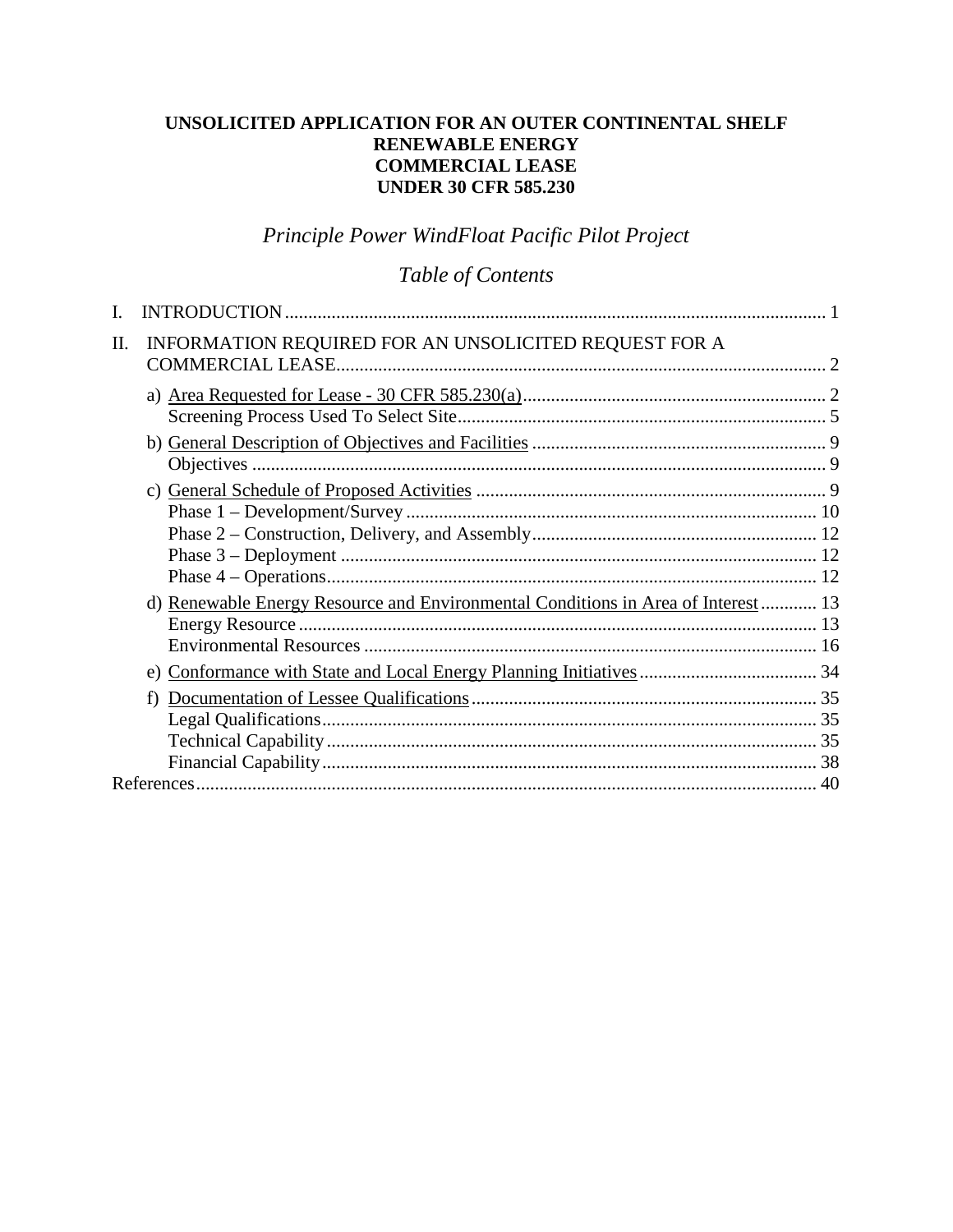### **UNSOLICITED APPLICATION FOR AN OUTER CONTINENTAL SHELF RENEWABLE ENERGY COMMERCIAL LEASE UNDER 30 CFR 585.230**

*Principle Power WindFloat Pacific Pilot Project*

### **I. INTRODUCTION**

Principle Power, Inc. (PP) is pleased to submit this unsolicited request for a United States Outer Continental Shelf (OCS) commercial lease in accordance with the requirements of 30 CFR § 585.230. Principle Power expects to establish a project company to which the requested lease may be assigned in the future.

Principle Power and partners propose a pre-commercial, pilot-scale wind farm for deployment offshore of Coos Bay, Oregon. The 30 megawatt (MW) project, named the WindFloat Pacific Offshore Wind Demonstration Project ("WindFloat Pacific Project" or "WFP"), consists of five WindFloat units outfitted with Siemens Wind Turbine 6.0 MW, direct-drive, offshore wind turbines and would be sited in 300-400 meters of water approximately 15 nautical miles (nm) (24 kilometers [km]) from shore. An offshore grid and subsea cable would be used to export produced electricity to facilities at the planned South Dunes Power Plant, a combined cycle natural gas power plant associated with the Jordan Cove Energy Project. The Jordan Cove Energy Project is a \$7.5 billion (US dollars) liquid natural gas export facility currently under development at the International Port of Coos Bay. Jordan Cove Energy and Principle Power are negotiating a power purchase agreement with a term and price sufficient to meet the economic needs of the WindFloat Pacific Project. Infrastructure planning in conjunction with Jordan Cove Energy is already underway at the Port of Coos Bay. Additional development funds are being allocated towards the development of a multi-purpose berth that would facilitate efficient WindFloat deployments. Principle Power plans for facilities at the Port of Coos Bay to serve as the final assembly, hull load-out, turbine installation, and future maintenance base for WindFloat units.

The WindFloat, a semi-submersible floating foundation for multi-megawatt offshore wind turbines, was developed by Principle Power specifically to address current cost, risk, and execution barriers in the offshore wind industry. The WindFloat Pacific Project units, including the turbine, will be assembled and tested on-shore or quayside in a controlled environment. No heavy lift operations or commissioning of the turbines will be conducted at sea. As a result, transport and installation of the unit is simplified, requires less-costly vessels, and is not subject to the same weather restrictions as offshore wind projects employing bottom-fixed foundations.

The wind resource off the Oregon, Washington, and California coasts is robust. The WindFloat Pacific Project units will be deployed in water depths of approximately 1,200 feet (365 meters), allowing development to occur outside of areas where existing uses might conflict. A preliminary analysis of the Coos Bay area's wind resource and known environmental and stakeholder constraints suggests that the proposed location is favorable for project development.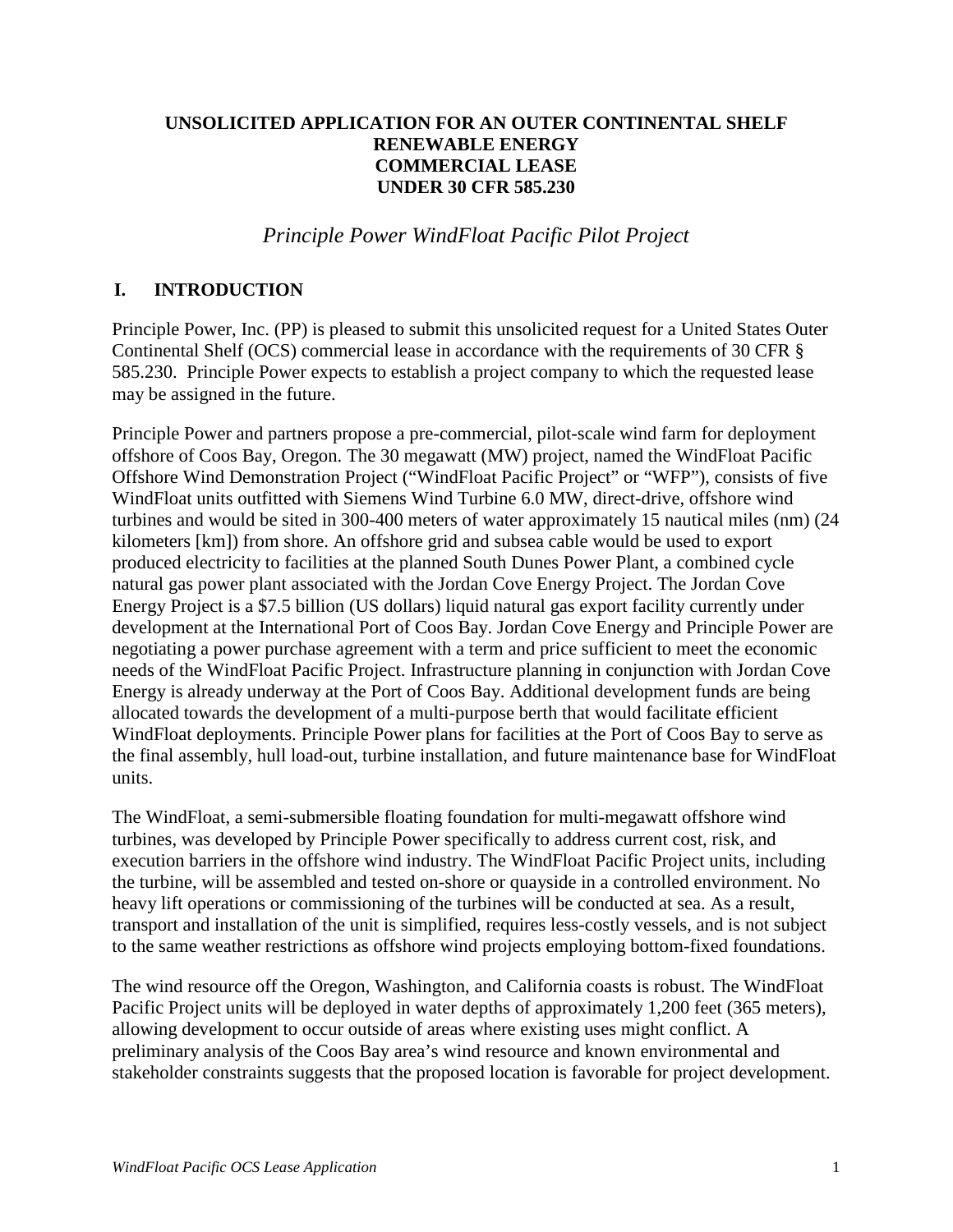The proposed project plans for five WindFloat units to be arranged in an array with one row of three units and one row of two units; the final configuration will be determined as the engineering, leasing and environmental assessments progress. Each unit will be moored using vertical load anchors, a technology that requires no piling and is well suited to deep and variable seabed conditions. The installation is completely reversible (no permanent infrastructure will be left on the sea bed upon decommissioning), and acoustic disturbances are expected to be minimal. Principle Power and project partners will conduct comprehensive stakeholder interviews and environmental/existing-use analyses prior to final site selection.

The WindFloat Pacific Project represents a significant first step towards commercial offshore wind energy production on the West Coast of the United States. Furthermore, the project has the support of major wind energy industry leaders committed to the successful delivery of the project and future United States offshore wind industry investments.

The project team's experience spans industries from high-tech manufacturing to offshore construction and oil and gas. The proposed project will leverage the collective know-how of these industry professionals and pair them with lessons learned from Principle Power's full-scale prototype project, which was installed off the coast of Portugal in 2011.

Principle Power has engaged with agencies (state and federal) and stakeholders regarding the development of the WFP project near Coos Bay, OR, including U.S. Fish and Wildlife, NOAA Fisheries, U.S. Coast Guard, and U.S. Army Corps of Engineers. Conversations held with the Coos Bay fishing community and the Southern Oregon Resource Coalition (SOORC) revealed the general location of several valued fishing areas including Rockfish Conservation Area within proximity to the original proposed WFP project area. Based on this input, Principle Power has relocated the WindFloat Pacific project area further offshore past 200 fathoms and the Rockfish Conservation Area to respect these requests. The Principle Power team has entered into preliminary discussions with non –governmental organizations interested in the intersection of energy development and environmental protection in Oregon.

# **II. INFORMATION REQUIRED FOR AN UNSOLICITED REQUEST FOR A COMMERCIAL LEASE**

The Bureau of Ocean Energy Management (BOEM) regulations allow for the submission of an unsolicited request for a commercial lease. The following information addresses each of the elements required, under 30 CFR 585.230, for a commercial lease.

### **a) Area Requested for Lease - 30 CFR 585.230(a)**

The WindFloat Pacific pilot project proposes the deployment of a multi-turbine floating wind park off of Coos Bay, Oregon, at a location that is approximately 300-400 meters (984- 1312 feet) deep and approximately 15 nm (24 km) from any land area of the State (Figure 1).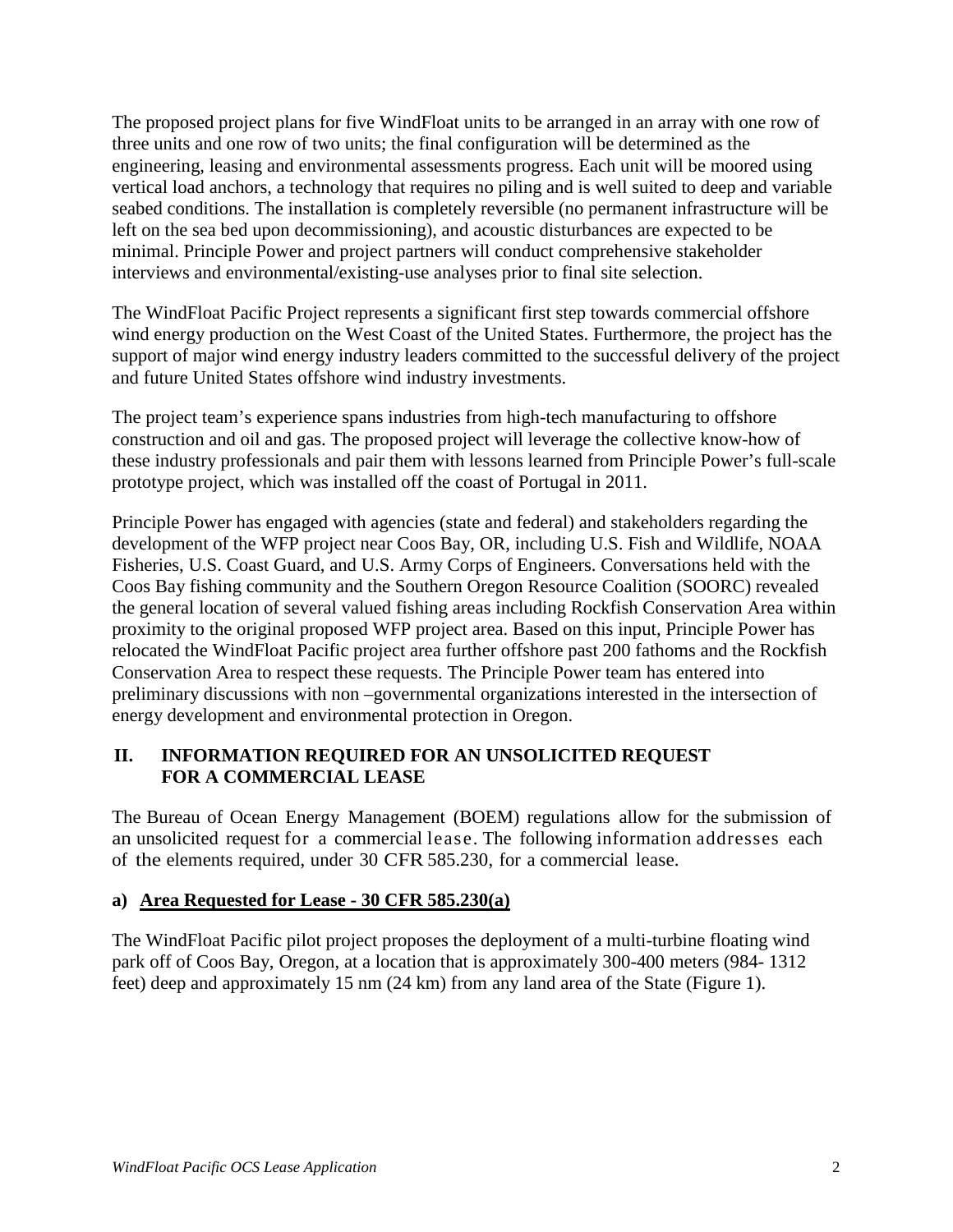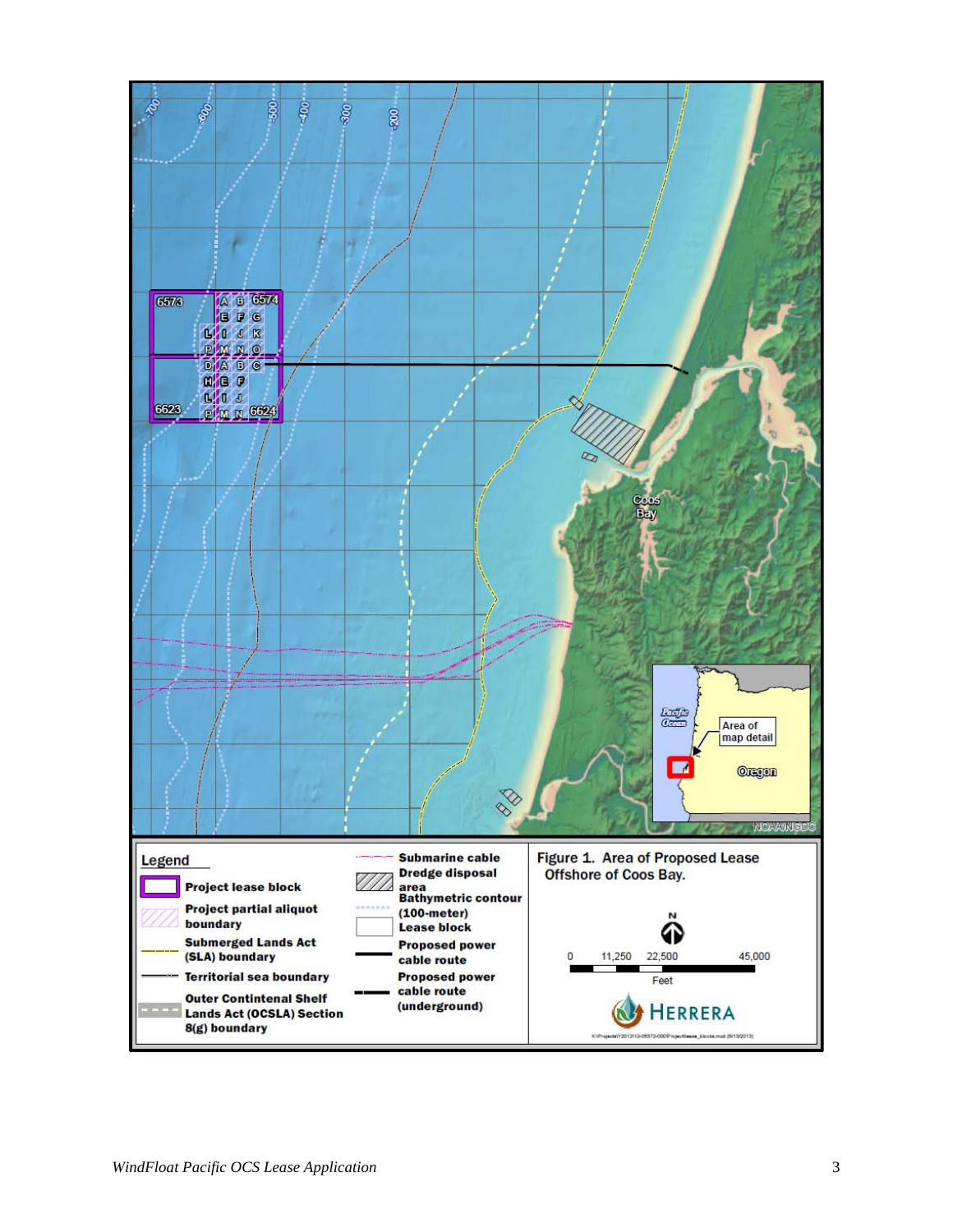The legal description of the proposed area for the lease is within the Coos Bay area, OCS official Protraction Diagram NK10-01, including aliquots, from the following blocks:

| <b>Block Number</b> | <b>Partial Block (Aliquot) Designation</b> |
|---------------------|--------------------------------------------|
| 6573                | L.P                                        |
| 6574                | A, B, C, E, F, G, I, J, K, M, N, O         |
| 6623                | D, H, L, P                                 |
| 6624                | A, B, C, E, F, I, J, M, N                  |

#### **Table 1. OCS Lease Area Blocks**

A spatial file compatible with ArcGIS 9.3 (geographic information system shape files) in a geographic coordinate system (North American Datum of 1983 [NAD 83]) is included with this submittal.

The gross size of the area is 15.01 square miles (38.88  $\text{km}^2$ ). The area will be reduced in size when detailed assessments of oceanographic and seabed conditions have been undertaken. The final wind farm size is assumed to be significantly smaller; approximately 4 to 8 square miles  $(10-21 \text{ km}^2).$ 

A towing route from the onshore assembly site to the proposed lease area has been preliminarily identified. Following final assembly of the system in the Coos Bay harbor, WindFloat platforms will be towed by tugboat from the entry to Coos Bay west-northwest to the project site and attached to pre-laid moorings. Towing speeds are expected to be between 2 and 4 knots.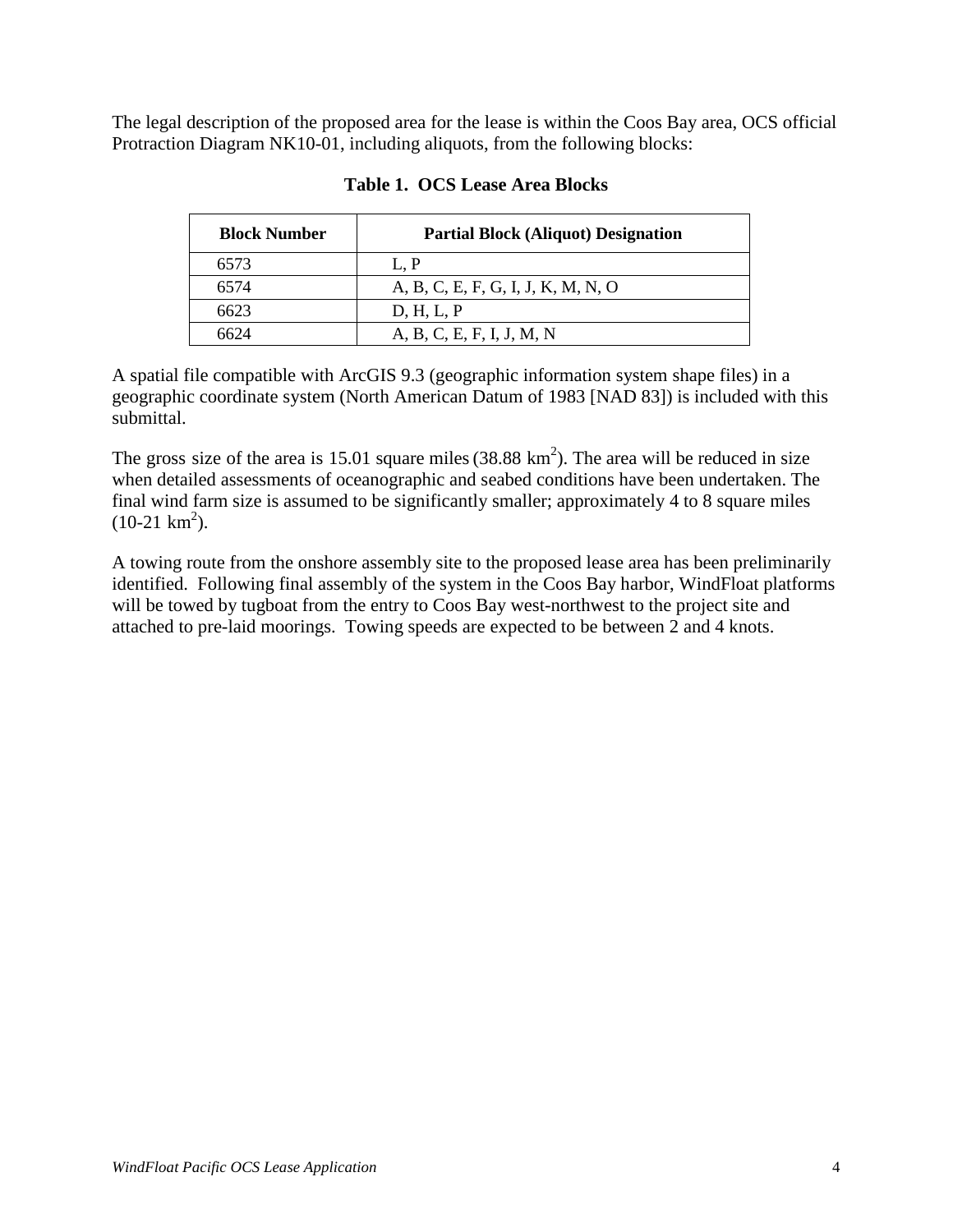### **Screening Process Used To Select Site**

Principle Power and its partners have executed a systematic and comprehensive effort to select the site for the WindFloat Pacific Project, including the following components, which are described in more detail below:

- An examination of wind, ocean, and sea floor resources
- An examination of environmental conditions and potential issues
- Extensive consultation with local stakeholders

#### *Wind and Infrastructure Resources*

Principle Power engaged in a lengthy process to determine the best site for its WindFloat Pacific Offshore Wind Demonstration Project. At the broadest level, when identifying a project location, Principle Power considers the market conditions and wind resource first, then grid interconnection and local infrastructure capabilities. Because of the WindFloat's flexibility in siting at a selected project location, consideration of local socioeconomic and environmental issues generally follows, though are considered no less important.

The Coos Bay location was selected after examination of other potential locations including sites near Pt. Conception in Central California and off of Humboldt County in Northern California. A National Renewable Energy Laboratory (NREL) study (NREL 2010) suggests that all three locations have strong and suitable wind resources, and market conditions in California are the highest priced on the West Coast. The existence of the Jordan Cove Energy Project (JCE) at Coos Bay and its ability to purchase power from WFP created a strong market opportunity. In addition, the electric infrastructure being developed in association with the Jordan Cove project (the natural gas fired South Dunes Power Plant) created an obvious grid interconnection opportunity. Finally, Coos Bay's history as an industrial port and the fact that the Conde McCullough Memorial Bridge, which spans the bay, is east of the port's infrastructure and planned development were viewed as beneficial. These features distinguished Coos Bay as the preferred location for the WFP project.

The existence of the outflow easement at the North Spit of Coos Bay became an ideal shore landing point for the cable for two reasons. First, the easement is already placed on charts and its existence is well known by local ocean users. While the cable coming to shore is expected to be horizontally directionally drilled, it is the intent of the project for the offshore cable to follow that easement as closely as possible. Second, the Port of Coos Bay owns the outflow pipe and easement, and once past the beach, the onshore property, which assures access for WFP transmission facilities. The easement is located within a few miles of the project's proposed interconnection point at the South Dunes Power Plant. As a result of these considerations, Principle Power sought to target sites within a radius of the outflow easement and planned shorecrossing location.

Finally, for the past year 12 to 18 months, Principle Power has engaged in discussions with fishing interests (the Southern Oregon Ocean Resource Council, or SOORC) and other relevant community entities, including the US Coast Guard, Oregon Fishermen's Cable Committee, Coos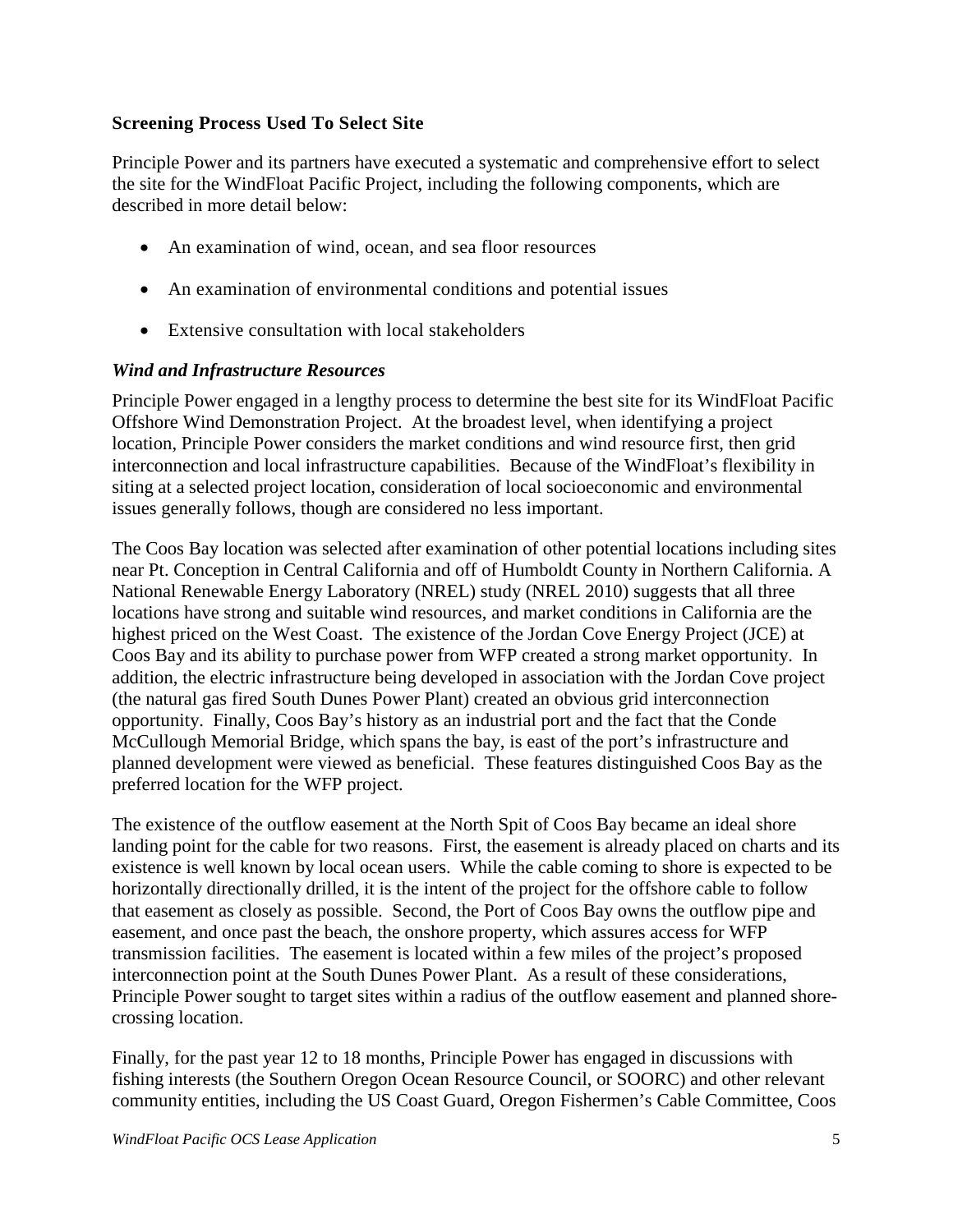Bay Pilots' Association, the Port of Coos Bay, and the local chapter of the Audubon Society, among others. While other sites near the proposed location were initially considered, most were eliminated after discussions with these stakeholders made it clear that they were subject to existing activity and important commercially to local fishing fleets. In March of 2013, SOORC voted unanimously to endorse a project location approximately 15 nautical miles due west of Coos Bay. This is the site that is proposed in this lease request.

# *Environmental Resources*

Principle Power examined nautical charts featuring the project area and relied on the expertise of the Port of Coos Bay staff and consultations with local experts including representatives of the commercial fishing fleets and the US Coast Guard to determine the viability of the project area. In addition, Principle Power reviewed the Oregon Marine Maps (OCMP 2013) and Multi-Purpose Marine Cadastre (BOEM 2013) and consulted the Oregon Department of Land Conservation and Development in its decision-making. After these consultations and because of the WindFloat's ability to be secured in various water depths and sea bottom conditions, Principle Power is confident in the proposed location for the project.

Pacific Northwest National Laboratory (PNNL) examined studies of biological resources in the coastal and marine environments of northern California, Oregon, and Washington for the *Updated Summary of Knowledge: Selected Areas of the Pacific Coast* (Kaplan et al. 2010). This report also contains information on oceanography, geology, cultural, and socioeconomic resources that cover the area of interest for the seabed lease.

Drawing from the *West Coast Environmental Protocols Framework* analysis (Pacific Energy Ventures et al. 2012), Principle Power examined and identified the issues that will likely drive the environmental permitting process, and has initiated discussions with the key federal and state regulatory and resource agencies, as well as with important stakeholder groups. The highest priority environmental interactions that will drive baseline and post-installation monitoring are expected to be:

- Potential threats to soaring seabirds from the turbine blades;
- Potential for the physical presence of multiple wind platforms to affect the near field habitat and sediments, as well as the potential for the platforms to create a collision risk to marine mammals and interfere with whale migration;
- Potential effects of electromagnetic fields on elasmobranchs (sharks and rays) and on sea turtles; and
- Potential effects of lighting on birds.

Additional environmental issues that may be raised include:

- The physical presence of the device affecting the far field habitats in the region and presenting a collision risk to sea turtles, and birds;
- Potential effects of electromagnetic fields on the behavior of fish and sea turtles; and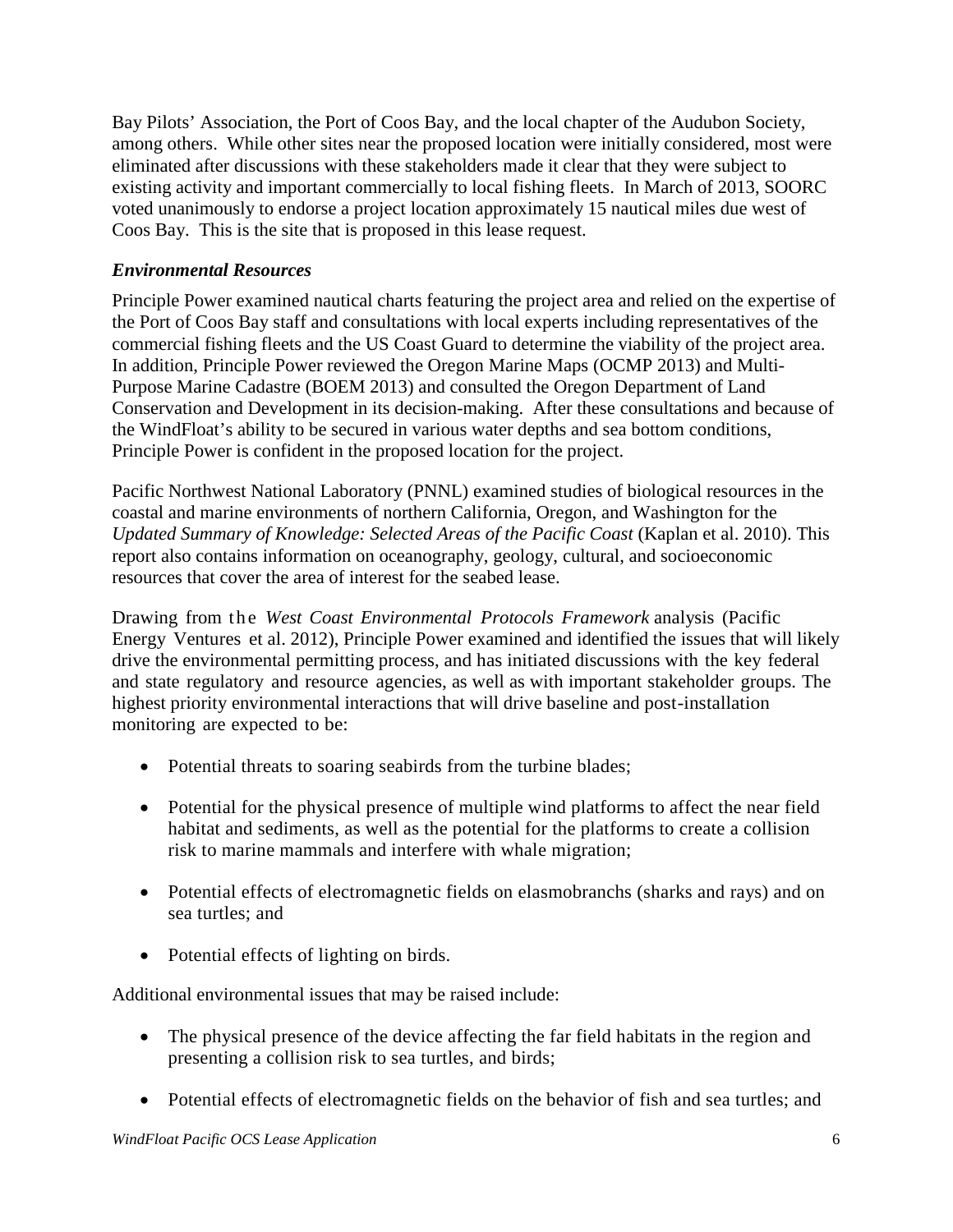• Potential effects of boat traffic on marine mammals during installation and maintenance operations.

# *Outreach, Coordination and Engagement Efforts*

Principle Power has engaged with agencies (state and federal) and stakeholders regarding the development of the WFP project near Coos Bay. Because the WFP project is primarily located in federal waters, Principle Power has focused initial outreach efforts on federal agencies (U.S. Fish and Wildlife, NOAA Fisheries, U.S. Coast Guard, U.S. Army Corp of Engineers) through inperson meetings and phone calls to discuss the overall intentions of the WFP project and to receive feedback on potential permitting issues that may arise. Discussions have focused around the issues anticipated to be of concern, prior to formal federal and Oregon State permitting activities, including compliance with the National Environmental Policy Act (NEPA).

Principle Power has also contacted Oregon State agencies such as Oregon Department of Land Conservation and Development regarding the WFP project's cable routing plans and consistency and compliance with the Coastal Zone Management Act and the Oregon Territorial Sea Plan. Meetings with ODFW and the Oregon Cable Commission will be scheduled in the near future. In addition, stakeholder meetings and phone calls have been held with environmental groups, local Coos Bay economic and development groups, and fishing organizations. These engagements have primarily focused on informing stakeholder groups of the WFP project including the proposed project area, answering project-specific questions, and seeking input on areas or issues that may be of concern. A complete list of all the agencies, NGOs and community groups that have been contacted can be found in Table 2. Research results and the outcome of discussions with regulatory agencies, as well as important stakeholder groups, will be documented for the NEPA process.

Conversations held with the Coos Bay fishing community and the Southern Oregon Resource Coalition (SOORC) revealed the general location of several valued fishing areas including a Rockfish Conservation Area in proximity to the original proposed WFP project area. Based on this input, Principle Power has relocated the WFP project area further offshore, at a depth of 200 fathoms or more, and outside the Rockfish Conservation area, to respect these requests.

| Government                        | Economic and<br><b>Development</b>                 | <b>Fishing Community</b>                             | Environmental<br><b>Groups</b>  |
|-----------------------------------|----------------------------------------------------|------------------------------------------------------|---------------------------------|
| <b>BOEM</b>                       | Port of Coos Bay                                   | <b>Fishing Community of</b><br>Coos Bay              | Our Oceans                      |
| U.S. Fish and Wildlife<br>Service | South Coast Economic<br><b>Development Council</b> | Southern Oregon<br>Ocean Resource<br>Council (SOORC) | <b>Audubon Society</b>          |
| <b>NOAA Fisheries</b>             | <b>Chamber of Commerce</b>                         | Bandon Trawler's<br>Association                      | Oceana                          |
| U.S. Coast Guard                  | Oregon Wave Energy<br>Trust                        |                                                      | National Wildlife<br>Federation |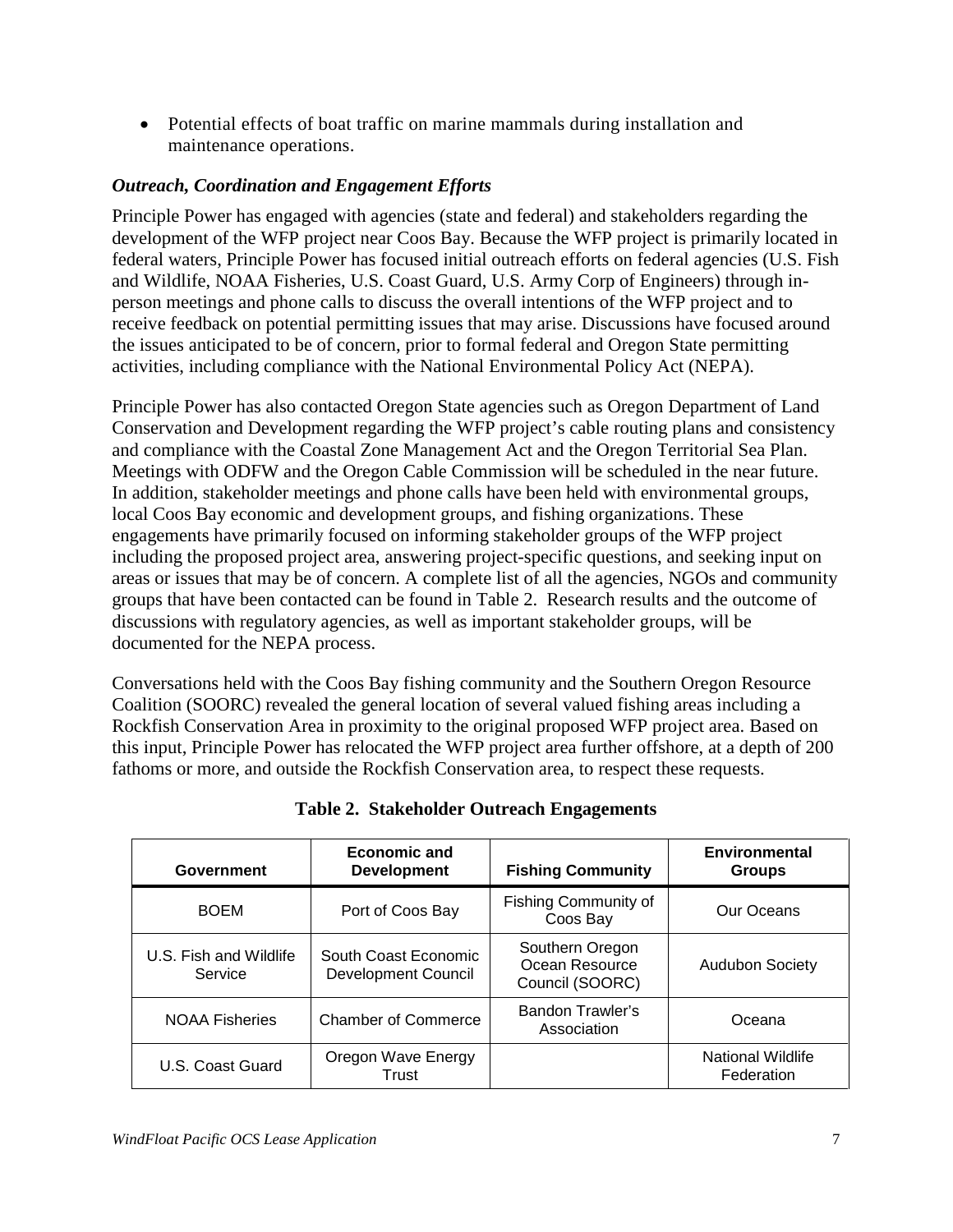| Government                                                          | <b>Economic and</b><br><b>Development</b> | <b>Fishing Community</b> | Environmental<br><b>Groups</b> |
|---------------------------------------------------------------------|-------------------------------------------|--------------------------|--------------------------------|
| U.S. Army Corps of<br>Engineers                                     | PacifiCorp                                |                          | Sierra Club                    |
| Oregon Department of<br><b>Land Conservation and</b><br>Development | Coos County                               |                          |                                |
| Oregon Department of<br>Energy                                      | Coos Bay Pilots<br>Association            |                          |                                |
| <b>Energy Facility Siting</b><br>Council                            |                                           |                          |                                |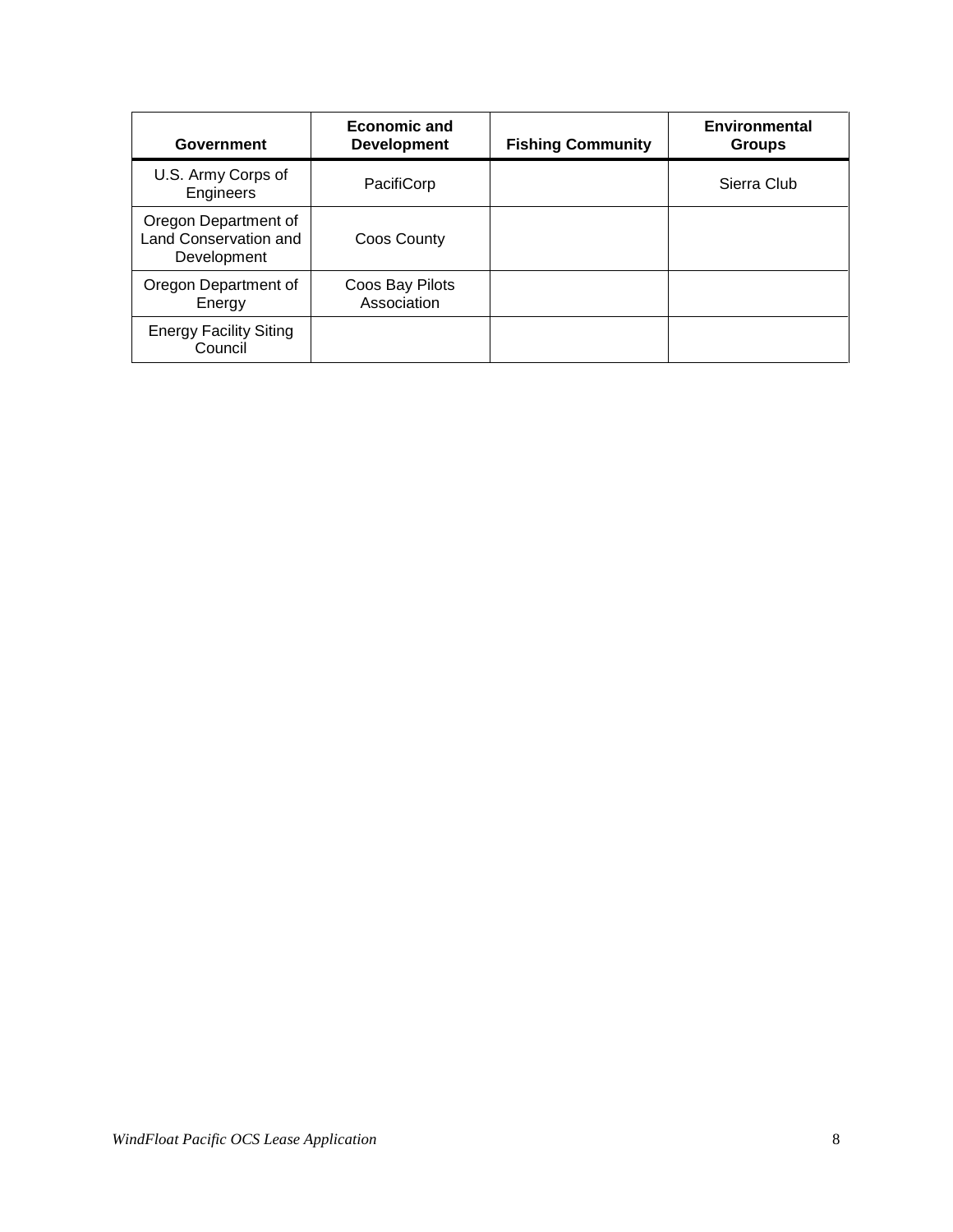# **b) General Description of Objectives and Facilities**

# **Objectives**

The objective of the WindFloat Pacific Project is the installation of five WindFloat foundations outfitted with Siemens Wind Turbine 6.0 MW direct-drive turbines, for a total installed capacity of 30 MW. The project represents a significant first step towards commercial offshore wind energy production on the West Coast of the United States and has the support of major wind energy industry leaders committed to the successful delivery of the project and future United States wind industry investments.

As a direct result of the work proposed, several of the U.S. Department of Energy (DOE) Wind and Waterpower Technologies Office's stated goals will be addressed. In addition to the normal engineering and design process for an offshore project, a full validation campaign of the integrated floating system will occur. All economic and operational projections made during the design will be tested on station in the operational phases of the project, including turbine performance, wake effects, and operations and maintenance resource requirements. Additionally, this validation work will extend to project specific infrastructure and future United States project requirements. Lastly, a significant permitting effort will be coordinated and executed as a result of the project. The learning and future opportunity to use the WindFloat technology will be a crucial asset to DOE and offshore wind developers looking to build larger commercial projects that could achieve DOE's stated energy-cost goal of 10 cents per kWh. In addition, several project-specific objectives will be realized in support of the DOE goals. Specifically, the project will address the following objectives:

- Validation of existing and identification of future West Coast infrastructure to support United States offshore wind energy development;
- In-depth study and analysis of serial production benefits of the WindFloat technology;
- Development and validation of a method for deep–water, offshore, wind resource assessment for design basis development and energy generation predictions;
- Deployment of state-of-the-art 6 MW, direct-drive wind turbines offshore;
- Offshore installation of multiple offshore wind turbines and transmission infrastructure without any offshore lifting or piling activities;
- Design and analysis of offshore maintenance and operations requirements for a floating wind turbine farm.

Power generated from the WindFloat Pacific project will be delivered to the Jordan Cove project in the Port of Coos Bay and will not be offloaded to the national electric grid.

### **c) General Schedule of Proposed Activities**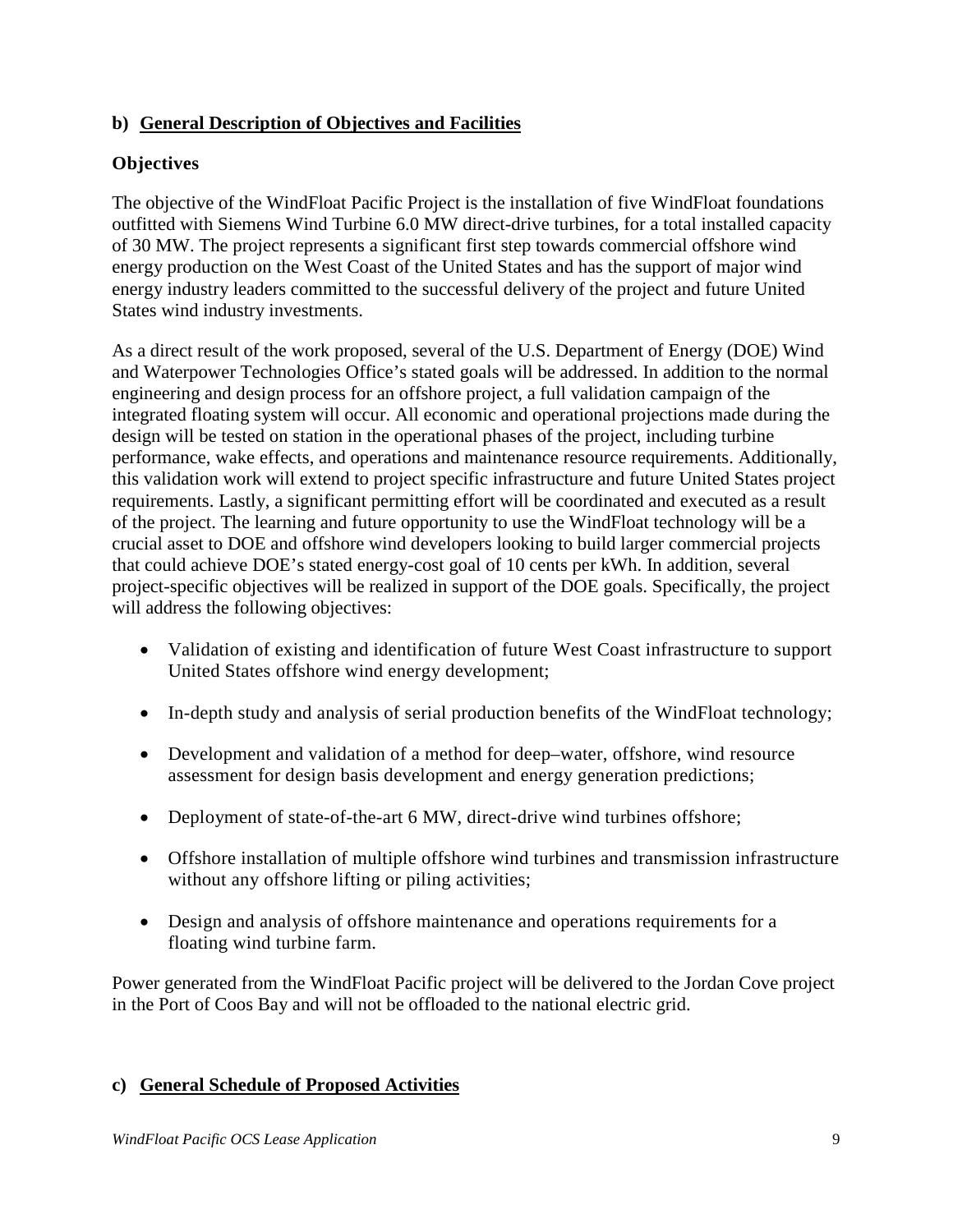Principle Power proposes a preliminary schedule that incorporates a development/survey stage, followed by a phased construction, delivery and assembly period, and subsequent deployment and operations phase.

# **Phase 1 – Development/Survey**

BOEM requires submission and approval of a Construction and Operations Plan (COP) prior to construction of an offshore wind facility. The COP will include the necessary studies and supporting data required for BOEM to comply with the National Environmental Policy Act. Should BOEM determine that the proposed location is not subject to competitive interest, Principle Power will submit a departure request within sixty days as required under 30 CFR 585, and plans to submit a COP during the summer of 2014. Figure 6, following page, shows anticipated dates for preparing and delivering the OCS lease application and the COP, agency and stakeholder consultations, environmental analysis to support the NEPA process, and the NEPA process itself.

Prior to deployment of the WindFloats, Principle Power will arrange to perform a site characterization to determine precise conditions at the lease site. Oceanographic measurements including deployment of a current meter array and ADCP will yield information on the movement of water at the site. The sea bottom will be assessed using side scan and/or multibeam sonar to gather detailed bathymetric data at the lease site and along the cable route, as well as to note hard bottom habitats (such as rocky reefs and potentially rare habitats like deep sea corals and deep sea sponges) and any potential shipwrecks or other sunken items. Areas of sediment scour or other sedimentation anomalies will be noted along the cable route during the sonar surveys. Sediment stability at the site will be assessed using acoustic sub-bottom profiling to a depth of 10 meters.

Meteorological and oceanographic data collection has begun through modeling exercises based on extrapolations from existing NOAA buoy data. In the summer of 2013, Principle Power will deploy current meters and conduct low intensity bottom condition surveys. Together, this data will be sufficient to establish the engineering design basis for the project. In 2014, Principle Power will deploy a floating LIDAR system for a limited duration (i.e. less than one year), to provide comparisons to historical data and enhance the understanding of the wind resource at the project site. This data will be correlated to LIDAR readings from an onshore deployment to generate higher certainty in expected wind resource models. Other offshore work, which may include bathymetric (sub-bottom profiling) and wildlife (birds and mammals) surveys will be conducted as needed during operational seasons in 2014 and 2015.

The Front End Engineering Design (FEED) for the project is anticipated to be complete by the end of 2014. This design will include layout, mooring and cable routing proposals that are responsive to the geophysical surveys conducted seasonally in 2013 and 2014. Detailed design, resulting in fabrication ready drawings, will begin immediately on completion of the FEED and take place during 2014 and 2015. In addition, feasibility studies for the onshore transmission facility are being conducted in 2013, and will be enhanced by design plans and interconnection requirements analyses conducted in 2014. Subsequent to these steps, long lead items will be ordered, and WindFloat construction/fabrication will begin.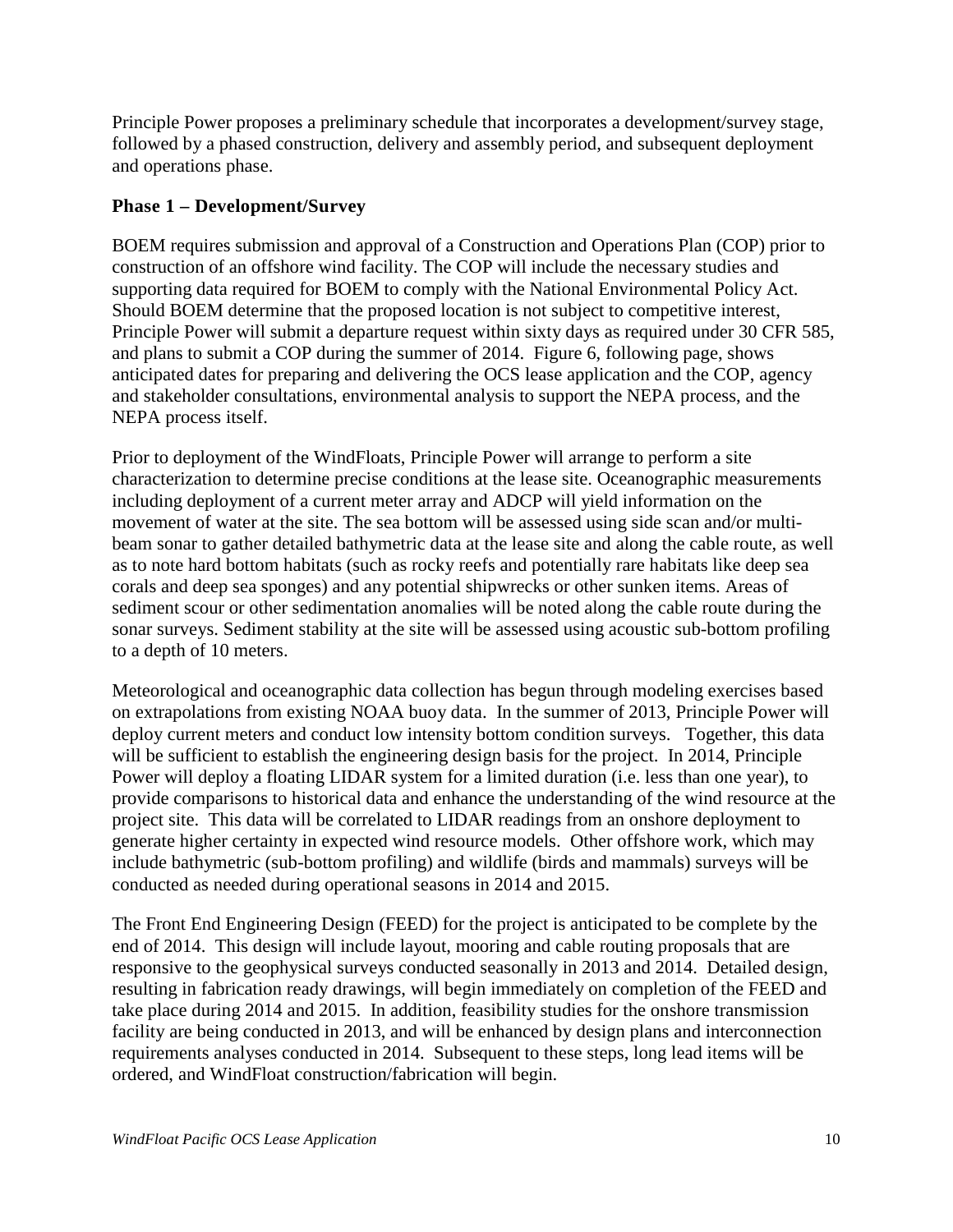

**Figure 6. Proposed Timeline for Leasing, Permitting, and NEPA Compliance Activities (2013-2017), as envisioned by WFP Permitting Team**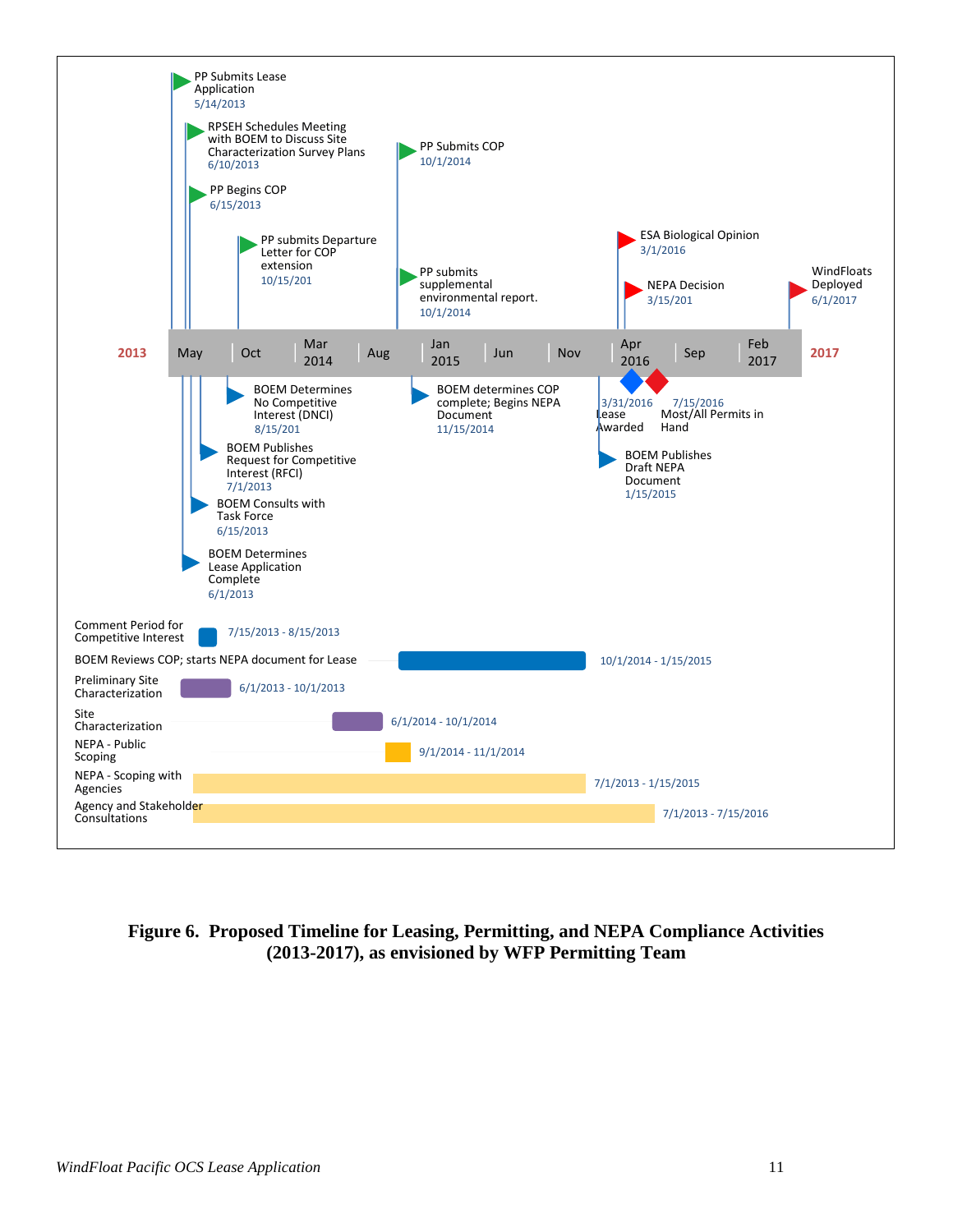The location/facility for the construction/fabrication work will be determined through a competitive bidding process, to be completed in 2014.

# **Phase 2 – Construction, Delivery, and Assembly**

WindFloats and component parts will be delivered to the Port of Coos Bay in 2015 and 2016. Principle Power is in discussions with the Port and other entities in Coos Bay about securing lay down and storage areas appropriate for the project. Final assembly (affixing the wind turbine apparatus; tower, hub, nacelle, blades) of the WindFloats will occur in Coos Bay facilities.

# **Phase 3 – Deployment**

Deployments are planned to take place once all permits have been secured, in late summer 2016 and in 2017. Principle Power expects to deploy two WindFloats in 2016, and three in 2017.

# **Phase 4 – Operations**

Full commissioning and commencement of operations is planned for the fourth quarter of 2017. The project is proposed to have a 25-year life; full decommissioning is planned for 2042.

Figure 7 below describes, at a high level, Principle Power's general planning assumptions. Additional information can be found in Principle Power's original proposal to DOE, included as Attachment H (please note that the schedule provided in the proposal is indicative, and has been modified since its submission).



**Figure 7. Summary Schedule of Proposed Activities**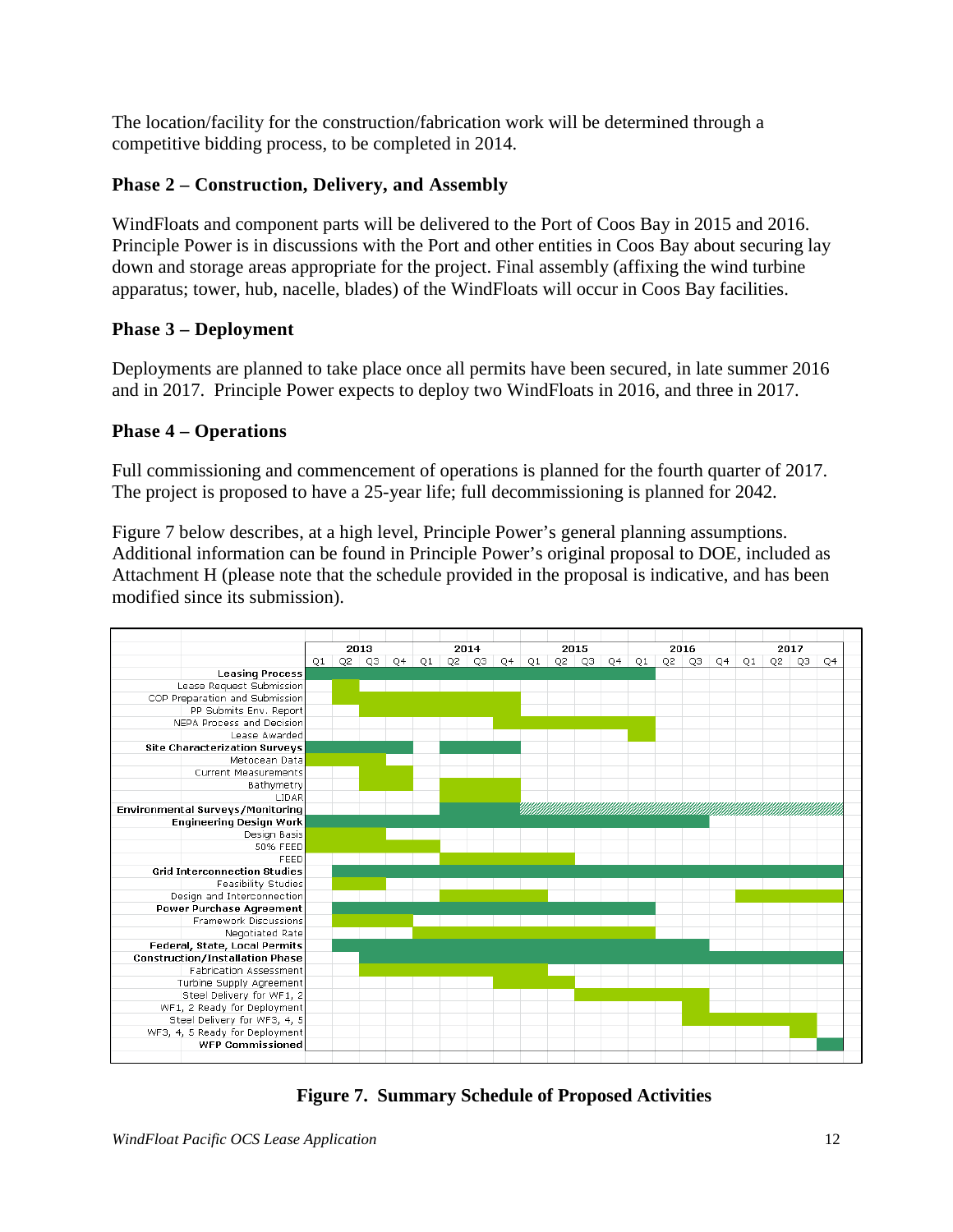#### **d) Renewable Energy Resource and Environmental Conditions in Area of Interest**

#### **Energy Resource**

The offshore wind resources of the United States were first estimated by the National Renewable Energy Lab (NREL) in 2003 (Musial and Butterfield 2004). Since then, updated offshore wind mapping projects (e.g., Elliott and Schwartz 2006) are gradually being completed. Data are limited for Oregon (only 50 m map wind speed data is available). Therefore, the 90 m wind speeds were calculated using a power law wind speed shear exponent of 0.11 (Elliott et al. 1987). This exponent value was chosen based on the validation experience with the updated offshore wind maps and because other analyses of offshore wind resources indicate that the shear exponent is most often in the range from 0.08 to 0.14 for the offshore regions of the United States. The wind speeds at 90 m were about 6.5 percent higher than the 50 m wind speeds using the 0.11 shear exponent (NREL 2010). Table 3 and Figure 8 show the estimated wind speeds at different distances from shore based on these calculations.

Prior to design and coupled numerical modeling of global system response and motions, a suitable dataset of wind and wave data is required. The dataset will be compiled from existing historical sources as well as project-specific measurements. Statistical analyses will yield extreme events for both wind and wave criteria to be used in the project design basis and engineering.

Modeling of the metocean conditions will utilize the Weather Research and Forecasting (WRF) model. Boundary and initial conditions for the preliminary and hindcast simulations will be obtained from the global National Centers for Environmental Prediction and National Center for Atmospheric Research (NCEP/NCAR) Reanalysis. Results from metocean modeling will be analyzed and compiled into a metocean design basis. The lack of available routine above-surface wind observations in the project area severely limits the ability to validate hindcast model results. In addition, a sufficient dataset is required for performance prediction and future project finance opportunities. Thus, as part of the project's metocean modeling effort, WindFloat Pacific proposes a dual- or multi-Doppler LIDAR field campaign in order to make comprehensive measurements of winds in the near-shore and offshore regimes.

Detailed wind resources will be characterized using shore-based scanning LIDAR.

The Construction and Operations Plan (COP) will include the results of site characterization surveys and describe all the activities associated with installation and operation of the wind farm, maintenance, and decommissioning. The activities associated with siting, installing, operating, and removing the WindFloat system will be integrated in time and space with potential environmental effects, ensuring that the federal and state permitting processes accurately reflect the activities and potential risks in a realistic manner.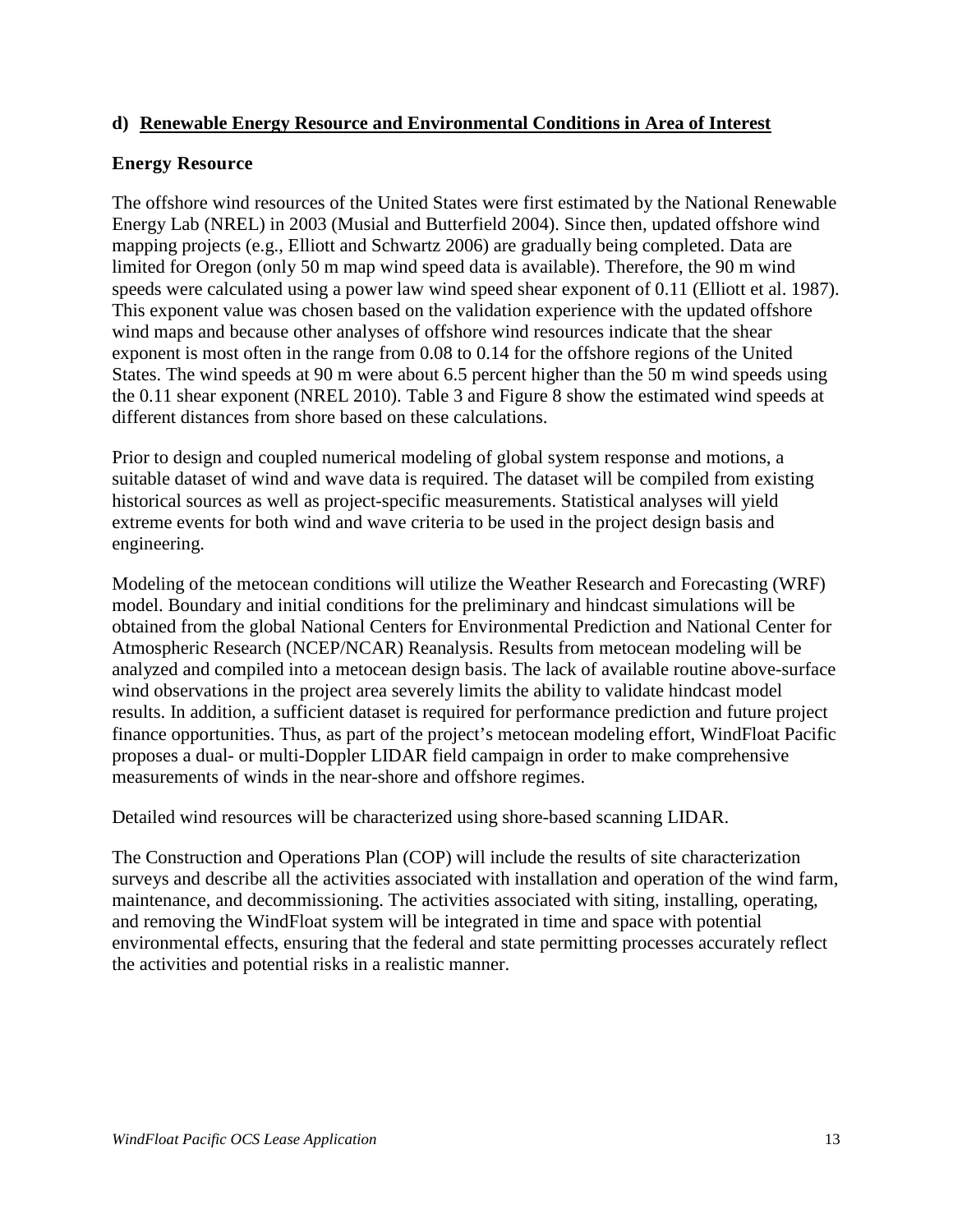|                                      | <b>Distance from Shore</b>      |                                         |                              |                                |                              |                     |                                |                             |                              |
|--------------------------------------|---------------------------------|-----------------------------------------|------------------------------|--------------------------------|------------------------------|---------------------|--------------------------------|-----------------------------|------------------------------|
|                                      | $0 - 3$                         |                                         |                              | $3 - 12$                       |                              |                     | $12 - 50$                      |                             |                              |
| <b>Depth Category</b>                | <b>Shallow</b><br>$(0 - 30)$ m) | <b>Transitional Deep</b><br>$(30 - 60)$ | $(> 60 \text{ m})$           | <b>Shallow</b><br>$(0 - 30 m)$ | Transitional<br>$(30 - 60)$  | Deep<br>(> 60 m)    | <b>Shallow</b><br>$(0 - 30 m)$ | Transitional<br>$(30 - 60)$ | <b>Deep</b><br>(> 60 m)      |
| 90 m Wind<br>Speed Interval<br>(m/s) | Area $km2$<br>(MW)              | Area $km^2$<br>(MW)                     | Area km <sup>2</sup><br>(MW) | Area km <sup>2</sup><br>(MW)   | Area km <sup>2</sup><br>(MW) | Area $km^2$<br>(MW) | Area km <sup>2</sup><br>(MW)   | Area $km2$<br>(MW)          | Area km <sup>2</sup><br>(MW) |
| $7.0 - 7.5$                          | 356                             | 21                                      | $\Omega$                     |                                | 9                            | 1                   | $\Omega$                       | $\Omega$                    | $\mathbf{0}$                 |
|                                      | (1,779)                         | (103)                                   | (0)                          | (4)                            | (46)                         | (6)                 | (0)                            | (0)                         | (0)                          |
| $7.5 - 8.0$                          | 523                             | 319                                     | 38                           | 46                             | 232                          | 335                 | 0                              | $\Omega$                    | $\Omega$                     |
|                                      | (2,615)                         | (1,596)                                 | (188)                        | (232)                          | (1, 159)                     | (1,675)             | (0)                            | (0)                         | (0)                          |
| $8.0 - 8.5$                          | 198                             | 277                                     |                              | 19                             | 596                          | 2,558               | 0                              | 0                           | 4,989                        |
|                                      | (991)                           | (1, 385)                                | (33)                         | (95)                           | (2,978)                      | (12, 792)           | (0)                            | (0)                         | (24, 947)                    |
| $8.5 - 9.0$                          | 64                              | 99                                      |                              | 0                              | 108                          | 1,967               | 0                              | 46                          | 11,640                       |
|                                      | (320)                           | (494)                                   | (3)                          | (0)                            | (540)                        | (9,836)             | (0)                            | (228)                       | (58, 201)                    |
| $9.0 - 9.5$                          | 64                              | 55                                      | 39                           | 0                              | 33                           | 615                 | $\Omega$                       | 0                           | 6,588                        |
|                                      | (321)                           | (277)                                   | (193)                        | (0)                            | (163)                        | (3,074)             | (0)                            | (0)                         | (32, 941)                    |
| $9.5 - 10.0$                         | 47                              | 80                                      | 15                           | 0                              | 34                           | 635                 | $\Omega$                       | 0                           | 5,255                        |
|                                      | (237)                           | (402)                                   | (73)                         | (0)                            | (169)                        | (3, 173)            | (0)                            | (0)                         | (26, 273)                    |
| >10.0                                | $\Omega$                        | 19                                      | 33                           | 0                              | 18                           | 1,369               | $\Omega$                       | $\Omega$                    | 4,546                        |
|                                      | (1)                             | (97)                                    | (166)                        | (0)                            | (91)                         | (6, 843)            | (0)                            | (0)                         | (22, 730)                    |
| Total $>7.0$                         | 1,253                           | 871                                     | 131                          | 66                             | 1,029                        | 7,480               | 0                              | 46                          | 33,019                       |
|                                      | (6, 264)                        | (4, 354)                                | (656)                        | (332)                          | (5, 146)                     | (37, 399)           | (0)                            | (228)                       | (165,093)                    |

#### **Table 3. Oregon Offshore Wind Resource by Wind Speed Interval, Water Depth, and Distance from Shore within 50 nm of Shore**

nm = nautical miles

 $m = meters$ 

m/s = meters per second

 $km2$  = square kilometers

 $MW = megawatts$ 

#### **Source: NREL 2010**

*WindFloat Pacific OCS Lease Application* 14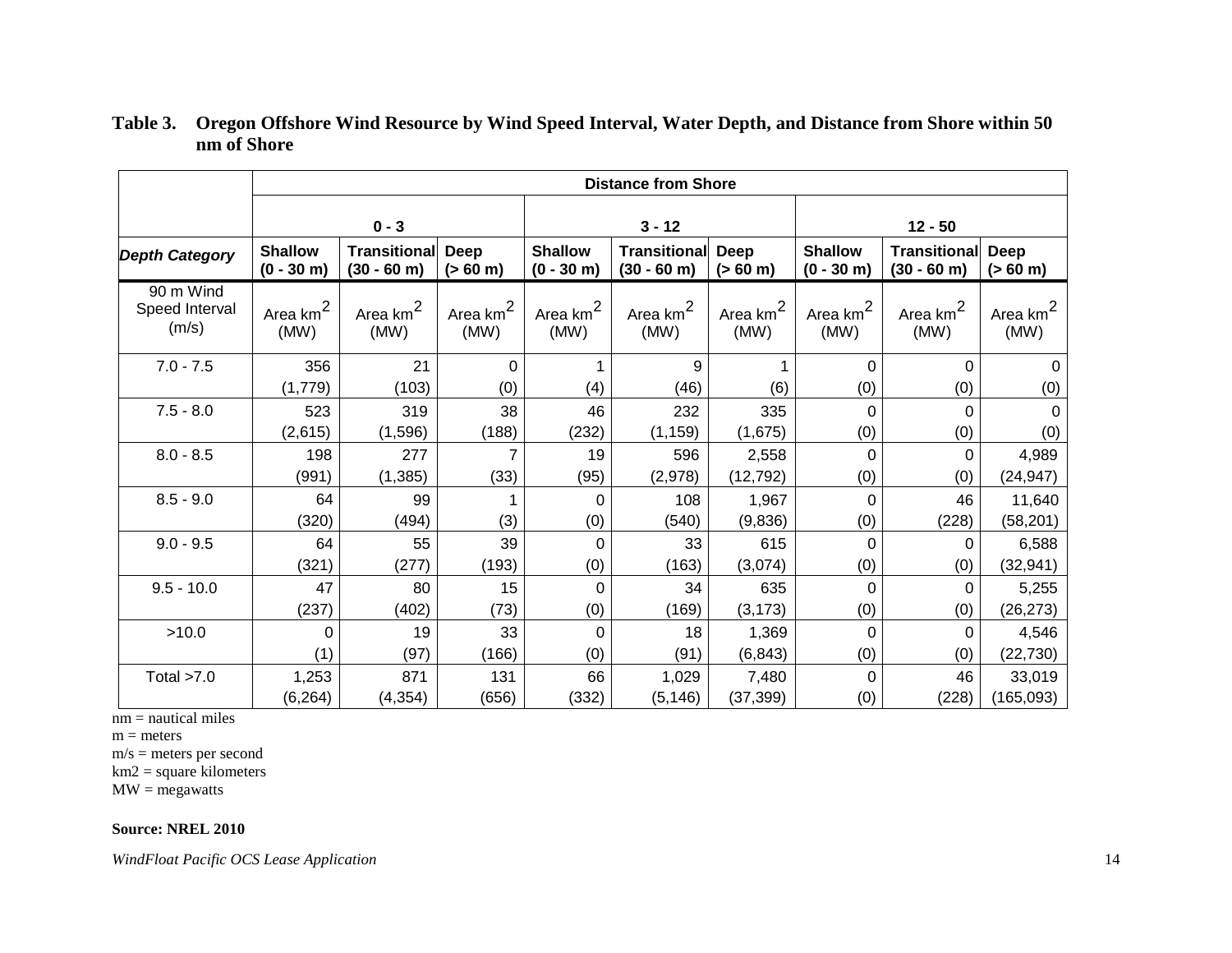

**Figure 8. Oregon 90 m Offshore Wind Speed (NREL 2010)**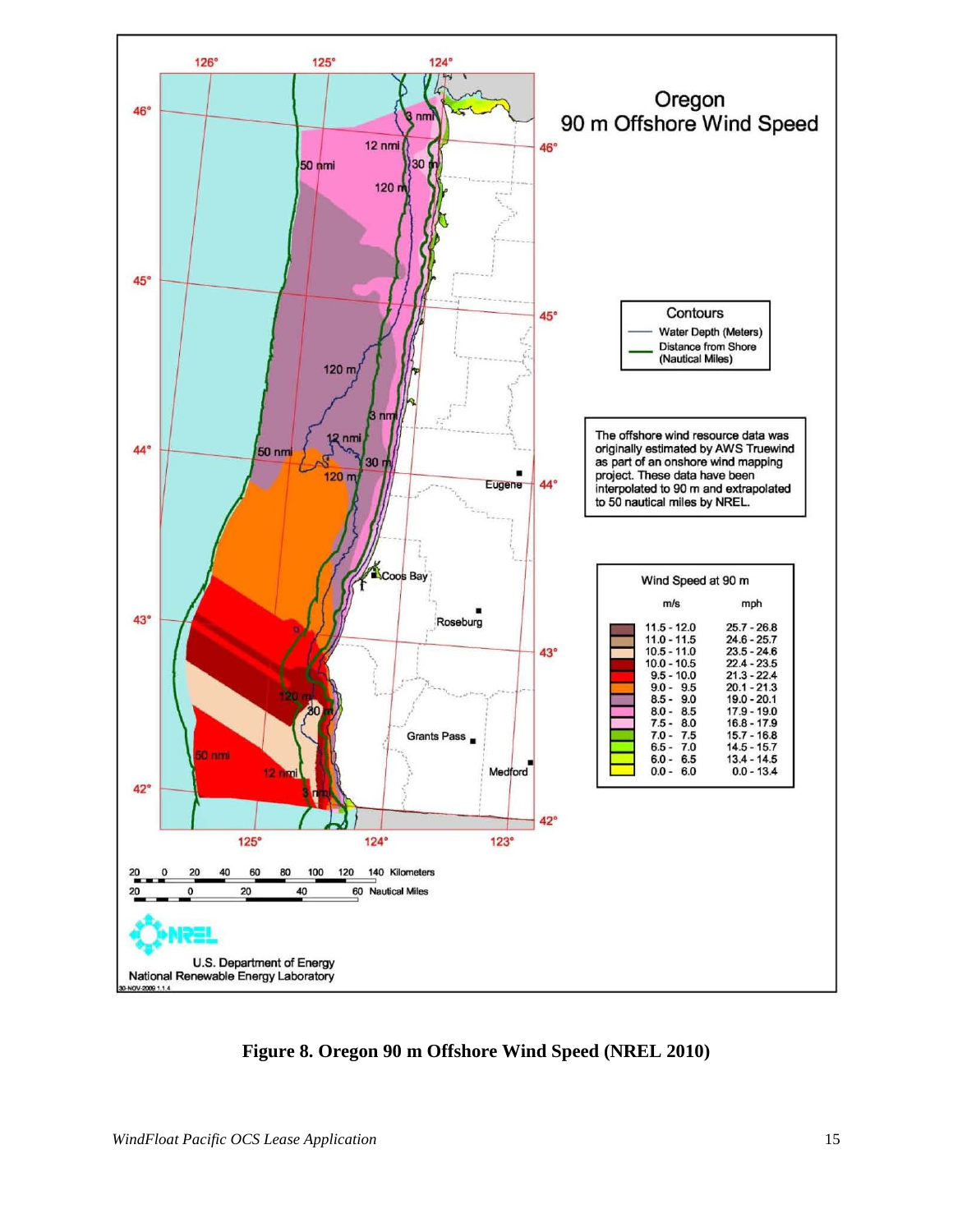# **Environmental Resources**

# *Marine geology*

The Coos Bay basin occupies the shelf and upper slope of the central Oregon continental margin between Heceta Bank and Coquille Bank (from about latitude 43° to 44°15'N). The continental shelf in this area ranges in breadth from 12 to 16 miles (20 to 25 km) off Cape Arago and Coquille Point, to a maximum of nearly 43 miles (70 km) at Heceta Bank. The most prominent features of this shelf segment are Heceta and Coquille banks, which are exposed bedrock highs on the outer shelf with about 160 feet (50 m) of sea-floor relief. The shelf break occurs at a depth of about 460 feet (140 m), and is best defined in the vicinity of the banks. The continental slope has a northward trend in this region and ranges in breadth from 22 miles (35 km) seaward of Heceta and Coquille banks to 34 to 46 miles (55 to 75 km) in the area between the banks. It has a margin-average declivity of  $2^{\circ}$ -4°, is steepest in the vicinity of the banks, and slopes westward to depths of 9,850 to 10,200 feet (3,000 to 3,100 m) in the Cascadia Basin. The lower part of the slope is conspicuously steep; declivities of  $7^{\circ}$ -14° are common between depths of 6,500 and 9,850 feet (2,000 and 3,000 m). The proposed WindFloat project site falls on the less steep portions of the slope; bottom slope is believed to be close to 2°. Large canyons do not cut the continental slope off central Oregon, although smaller submarine valleys and gullies are numerous (Clarke et al. 1985).

Surficial sediments on the continental shelf consist of clean and well-sorted fine to very fine sand along the inner continental shelf seaward to a depth of 160 to 330 feet (50 to 100 m). Mixing by benthic organisms of river-supplied mud with relict and modern sand results in large areas of mud and muddy sand over much of the middle and outer shelf. Rocky outcroppings occur off of Cape Arago and Coquille Point (Clarke et al. 1985; NWFSC et al. 2012).

# *Marine biological resources (avian resources, benthic habitat, coral reefs, fish species and Essential Fish Habitat, marine mammals, listed threatened and endangered species)*

### Threatened and endangered species

A number of species that are listed as threatened or endangered under the federal Endangered Species Act are known to occur or may occur in the project area. Listed species and designated Critical Habitat are under the jurisdiction of either the USFWS or NOAA Fisheries. Tables 4 and 5 show federally listed threatened and endangered species that occur or may occur in Coos County.

| <b>Species</b>                    | <b>Scientific Name</b>             | <b>Status</b>                         | Range                                                                                                   |
|-----------------------------------|------------------------------------|---------------------------------------|---------------------------------------------------------------------------------------------------------|
| Marbled murrelet                  | <b>Brachyramphus</b><br>marmoratus | <b>Critical Habitat</b><br>Threatened | Known to occur in California,<br>Oregon, Washington. Critical<br>Habitat designated in Coos<br>County.  |
| Western snowy<br>(coastal) plover | Charadrius alexandrinus<br>nivosus | <b>Critical Habitat</b><br>Threatened | Known or believed to occur in<br>California, Oregon, Washington.<br>Critical Habitat designated in Coos |

### **Table 4. Threatened and Endangered Species for Coos County under USFWS Jurisdiction**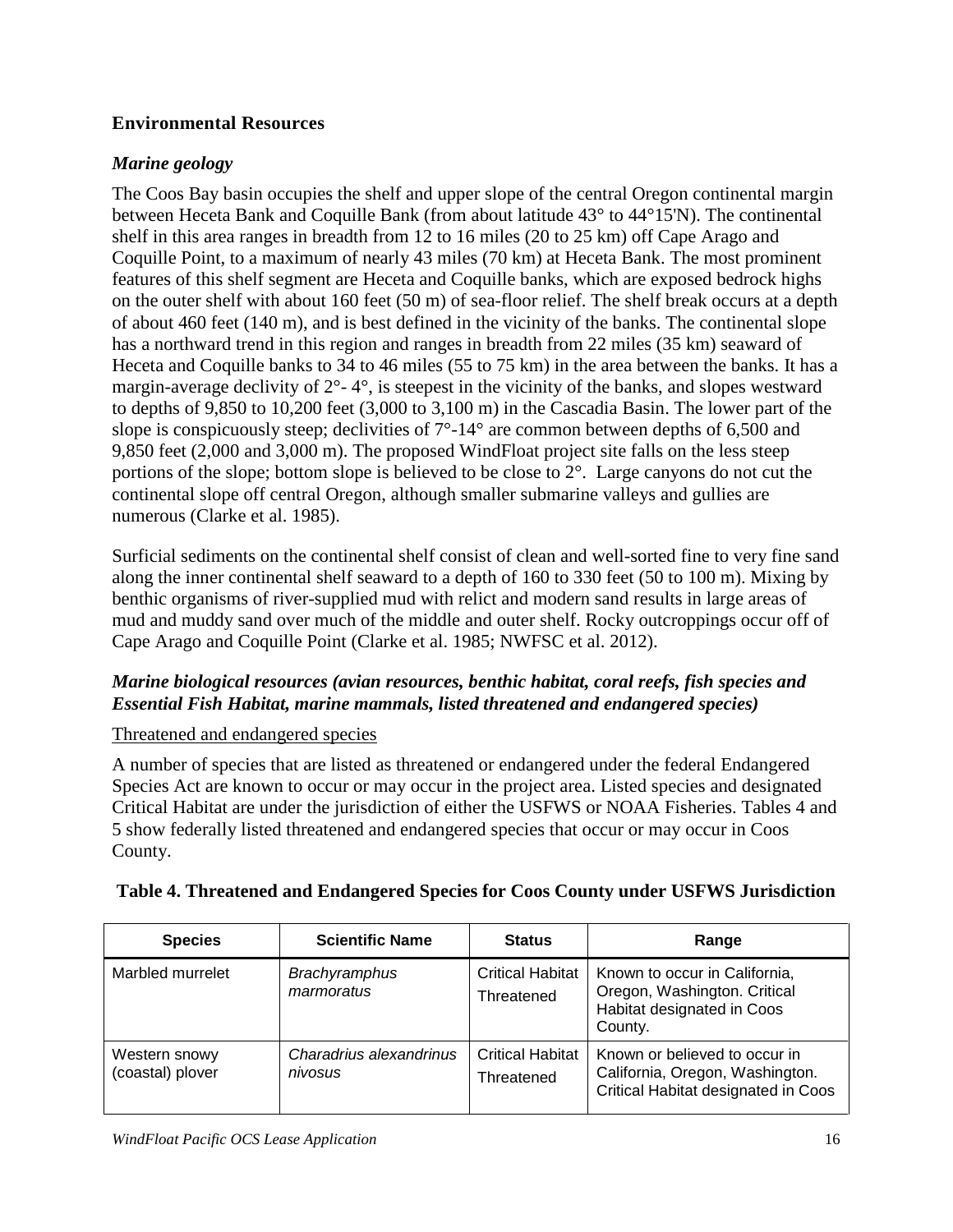| <b>Scientific Name</b><br><b>Species</b> |                            | <b>Status</b>                         | Range                                                                                                                    |
|------------------------------------------|----------------------------|---------------------------------------|--------------------------------------------------------------------------------------------------------------------------|
|                                          |                            |                                       | County.                                                                                                                  |
| Short-tailed albatross                   | Phoebastria albatrus       | Endangered                            | Known to or is believed to occur in<br>Alaska, California, Hawaii, Oregon,<br>Washington.                                |
| Northern spotted owl                     | Strix occidentalis caurina | <b>Critical Habitat</b><br>Threatened | Known to or is believed to occur in<br>California, Oregon, Washington.<br>Critical Habitat designated in Coos<br>County. |
| Loggerhead sea turtle                    | Caretta caretta            | Endangered                            | See below                                                                                                                |
| Green sea turtle                         | Chelonia mydas             | Threatened                            | See below                                                                                                                |
| Leatherback sea turtle                   | Dermochelys coriacea       | Endangered                            | See below                                                                                                                |
| Olive (=Pacific) ridley<br>sea turtle    | Lepidochelys olivacea      | Threatened                            | See below                                                                                                                |

Source: USFWS 2013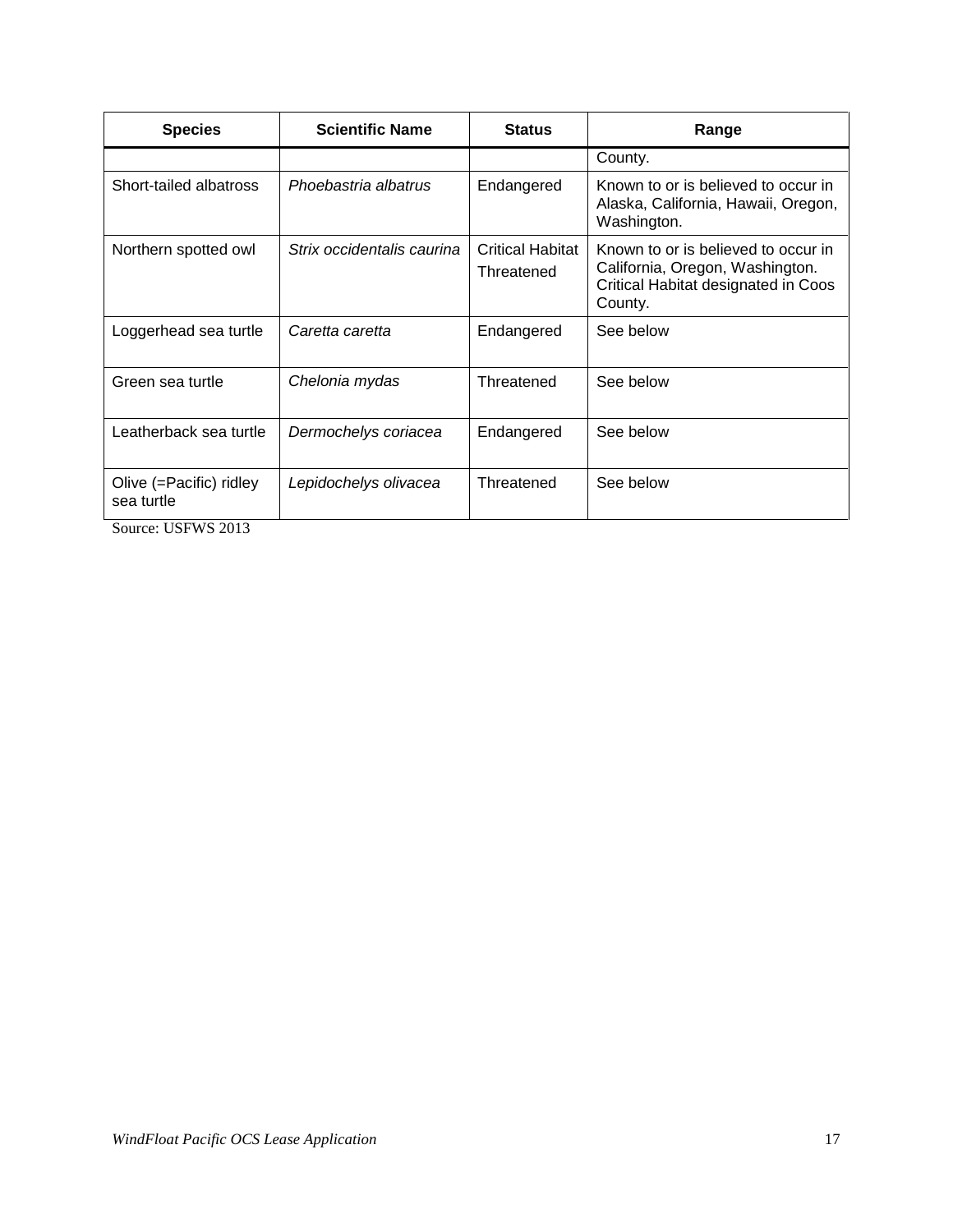| <b>Species</b>                                                                    | <b>Scientific</b><br><b>Name</b>   | <b>Status</b>    | <b>Critical Habitat</b><br><b>Designation</b>                                 | Recovery<br>Plan | Range                                                                                                                                                                                                                                                                         |  |  |  |  |
|-----------------------------------------------------------------------------------|------------------------------------|------------------|-------------------------------------------------------------------------------|------------------|-------------------------------------------------------------------------------------------------------------------------------------------------------------------------------------------------------------------------------------------------------------------------------|--|--|--|--|
| <b>Marine Mammals</b>                                                             |                                    |                  |                                                                               |                  |                                                                                                                                                                                                                                                                               |  |  |  |  |
| <b>Blue whale</b>                                                                 | Balaenoptera<br>musculus           | Endangered n/a   |                                                                               | final            | In the North Pacific Ocean, the blue whale's range<br>extends from Kamchatka to southern Japan in the west<br>and from the Gulf of Alaska and California south to<br>Costa Rica in the east. They occur primarily south of<br>the Aleutian Islands and the Bering Sea.        |  |  |  |  |
| Fin whale                                                                         | Balaenoptera<br>physalus           | Endangered   n/a |                                                                               | final            | Fin whales are found in deep, offshore waters of all<br>major oceans, primarily in temperate to polar latitudes,<br>and less commonly in the tropics.                                                                                                                         |  |  |  |  |
| Gray whale,<br>Western North<br>Pacific DPS                                       | Eschrichtius<br>robustus           | Endangered   n/a |                                                                               | n/a              | Gray whales are found mainly in shallow coastal<br>waters in the North Pacific Ocean. The Oregon coast is<br>part of the Eastern North Pacific gray whale migratory<br>route between Baja California and the Arctic.                                                          |  |  |  |  |
| Humpback whale                                                                    | Megaptera<br>novaeangliae          | Endangered   n/a |                                                                               | final            | Humpback whales live in all major oceans from the<br>equator to sub-polar latitudes.                                                                                                                                                                                          |  |  |  |  |
| Right whale,<br>North Pacific<br>original listing as<br>"northern right<br>whale" | Eubalaena<br>japonica              | Endangered Final |                                                                               | no               | North Pacific right whales inhabit the Pacific Ocean,<br>particularly between 20° and 60° latitude. Sightings<br>have been reported as far south as central Baja<br>California in the eastern North Pacific                                                                   |  |  |  |  |
| <b>Sea Turtles</b>                                                                |                                    |                  | Note: USFWS has lead responsibility on nesting beaches, NMFS in marine waters |                  |                                                                                                                                                                                                                                                                               |  |  |  |  |
| Loggerhead<br>turtle, North<br>Pacific Ocean<br><b>DPS</b>                        | Caretta caretta   Endangered   n/a |                  |                                                                               | n/a              | In the eastern Pacific, loggerheads have been reported<br>as far north as Alaska, and as far south as Chile. In the<br>U.S., occasional sightings are reported from the coasts<br>of Washington and Oregon, but most records are of<br>juveniles off the coast of California. |  |  |  |  |

# **Table 5. Endangered and Threatened Species under NOAA Fisheries Jurisdiction**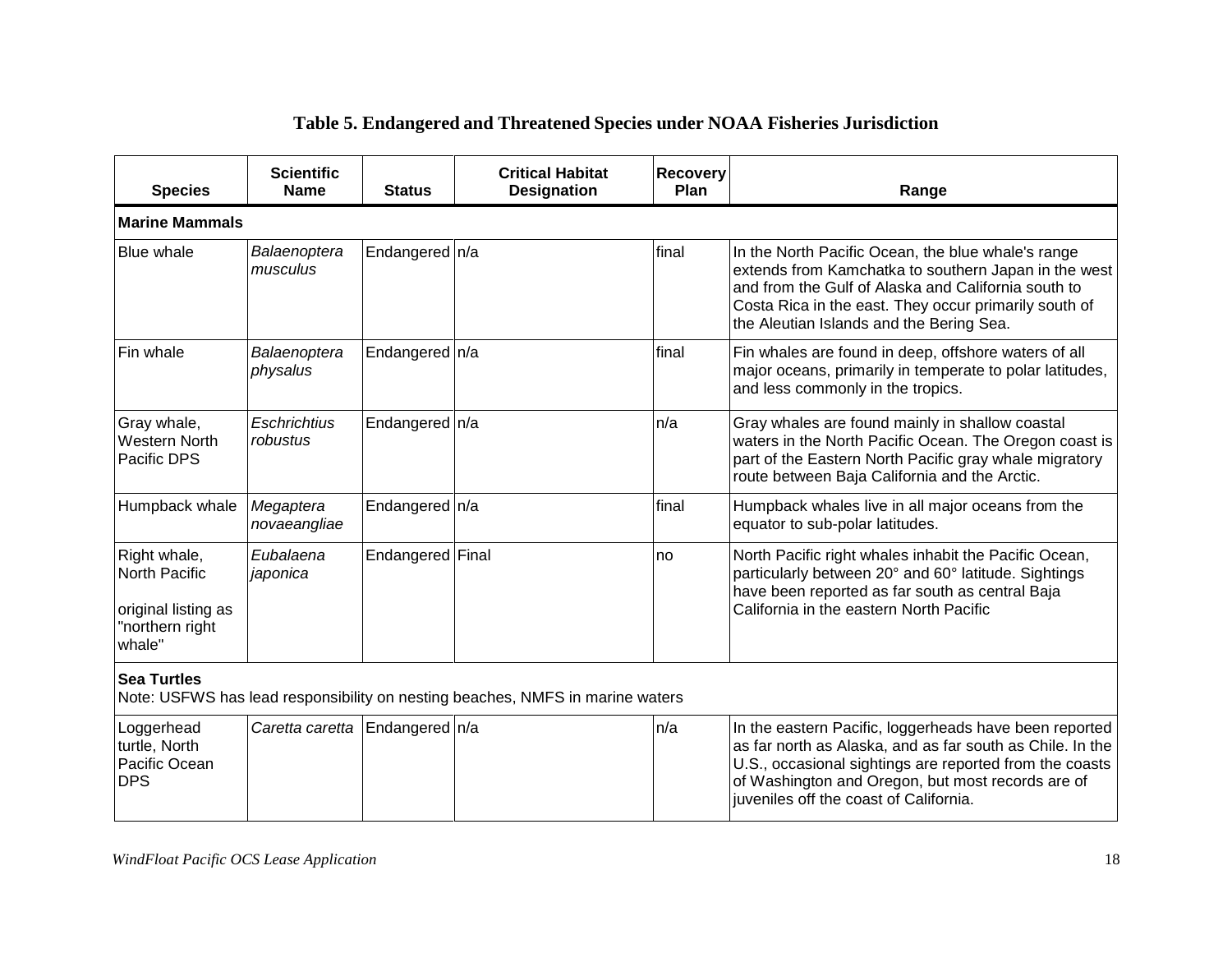| <b>Species</b>                                                           | <b>Scientific</b><br><b>Name</b> | <b>Status</b>    | <b>Critical Habitat</b><br><b>Designation</b>                                                                                                                                   | <b>Recovery</b><br>Plan | Range                                                                                                                                                                                                                                                                                                                                            |
|--------------------------------------------------------------------------|----------------------------------|------------------|---------------------------------------------------------------------------------------------------------------------------------------------------------------------------------|-------------------------|--------------------------------------------------------------------------------------------------------------------------------------------------------------------------------------------------------------------------------------------------------------------------------------------------------------------------------------------------|
| Leatherback turtle                                                       | Dermochelys<br>coriacea          | Endangered Final |                                                                                                                                                                                 | final                   | Leatherbacks are commonly known as pelagic (open<br>ocean) animals, but they also forage in coastal waters.<br>In fact, leatherbacks are the most migratory and wide<br>ranging of sea turtle species.                                                                                                                                           |
| Green turtle                                                             | Chelonia<br>mydas                | Threatened       | Final                                                                                                                                                                           | final                   | In the eastern North Pacific, green turtles have been<br>sighted from Baja California to southern Alaska, but<br>most commonly occur from San Diego south.                                                                                                                                                                                       |
| olive ridley turtle                                                      | Lepidochelys<br>olivacea         | Threatened       | n/a                                                                                                                                                                             | final                   | This species does not nest in the United States, but<br>during feeding migrations, olive ridley turtles nesting in<br>the East Pacific may disperse into waters off the US<br>Pacific coast as far north as Oregon.                                                                                                                              |
| <b>Marine and Anadromous Fish</b>                                        |                                  |                  |                                                                                                                                                                                 |                         |                                                                                                                                                                                                                                                                                                                                                  |
| Coho salmon,<br>Oregon Coast<br>ESU                                      | Oncorhynchus<br>kisutch          | Threatened       | Final                                                                                                                                                                           | no                      |                                                                                                                                                                                                                                                                                                                                                  |
| Coho salmon,<br>Southern Oregon/<br>Northern<br>California Coasts<br>ESU | Oncorhynchus<br>kisutch          | Threatened       | Final                                                                                                                                                                           | in<br>process           | The species was historically distributed throughout the<br>North Pacific Ocean from central California to Point<br>Hope, Alaska, through the Aleutian Islands, and from<br>the Anadyr River, Russia, south to Hokkaido, Japan.<br>Coho probably inhabited most coastal streams in<br>Washington, Oregon, and central and northern<br>California. |
| Green sturgeon,<br>Southern DPS                                          | Acipenser<br>medirostris         | Threatened       | Final. All marine waters<br>within the Oregon Territorial process<br>Sea and out to 110 meters<br>depth in federally managed<br>waters, plus some<br>estuaries along the Oregon | in                      | The green sturgeon ranges from Mexico to at least<br>Alaska in marine waters, and is observed in bays and<br>estuaries up and down the west coast of North<br>America                                                                                                                                                                            |

coast, are designated as

critical habitat.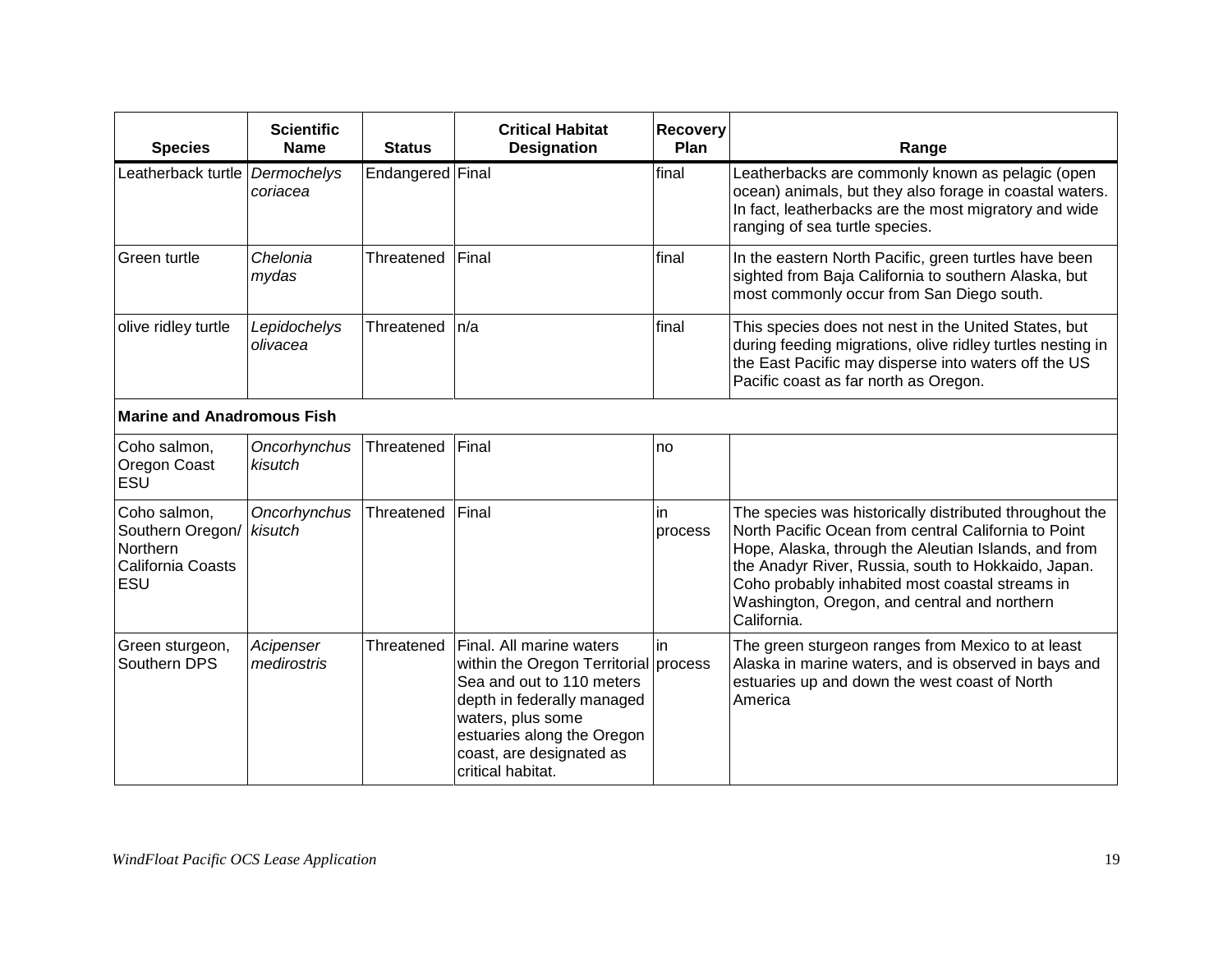| <b>Species</b>       | <b>Scientific</b><br><b>Name</b> | <b>Status</b> | <b>Critical Habitat</b><br><b>Designation</b>                                                                                                                                                                                                                                                                                                                                                                                                           | <b>Recovery</b><br><b>Plan</b> | Range                                                                                                                                                                                                                                                             |  |  |  |  |
|----------------------|----------------------------------|---------------|---------------------------------------------------------------------------------------------------------------------------------------------------------------------------------------------------------------------------------------------------------------------------------------------------------------------------------------------------------------------------------------------------------------------------------------------------------|--------------------------------|-------------------------------------------------------------------------------------------------------------------------------------------------------------------------------------------------------------------------------------------------------------------|--|--|--|--|
|                      | <b>Marine Invertebrates</b>      |               |                                                                                                                                                                                                                                                                                                                                                                                                                                                         |                                |                                                                                                                                                                                                                                                                   |  |  |  |  |
| <b>Black abalone</b> | <b>Haliotis</b><br>cracherodii   |               | Endangered Final. approximately 360<br>square kilometers of rocky<br>intertidal and subtidal<br>habitat within five segments<br>of the California coast<br>lbetween the Del Mar<br>Landing Ecological<br>Reserve to the Palos<br>Verdes Peninsula, as well<br>as on the Farallon Islands,<br>Año Nuevo Island, San<br>Miguel Island, Santa Rosa<br>Island, Santa Cruz Island,<br>Anacapa Island, Santa<br>Barbara Island, and Santa<br>Catalina Island. | Final                          | Black abalone range from about Point Arena, CA, to<br>Bahia Tortugas and Isla Guadalupe, Mexico. Black<br>abalone are rare north of San Francisco and south of<br>Punta Eugenia, though unconfirmed sightings have<br>been reported as far north as Coos Bay, OR. |  |  |  |  |

Source: NOAA Fisheries 2013.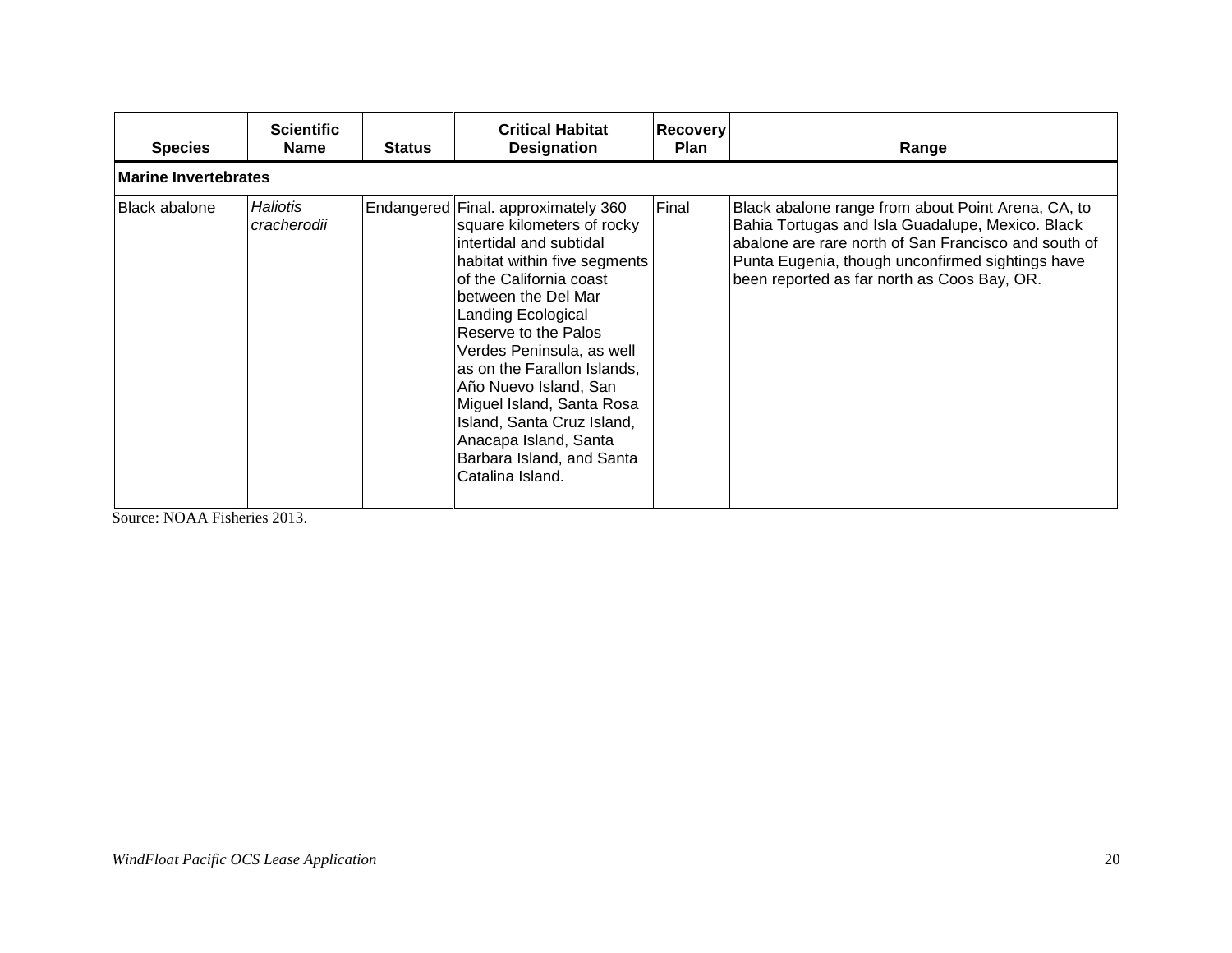#### Avian resources

The Oregon coast supports many seabird species, including albatross, shearwaters, petrels, puffins, cormorants, common murre, and auklets that nest on offshore rocks and cliff faces. Many of these seabirds live their lives entirely at sea except during the breeding season when offshore rocks and remote cliffs are used for breeding, laying and incubating eggs, and feeding and rearing chicks (Oceana 2011; USFWS 2008). There are numerous sea bird colonies on Cape Arago and along the shores of Coos Bay (NWFSC et al. 2013). There are relatively few data on bird populations 15 miles off the coast of Coos Bay, in the vicinity of the proposed development site.

Several species of bats occur in Coos County. To date no studies have been done on bats' use of the ocean areas off the Oregon coast. A study in Sweden showed that many species of bats hunt for insects in offshore areas. They have also been found to use offshore turbines for roosting (Ahlen et al. 2007). Bat studies on the west coast indicate that bats may use the offshore areas when an offshore location (such as an island) guides them. (Tenaza 1966; Cryan & Brown 2007).

#### Benthic habitat

The Oregon coast primarily is an exposed, high energy environment, so most soft–bottom, subtidal areas are sandy. Mud can be a more pronounced bottom type in areas receiving less energy from water movement (i.e., isolated and sheltered embayments) and in deeper waters. Subtidal, soft-bottom habitats are diverse, as a result of distinct organism assemblages that are influenced by differences in substrate type (sand versus mud), organic content, and bottom depth. The distribution and relative abundance of these ecotypes are not yet well described for Oregon (ODFW 2006). The proposed project site is located on the continental slope; although the bottom sediments will not be well characterized until site characterization surveys are completed, the bottom is likely to consist of fine-grained well sorted sediments.

Species associated with soft–bottom, subtidal habitats provide a spectrum of ecosystem services. Most widespread but least apparent would be nutrient cycling by deposit feeders and microbes living within the sediments. Emergent species, such as sea pens, in more quiet areas are understood to provide structural habitat used by the young of commercially valuable fish species (ODFW 2006). Benthic invertebrates, including corals, sea pens, and gorgonians, are mapped in the project vicinity (NWFSC and OSU 2013).

Soft-bottom communities are commonly named or described based on the species or species groups that are most apparent. Most of these communities are dominated by burrowing invertebrates such as polychaete worms, but other organisms, such as crustaceans, echinoderms, and mollusks, may be locally abundant. Common organisms on the sediment surface can include species of shrimp, crabs, snails, bivalves, sea cucumbers, and sand dollars. Dungeness crabs are important components of sandy-bottom communities and are found both on the surface and buried in the sand. Sea pens are common on more muddy bottoms. Common fish in soft-bottom areas include several species of flatfish, important forage species such as sand lance, and the burrowing sandfish (ODFW 2006). The distance from shore of the project site is expected to correspond to a decrease in the density of benthic community resources as the flow of primary production (food source) decreases.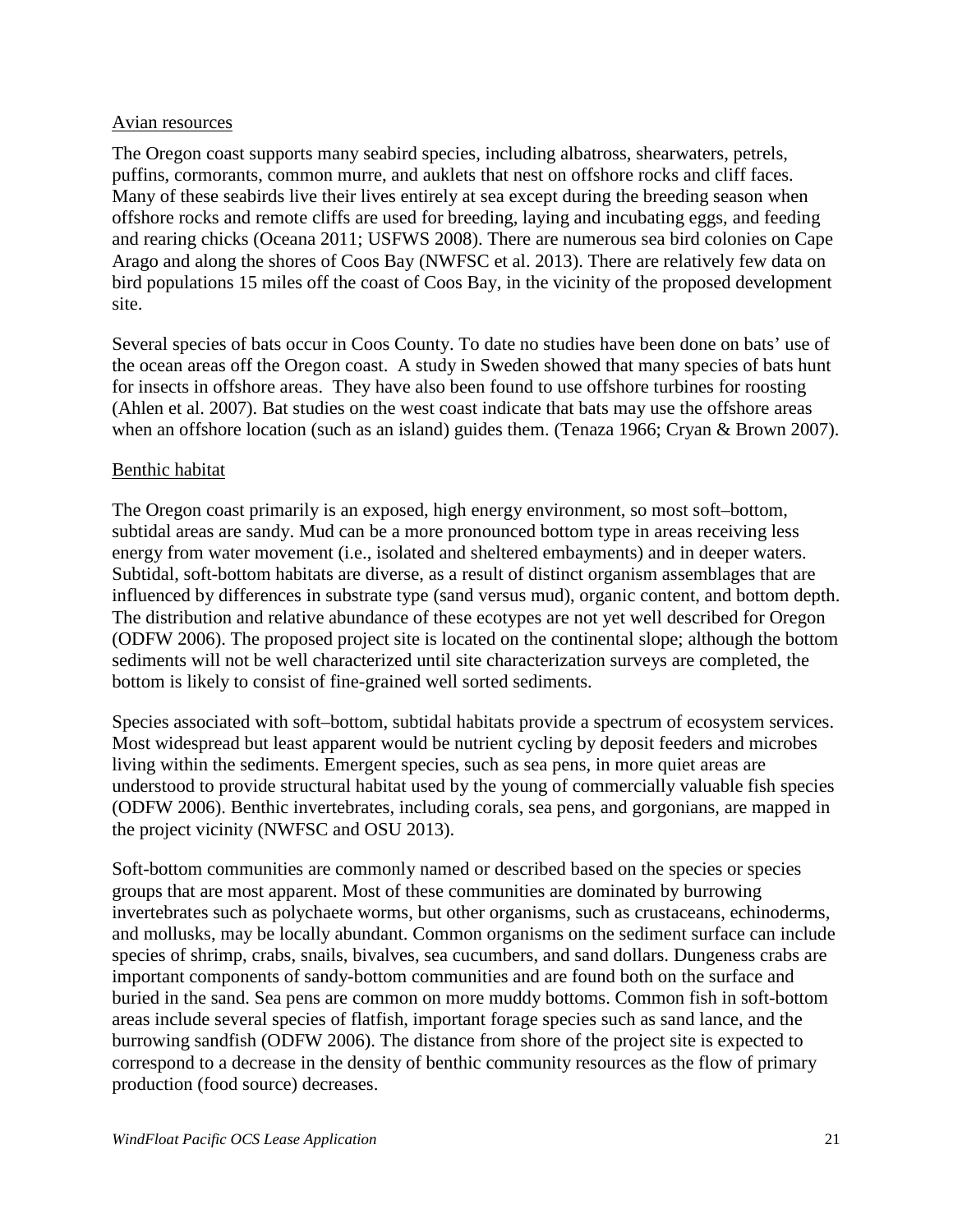# Reefs

Rocky reef habitat is designated as a Habitat Area of Particular Concern by the National Marine Fisheries Service (NMFS) for its importance as Essential Fish Habitat and its rarity, sensitivity, and/ or vulnerability (Oceana 2011). A large rocky reef is located southwest of Cape Arago, and a smaller rocky reef is approximately 10 km (6 miles) west of Coos Bay (NWFSC and OSU. 2013).

Ecotypes of rocky subtidal habitats include:

- Shallow rocky reefs [less than 80 feet (25 meter depth)] with kelp beds,
- Shallow rocky reefs [less than 80 feet (25 meter depth)] without kelp beds,
- Deep rocky reefs [less than 80 feet (25 meter depth)], and
- Subtidal artificial substrate (Oceana 2011).

Subtidal rocky reefs are known for their abundant and diverse biological communities. Habitatforming organisms, such as kelp or large invertebrates, grow attached to the reef substrate, providing additional structures and types of microhabitats used by reef species. Biological communities using reefs include algae and other marine plants, attached and mobile invertebrates, fish, marine mammals, and sea birds. Many reefs have extensive growths of attached invertebrates, often covering nearly every square inch of rock surface. Common types of organisms include sponges, anemones, barnacles, bryozoans, tunicates, and coldwater corals. The rocks, algae, and attached invertebrates provide homes for a variety of mobile invertebrates such as crabs, snails, sea stars, urchins, brittle stars, nudibranchs, chitons, and worms. Freeswimming invertebrates, such as shrimps, and drifting (planktonic) invertebrates also are common on reefs. Reef fish include the more familiar types such as rockfish, perch, lingcod, and greenlings, and a large variety of smaller sculpins, gunnels, poachers, and blennies, among others. Many fish species are entirely dependent on reefs for parts of their life cycle, while others are visitors. Common visitors include herring, smelt, sharks, ratfish, and salmon. Marine mammals, especially seals and sea lions, and seabirds often feed on the abundant fish and invertebrates on rocky reefs. The offshore rocks and islands associated with Oregon's nearshore reefs provide important seal and sea lion haulout and pupping areas, and support the largest seabird nesting colonies on the US West Coast (ODFW 2006).

There are no documented rocky reefs on the project site; the site characterization will confirm this finding. If rocky reefs are found on the site, the placement of the project anchoring system will be carefully sited to avoid damage to these habitats.

### Fish species and Essential Fish Habitat

Highly migratory and schooling species are typical of the waters and biological communities living in the water column over the continental shelf. Many species of sharks, salmon, sturgeon and forage fish (such as herring, anchovies, and sardines) travel and forage within this habitat. This habitat is also very important to many fish and invertebrate species during their juvenile and larval life history stages (ODFW 2006). Salmon range from more than 1,000 miles (1,600 km)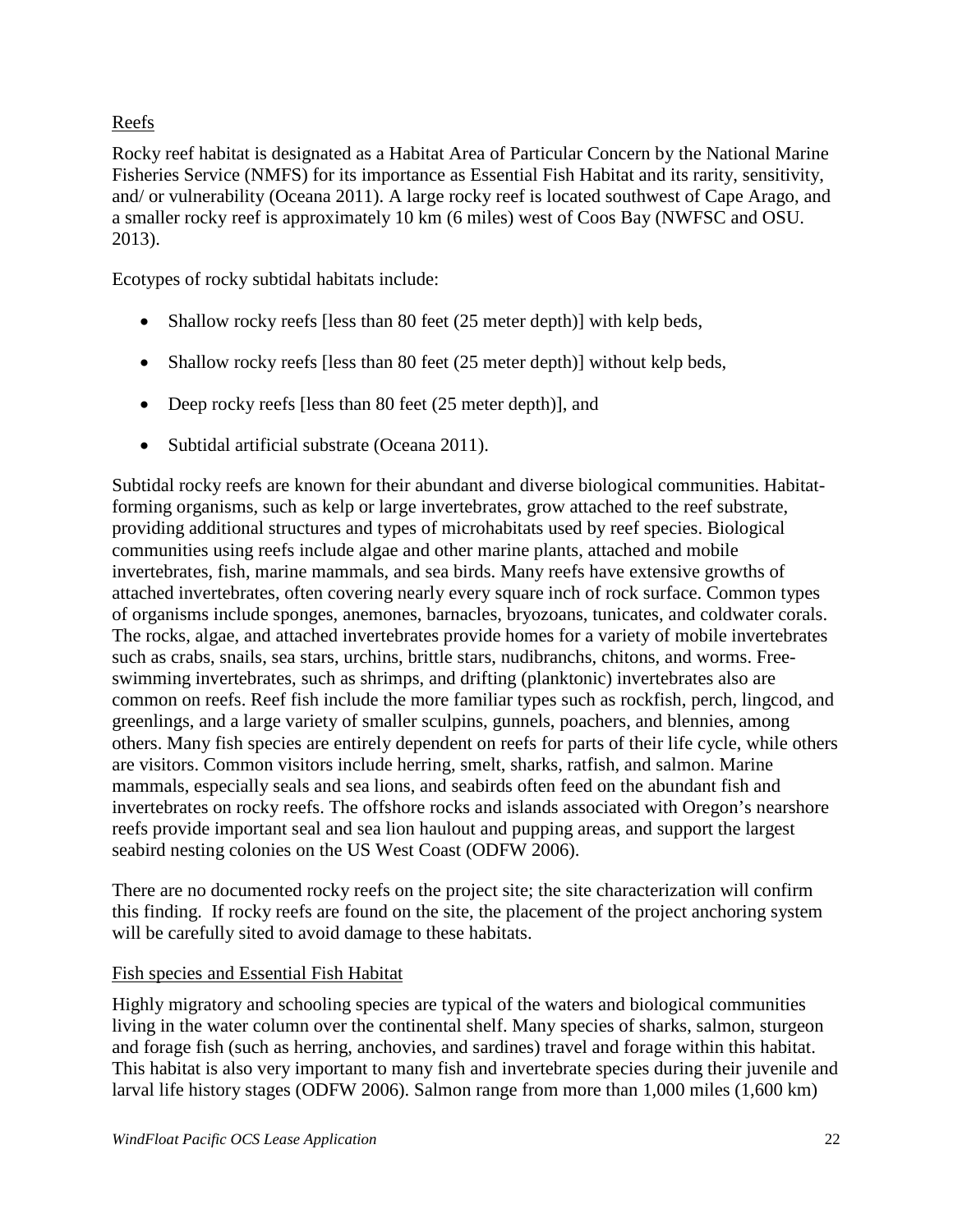inland to thousands of miles out at sea. In estuaries and marine areas, salmon habitat extends from the shoreline to the 200-mile limit of the exclusive economic zone and beyond (PFMC 2012).

Essential Fish Habitat (EFH) (Magnuson-Stevens Act §3(10) for groundfish is designated along the entire continental shelf in the project vicinity and includes all waters from the high tide line (and parts of estuaries) to 1,914 fathoms (3,500 meters) in depth. The rocky reef southwest of Cape Arago and the smaller reef due west of Coos Bay are designated as Habitat Areas of Particular Concern. These are discrete subsets of EFH that provide extremely important ecological functions or are especially vulnerable to degradation (BOEM 2013).

The coastal pelagic species (CPS) fishery includes four finfish (Pacific sardine, Pacific [chub] mackerel, northern anchovy, and jack mackerel), and market squid. CPS finfish generally live nearer to the surface than the sea floor. The definition of EFH for CPS is based on the temperature range where they are found and on the geographic area where they occur at any life stage. This range varies widely according to ocean temperatures. The EFH for CPS also takes into account where these species have been found in the past and where they may be found in the future (PFMC 2012). The east-west boundary of CPS EFH includes all marine and estuary waters from the coasts of California, Oregon, and Washington to the limits of the exclusive economic zone (the 200-mile limit) and above the thermocline where sea surface temperatures range between 10° and 26° C (PFMC 2012).

Defining EFH for highly mobile species such as tuna, swordfish, and sharks is a challenging task as these species range widely in the ocean, both in terms of area and depth. Highly migratory species are usually not associated with the features that are typically considered fish habitat (such as seagrass beds, rocky bottoms, or estuaries). Their habitat may be defined by temperature ranges, salinity, oxygen levels, currents, shelf edges, and seamounts (PFMC 2012).

### Skates

Several species of skates live in Oregon coastal include the big skate, black skate, longnose skate, and sandpaper skate (ODFW 2011). There are no rays living in the cold waters of the North Pacific.

### Marine mammals

At least 29 different species of marine mammals occur in Oregon coast waters, including many whales, dolphins, and porpoises. However, the most commonly seen marine mammals, and those that most often come into conflict with sport and commercial fishing activities, are the pinnipeds, - seals and sea lions (ODFW 2011).

Four species of pinnipeds frequent Oregon's rocky islands and protected shores for breeding and/or resting. These include California sea lions (haulout only), Pacific harbor seals, Steller sea lions, and the northernmost breeding colony of northern elephant seals at Shell Island off Cape Arago (Oceana 2011).

The deep waters of the offshore wind site proposed for WindFloat Pacific are beyond the common hunting grounds of most cetaceans and pinniped species living off the Oregon coast.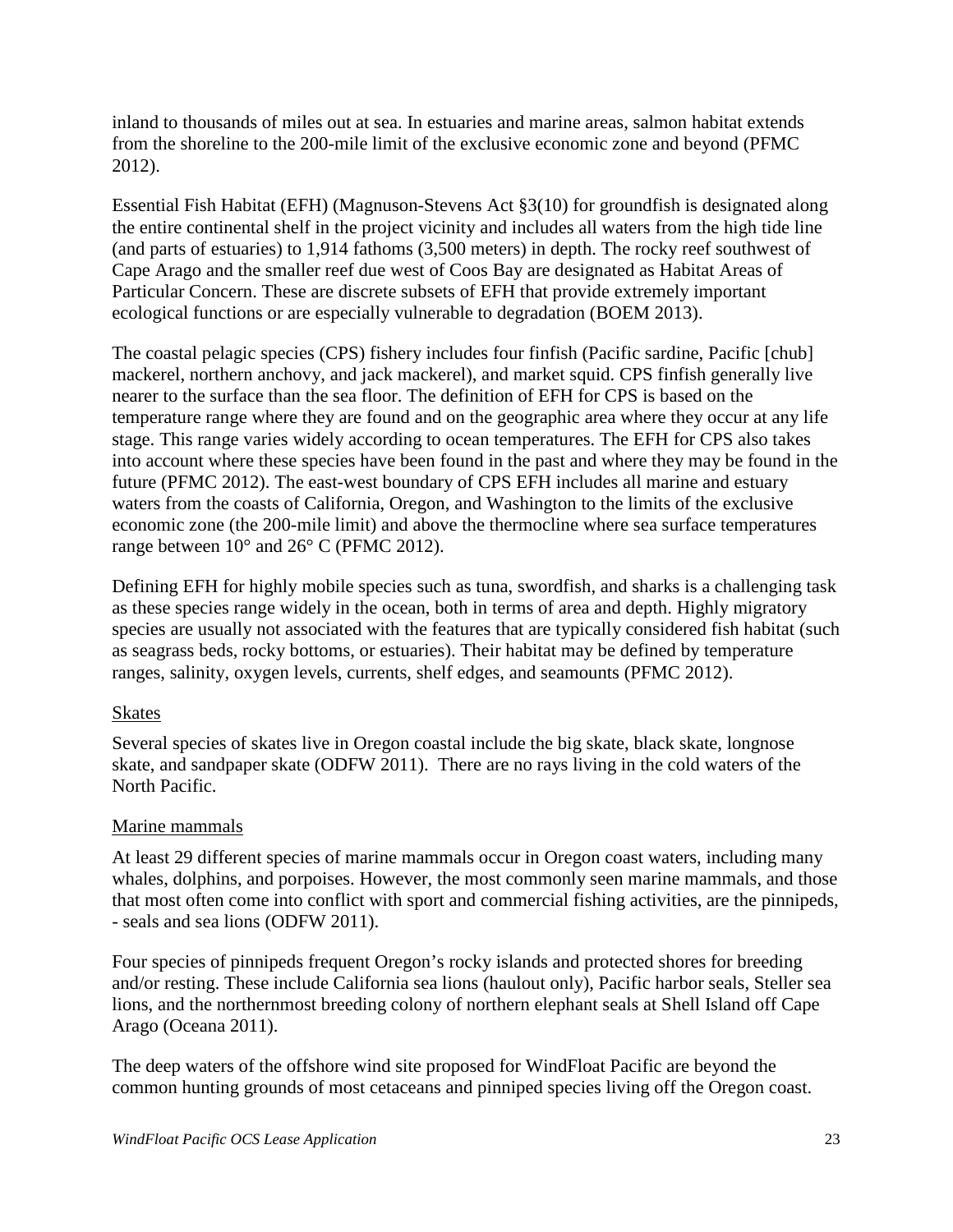However, large migratory whales such as grays, humpbacks, blues and sei whales may be present in offshore waters seasonally.

# *Physical oceanography and meteorology*

The general ocean circulation along the Oregon and Washington coasts can be described by the California Current System, which comprises the California Current, the Davidson Current, and the California Undercurrent. The California Current is a surface current that flows toward the equator along the entire West Coast of the United States between the shelf break and 540 nautical miles (1,000 km) offshore. The Davidson Current is a seasonal surface current that manifests itself as a poleward-flowing countercurrent to the California Current during the fall and winter months over the continental slope and shelf. The California Undercurrent is a poleward subsurface flow that follows the continental slope. Since currents are strongly influenced by wind-stress, demonstrating a seasonal variability. During the spring/summer, strong upwelling-favorable winds drive the currents toward the equator along the California and Oregon coasts while flow is driven by a sea surface pressure gradient toward the equator off the Washington coast (Kaplan et al. 2010). The result is high production of phytoplankton from April through September fueled by a nearly continuous supply of nutrients and concomitant high biomass of zooplankton during summer (NWFSC 2013). During the winter months off the California and Oregon coasts, the upwelling-favorable winds "relax." and allow a sea surface pressure gradient to drive the flow toward the poles (Kaplan et al. 2010).

During spring and summer, mean winds off the Oregon coast are strongly influenced by the North Pacific High and directed southward. During fall and winter, mean winds are weakly southward along the southern Oregon coast (Kaplan et al. 2010). Episodic phenomenon such as the Pacific Decadal Oscillation and ENSO can interrupt and/or intensify currents and upwelling (Kaplan et al. 2010).

The coastal zone is characterized by wet winters, relatively dry summers, and mild temperatures throughout the year. Occasional strong winds strike the Oregon Coast, usually in advance of winter storms. Wind speeds can exceed hurricane force. Such events are typically short-lived, lasting less than one day. Areas along the coast can receive upwards of 200 inches of rain annually, most of which falls from October to March (Taylor et al. undated).

### *Geology – terrestrial*

No onshore areas would be included in the area requested for lease. The following description of terrestrial geology is included only for background information.

The North Spit of Coos Bay lies directly east of the proposed lease area. Transmission cables for the proposed WindFloat project would be installed along the ocean floor, come ashore at a point on the west side North Spit, then extend across the spit to end at a power substation to be constructed on the east side of the North Spit.

The geology of the North Spit is mainly deflation plain and beach sand. The sand has been stabilized in areas where vegetation, both native and non-native, thrives. The sand is unstable in non-vegetated areas (Oberrecht, undated). A deflation plain lies inland of the sand dunes. The foredune blocks the inland migration of sand, causing the interior dunes to consume themselves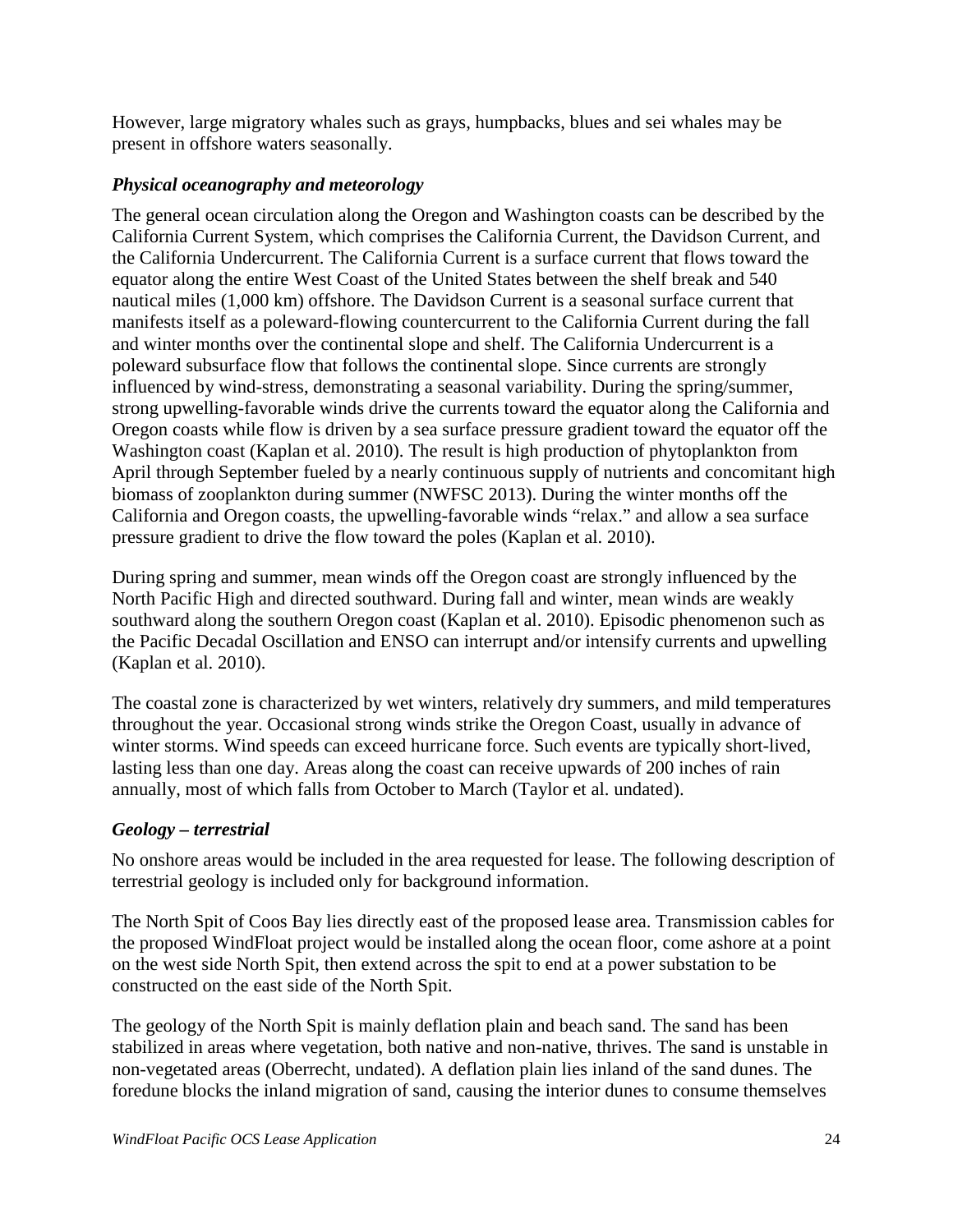and a deflation plain to form. The deflation plain is caused by the removal of loose sand to the point that the summer groundwater table is reached. As the sand is saturated, it becomes more resistant to wind erosion, i.e. becomes more stable, and vegetation begins to grow (BLM 2006).

# *Air quality*

The Oregon Coast enjoys good air quality due to the proximity to the ocean, lack of large pollution producers, and prevailing winds. Oregon Department of Environmental Quality does not maintain any air quality monitoring stations in Coos Bay. Little is known about the air quality in the open ocean at the proposed lease site; no known sources of contamination are likely to degrade air quality in the area.

Air quality indices (AQIs) are numbers used by government agencies to characterize the quality of the air at a given location. As the AQI increases, an increasingly large percentage of the population is likely to experience increasingly severe adverse health effects. Air quality index values are divided into ranges, and each range is assigned a descriptor and a color code. Standardized public health advisories are associated with each AQI range. The AQI for Coos Bay in 2011 showed that no air pollutants were rated as unhealthy or hazardous. Levels of ozone, carbon monoxide, sulfur dioxide, nitrogen dioxide, and PM10 (particles of 10 micrometers or less) were rated "good." Levels of PM2.5 (particles of 2.5 micrometers or less) were "moderate" (Homefacts 2013).

# *Water quality*

# Pollutants

Some major types of marine pollutants that have been the focus of recent research in the north Pacific Ocean are oil, sewage, garbage, chemicals, radioactive waste, thermal pollution, and eutrophication. No data on these pollutants were found for the offshore project vicinity. There are few direct emissions of industrial material directly into the marine environment because much of the Oregon coastline is relatively unpopulated, so that few metals and organic contaminants are delivered to the coastal ocean.

The Oregon Department of Environmental Quality partners with the Oregon Department of Human Services to monitor the waters along Oregon's coastline for enterococcus bacteria, which indicates the presence of other harmful microbes. Only one of the beaches in the project vicinity, Bassedorf Beach, just south of the entrance to Coos Bay, had samples that exceeded US Environmental Protection Agency (US EPA) standards (Oregon Coastal Atlas 2013).

### Water column characteristics

An assessment of the status of the ecological condition of soft sediment habitats and overlying waters along the western United States continental shelf, between the target depths of 30 and 120 m (10 and 40 feet), was conducted during June 2003. The assessment included vertical watercolumn profiles of conductivity, temperature, chlorophyll a concentration, transmissivity, dissolved oxygen, and depth. Results showed that surface salinity was generally less than 33 practical salinity units (psu) to the north of Cape Blanco, Oregon, and greater than 33 psu to the south of Cape Blanco. Mean surface water temperature of Oregon marine waters was approximately 53 F (12°C). The range of dissolved oxygen concentrations in the surface waters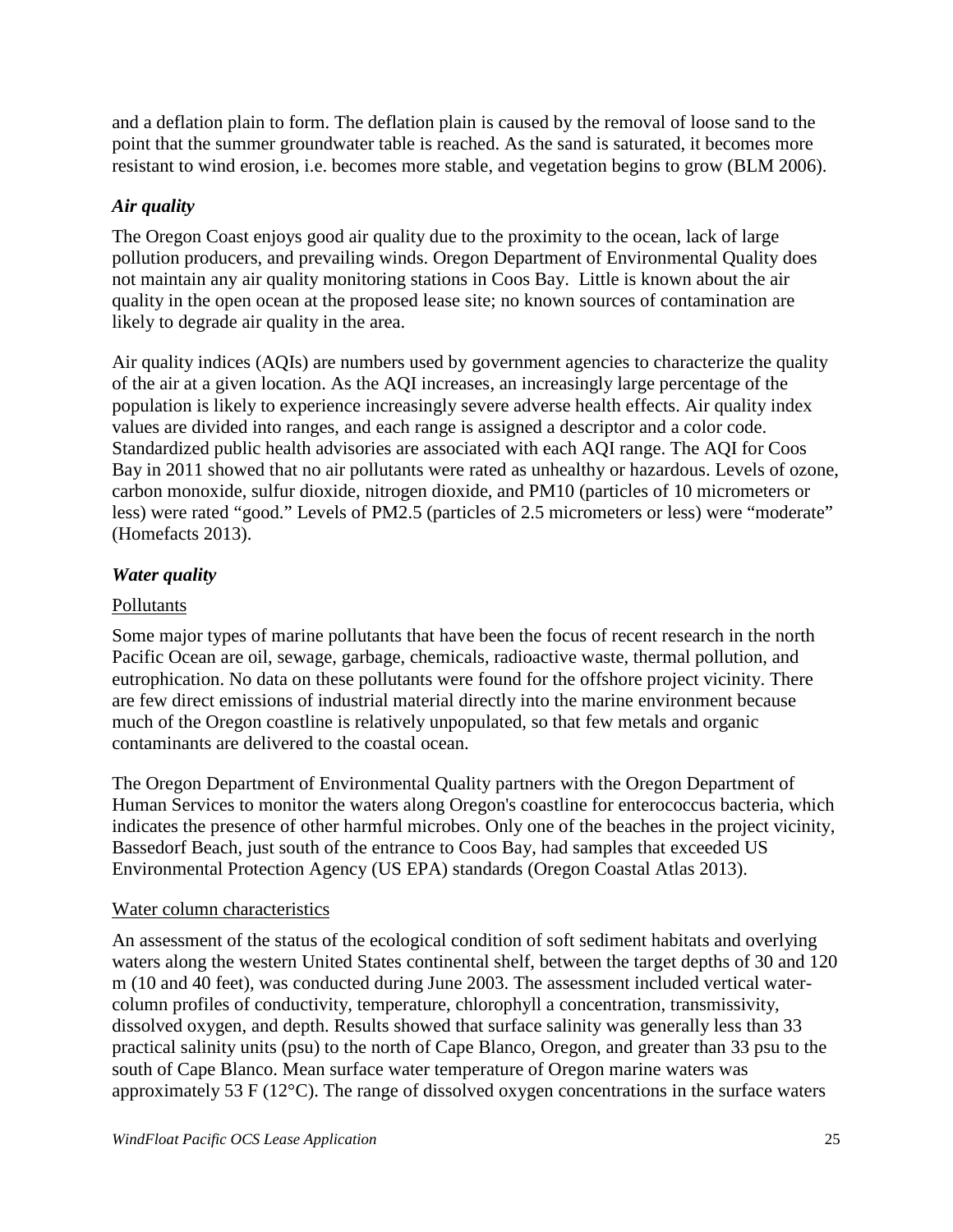of the West Coast shelf (data available for 140 stations) was 4.1 milligrams per liter (mg/L) to 13.3 mg/L. US EPA proposed that a dissolved oxygen value below 2.3 mg/L is harmful to the survival and growth of marine animals (Nelson et al. 2008). The characteristics of the open ocean area of the proposed project are expected to be similar to those seen at the deeper site examined.

# *Noise and visual resources*

Natural noise sources in the offshore and onshore areas include wind, waves, birds, and other wildlife. Human-caused noise sources offshore include ship motors and horns and aircraft. Onshore noise sources include motor vehicles, aircraft, construction equipment, and industrial activity.

Visual resources for the coastal area inshore of the proposed project site include scenic views from popular viewpoints near Coos Bay including Shore Acres State Park, with a fully enclosed observation building, and Cape Arago State Park. These and other public parks on Cape Arago are popular sites for observing scenery, whales, seals, other marine life, and birds. Natural elements of the viewscape include the rocky shoreline, offshore rock outcroppings, and the open ocean. Oregon Dunes National Recreation Area, north of Coos Bay, is also a popular spot for sightseeing and wildlife viewing. Views from the recreation area include rolling sand dunes, the open ocean, and Coast Range mountains in the distance. Ship traffic, including tugboats, cargo vessels, fishing boats, and tourist ships, is commonly observed from vantage points along the shore. Lights from ships and navigation buoys are visible at night.

The scenery along the coast is spectacular, so oceanfront viewsheds may be highly sensitive to visual changes offshore. In addition, seaside residents would potentially be very sensitive to changes visible from the shore; hence viewsheds from seaside residences are of particular concern in analyzing potential visual impacts of offshore energy structures (Norman et al. 2006).

# *Marine transportation and commerce*

Coos Bay Harbor supports a large array of commercial vessel traffic. Commercial traffic includes barge traffic and deep-draft vessels transporting logs and wood chips. The US Coast Guard, the marine exchanges (that coordinate and represent commercial shipping), harbor safety committees, and port operators are stakeholders with regard to marine transport (Industrial Economics, Inc. 2012; Kaplan et al 2010).

The Port of Coos Bay is the smallest of the three main ports in the Pacific Northwest, with between 5 and 8 commercial vessels per month. The other main ports are Seattle, Washington (with 250 to 300 commercial vessels per month) and Astoria, Oregon (with 130 to 150 commercial vessels per month) (Industrial Economics, Inc. 2012).

Commercial vessels operate in a highly organized fashion when entering and exiting ports, and generally travel in straight lines between two points when operating outside of a port. Tankers generally travel parallel to the coast at a distance of approximately 50 nm (92 km), while large container ships operate approximately 25 nm (46 km) offshore. Smaller container ships travel at a distance of approximately 5 to 10 nm (9 to 18 km) from shore. Tugs and barges operate within negotiated towboat lanes, which, in the summer, are generally 4 to 10 nm (7 to 18 km) offshore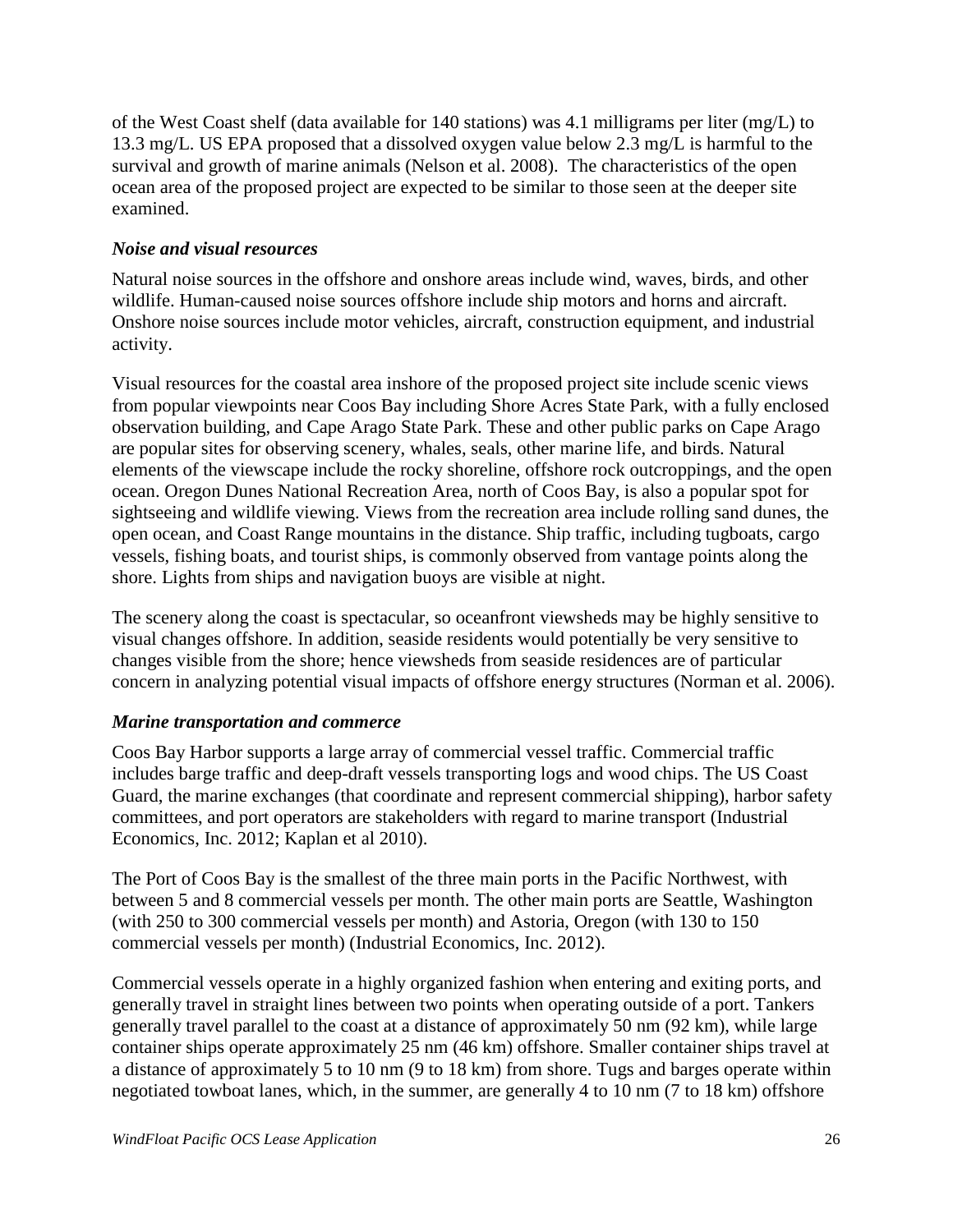in Oregon. During other times of year, the lanes are generally 4 to 6 nm offshore. Most commercial vessels are equipped with technology (e.g., Automatic Identification System) to aid in avoiding conflicts (Industrial Economics, Inc. 2012).

There is a designated commercial shipping lane in the vicinity of the proposed lease blocks, connecting the port of Coos Bay to the north-south shipping lane approximately 50 nm (90 km) offshore. In addition, there is a year-round tugboat tow lane running north-south approximately 8 nm (15 km) offshore and another tow lane approximately 25 nm (46 km) offshore. There are several interconnecting routes closer to shore (OCMP 2013).

The primary transportation routes off Oregon for the Trans-Alaskan Pipeline Trade that affect the Oregon Coast are between Prince William Sound, Alaska, and Richmond, California. The routes for major shipping traffic keep the crude-oil-laden super tankers 50 to 60 nm off shore. This distance minimizes coastal effects from a catastrophic spill. Refined product is transported in barges and small tankers that travel close to the shoreline, as do cargo vessels with bunker fuels while in transit of the coast (Northwest Area Committee 2004).

# *Military and Coast Guard operations*

The ocean area along the entire Oregon and Washington coastlines is designated as a Navy Operation Area, used by the Navy Fleet Forces- Third Fleet for training and weapons systems testing (BOEM 2013). Areas of operation do not typically encompass the entire operational area of the joint force commander, but they are large enough for component commanders to accomplish their missions and protect their forces. Military activities can be quite varied but normally consist of various air-to-air, air-to-surface, and surface-to-surface naval fleet training, submarine and antisubmarine training, and air force exercises (Kaplan et al. 2010).

There has been a Coast Guard Station in Coos Bay for over 100 years. During the summer months, Station Coos Bay operates Search & Rescue Detachment (SARDET) Coquille River, a seasonal detachment located in Bandon, Oregon (USCG 2013). Coast Guard Cutter ORCAS, a 110-foot patrol boat, has been stationed in Coos Bay, Oregon, since 1989 when it replaced the Cutter Pulaski. Typical missions while underway include: Living Marine Resources Enforcement, Law Enforcement, Search and Rescue, and Homeland Security (USCG 2013).Other Coast Guard activities include servicing and discrepancy response for lights, ranges, unlit and lighted buoys, day beacons, small boat warning signs and lighthouses (USCG 2013).

### *Airspace utilization – civilian and military*

Coos Bay and surrounding communities are served by Southwest Oregon Regional Airport in North Bend, Oregon. Southwest Oregon Regional Airport is open for public use and provides facilities for commercial, general aviation, cargo, and military air traffic. Commercial flights are provided by United Airlines and Sea Port Airlines. Local airspace surrounding the airport is designated as Class D Airspace. The airspace consists of the immediate airspace within a horizontal radius of 5 miles (8 km) from the surface up to an altitude of 2,500 feet (806 m). Class D airspace provides air traffic control service for aircraft on the airport surface and in the airspace immediately surrounding the airport to control air traffic flow. Air traffic control services typically provided at a Class D airport is via a control tower. Both the City of North Bend and Coos County currently have airspace protection ordinances in place, which are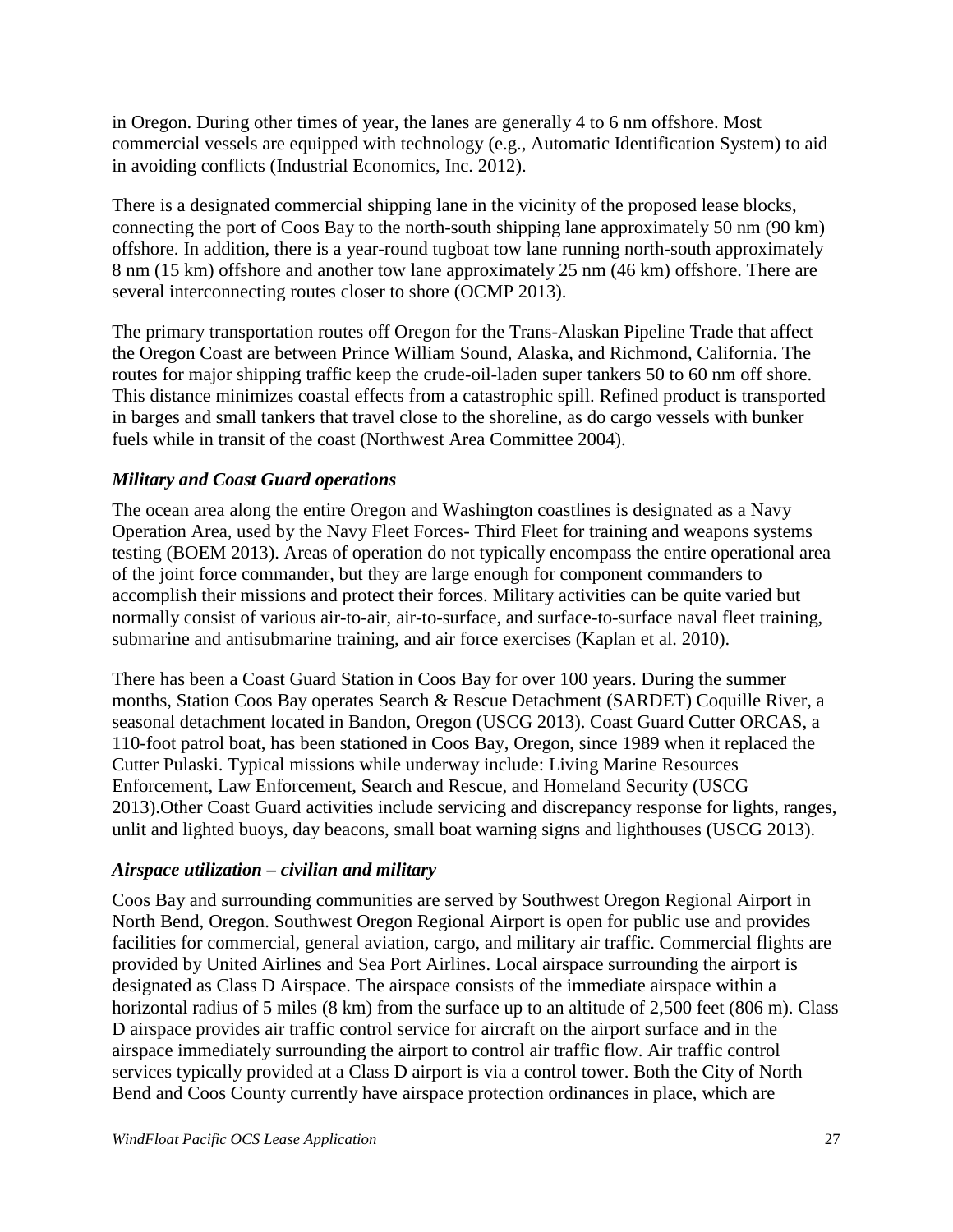established as the Airport Overlay Zone (Ord. 1952 § 1(4), 2006) in Chapter 18 of the North Bend Municipal Code, and the Air Surface Protection Area [Ord. 93 § 3.20.1, 1987] in the Coos Bay Municipal Code (RS&H 2012).

A military aviation warning areas exists off the Oregon coast over the proposed project area. (BOEM 2013).

# *Commercial and recreational fishing*

Commercial fishing is an important element of Oregon's economy. Most commercial fishing enterprises in Oregon are small businesses (Industrial Economics, Inc. 2012.) The harvest value of Oregon onshore landings in recent years went from \$105.1 million in 2010 to a 23-year high of \$145.5 million in 2011. Oregon harvest value in recent years is usually dominated by the Dungeness crab fishery, which accounts for about 40 percent of the onshore landing total value. The second highest contributing fishery harvest value is usually the non-whiting groundfish fishery, followed by pink shrimp. The albacore tuna fishery is especially important as a substitute and opportunity fishery when the highly variable salmon fishery has downturns. The major regional fishing centers in Oregon are Astoria, Newport, and Charleston (located just west of Coos Bay). Revenue from the port of Charleston accounted for approximately 20 percent of the overall revenue from ocean catch (ODFW 2012).

Research conducted for the *Identification of Outer Continental Shelf Renewable Energy Space-Use Conflicts and Analysis of Potential Mitigation Measures* (Industrial Economics, Inc. 2012.) focused on eight target commercial species: tuna, salmon, crab, shrimp, two groundfish (sablefish [black cod] and halibut), other groundfish, and spot prawns. Table 6 shows the typical distances from shore and/or depths for each fishery.

| <b>Fishery</b> | Commercial                                                                                             | <b>Charter</b>                                                                    | <b>Recreational</b>                                                                                                                     |
|----------------|--------------------------------------------------------------------------------------------------------|-----------------------------------------------------------------------------------|-----------------------------------------------------------------------------------------------------------------------------------------|
| Tuna           | Generally near surface, 30 nm or<br>more from shore at 50 to 100<br>fathoms up to 500 to 2,000 fathoms | Out to 20 to 50 $nm$<br>(within a 70- to 80-<br>mile radius of port)              | Typically 30 to 50 nm<br>(within a 70- to 80-mile<br>radius of port)                                                                    |
| Salmon         | Breakers to 200 fathoms; sometimes up<br>to 650 fathoms                                                | Breakers to 50<br>fathoms; $20+/-$ nm to<br>high spots                            | Breakers to 50 fathoms;<br>usually stay within 20 nm                                                                                    |
| Crab           | Breakers to 130 fathoms and up to<br>700 fathoms in some years; around<br>tops of canyons, high spots  | Often inside of bays<br>and estuaries; in<br>the ocean out to 20<br>to 70 fathoms | In Washington, 80 to 90<br>percent in bays and<br>estuaries; in Oregon and<br>Washington ocean,<br>typically out to about 20<br>fathoms |
| Shrimp         | 30 to 150 fathoms; 90 percent in 60 to<br>140 fathoms; muddy, soft, flat bottom                        | n/a                                                                               | n/a                                                                                                                                     |

### **Table 6. Depths and Distances from Shore for Oregon Commercial Fisheries**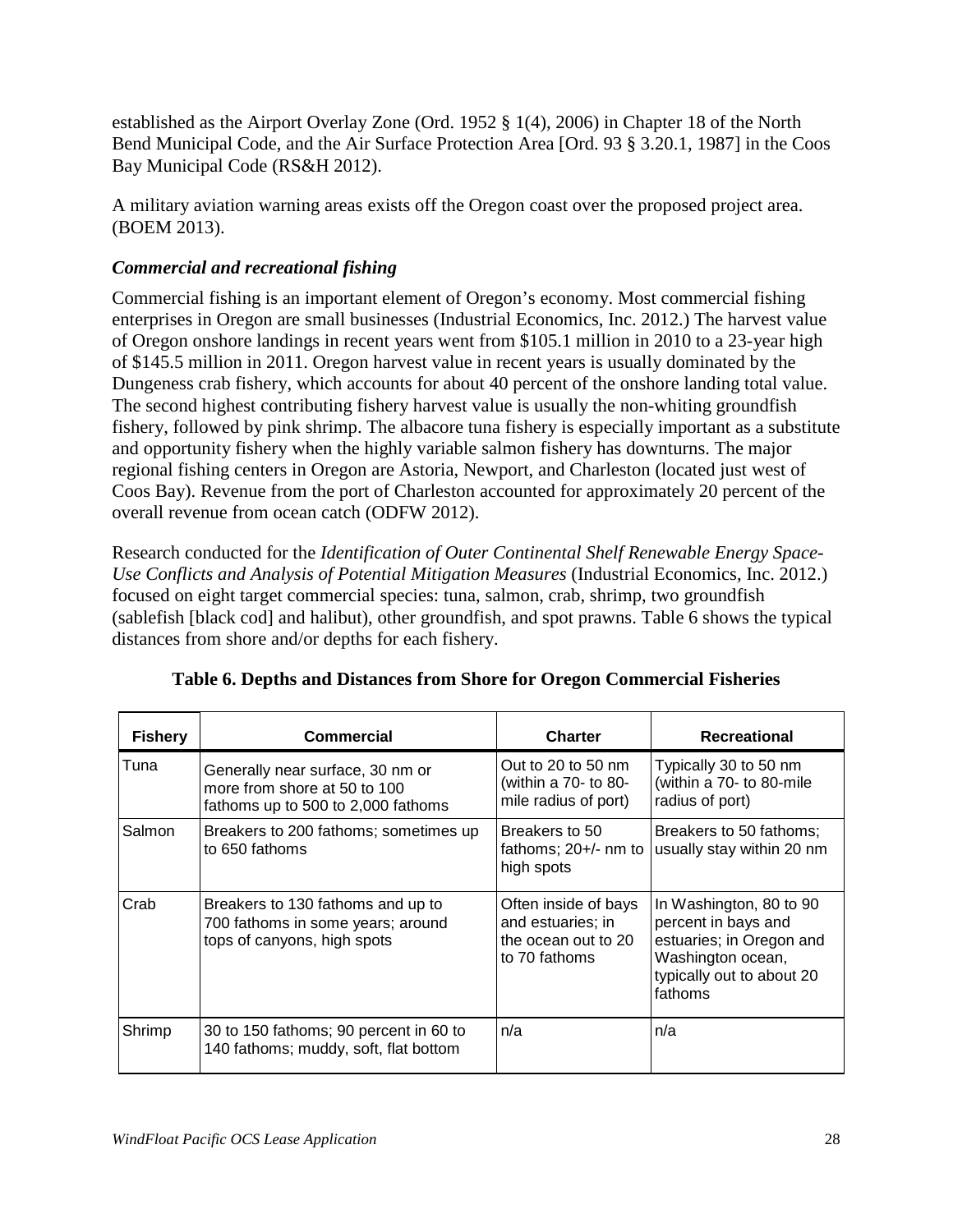| <b>Fishery</b> | Commercial                                                                                              | <b>Charter</b>                                                                                                                         | <b>Recreational</b>                                                                                                                                                                                            |
|----------------|---------------------------------------------------------------------------------------------------------|----------------------------------------------------------------------------------------------------------------------------------------|----------------------------------------------------------------------------------------------------------------------------------------------------------------------------------------------------------------|
|                | Groundfish Breakers to 400 to 700 fathoms; 1,200<br>fathoms for midwater, but nets are not<br>this deep | Bottom fishing very<br>important; within 5<br>nm or 40 fathoms<br>and high spots                                                       | Within 5 nm or 40 fathoms<br>(further if closures were<br>lifted; typically within 30-<br>(within 30-mile radius mile radius of port); mostly<br>of port); look for reefs in pockets of high relief<br>habitat |
| Black Cod      | 100 to 500/650 fathoms                                                                                  | Bottom fishing very<br>important; within 5<br>nm or 40 fathoms<br>(within 30-mile radius<br>of port); look for reefs<br>and high spots | Typically bycatch when<br>fishing for halibut                                                                                                                                                                  |
| <b>Halibut</b> | 22 nm at 100 to 125 fathoms                                                                             | Very valuable<br>fishery; within 40 to<br>100 fathoms; focus<br>on sand or gravel<br>habitat                                           | Within 40 to 100 fathoms;<br>focus on sand or gravel<br>habitat                                                                                                                                                |

Source: Industrial Economics, Inc. 2012

Charleston is a premier sports fishing harbor and one of the state's busiest commercial fishing ports. The primary commercial fishing activity off Coos Bay/Charleston is groundfish trawl, shrimp trawl, Dungeness crab (pot; mostly in state territorial sea), albacore tuna, sablefish (longline and pot), salmon troll, nearshore (hook and line) and groundfish (personal communication, Maggie Sommer, Marine Technical & Data Services Section Leader Oregon Department of Fish and Wildlife, March 12, 2013). The top fishery group coming into the port of Coos Bay based on economic value is the crab fishery (OCMP 2013).

Charter fishing businesses offer overnight trips as well as day trips. Charter operations are dependent on access to particular habitats for some target species (e.g., rocky structures and reefs for bottom fishing, sandy or muddy bottom for crabbing) and on particular water column and current conditions for others (e.g., salmon and tuna) (Industrial Economics, Inc. 2012.).

Recreational boaters (many of whom are also recreational fishermen) travel anywhere from 3 to 40 nm (75 km) from shore. Table 5 lists the general locations of recreational fisheries in the Oregon. The information for recreational fisheries was drawn from guided conversations with stakeholders conducted for a study by Industrial Economics, Inc. (2012).

The primary recreational fishing off Coos Bay/Charleston is private and charter fleet activity targeting salmon, tuna, halibut, groundfish, and crab (the last two primarily in state waters) (personal communication, Maggie Sommer, Marine Technical & Data Services Section Leader Oregon Department of Fish and Wildlife, March 12, 2013). Survey data from recreational fishing vessels out of Coos Bay estuary at the Charleston waterfront indicates that Dungeness crab is 45 percent of the catch, followed by black rockfish (35 percent), blue rockfish (6.9 percent), albacore (4.1 percent) and minor amounts of kelp greenling, yellowtail rockfish, Pacific halibut, copper rockfish, and vermillion rockfish (PSMFC 2012).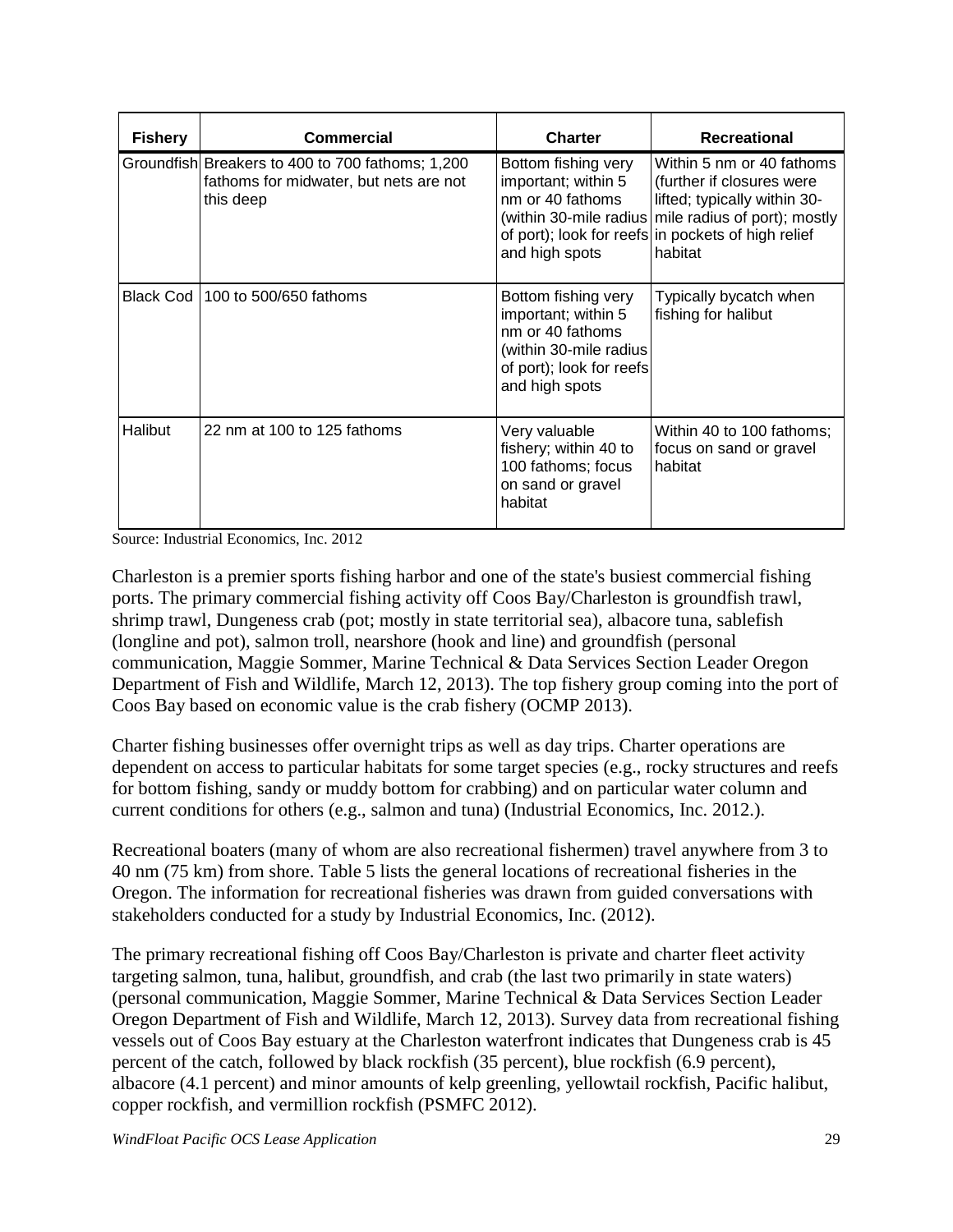#### *Historic and cultural resources*

The Coos Bay watershed was originally inhabited by the ancestors of the modern day Confederated Tribes of Coos, Lower Umpqua, and Siuslaw, and the Coquille Indian Tribe. The area is Oregon's largest coastal estuary and has provided natural resources to local inhabitants for centuries. Coastal tribes lived in permanent villages, usually at the mouths of rivers, where food, firewood, and fresh water were abundant (Beckham 1991). They obtained much of their food, including shellfish, mollusks, and fish, in the intertidal zone. Over time, thick middens of broken shell, cracked rock, charcoal, and other debris built up; these make it possible for archaeologists to identify early village sites. Men hunted waterfowl on bays and coastal lakes; mammals were also hunted for food and fur. Women gathered a variety of berries and camas in coastal areas as well as in the uplands of the Coast Range, where seasonal camps were established (Beckham 1991).

The Oregon State Historic Preservation Office (SHPO) maintains a database of known cultural or archaeological sites. Historic sites (eligible listed and unlisted) along the coast north and south of Coos Bay include:

- Camp Castaway Charleston vicinity, Coos County
- Bal'diyaka Cemetery Coos, Lower Umpqua, Siuslaw Indian Cemetery
- Cape Arago Lighthouse
- Simpson Estate Shore Acres State Park
- Cape Arago State Park
- Squaw Island (At Sunset Bay) natural feature (OPRD 2013)

The National Oceanic and Atmospheric Administration's (NOAA) Office of Coast Survey charts known shipwrecks and other navigational obstructions through the Automated Wreck and Obstruction System (AWOIS). Shipwrecks near Coos Bay include:

- Columbia sunk 2/17/24 north of Coos Bay entrance
- C.A. Smit cargo ship sunk 12/16/23 north of Coos Bay entrance
- Chinook sunk at Coos Head (no date available)
- Arago sunk approximately 3 nm off the coast south of Cape Arago (no date available)
- Brush cargo ship sunk  $4/26/23$  approximately 5 nm off Cape Arago
- Y M S 133 mine layer sunk 2/20/43 approximately 11 nm northwest of the Coos Bay entrance

### (BOEM 2013; NOAA 2013)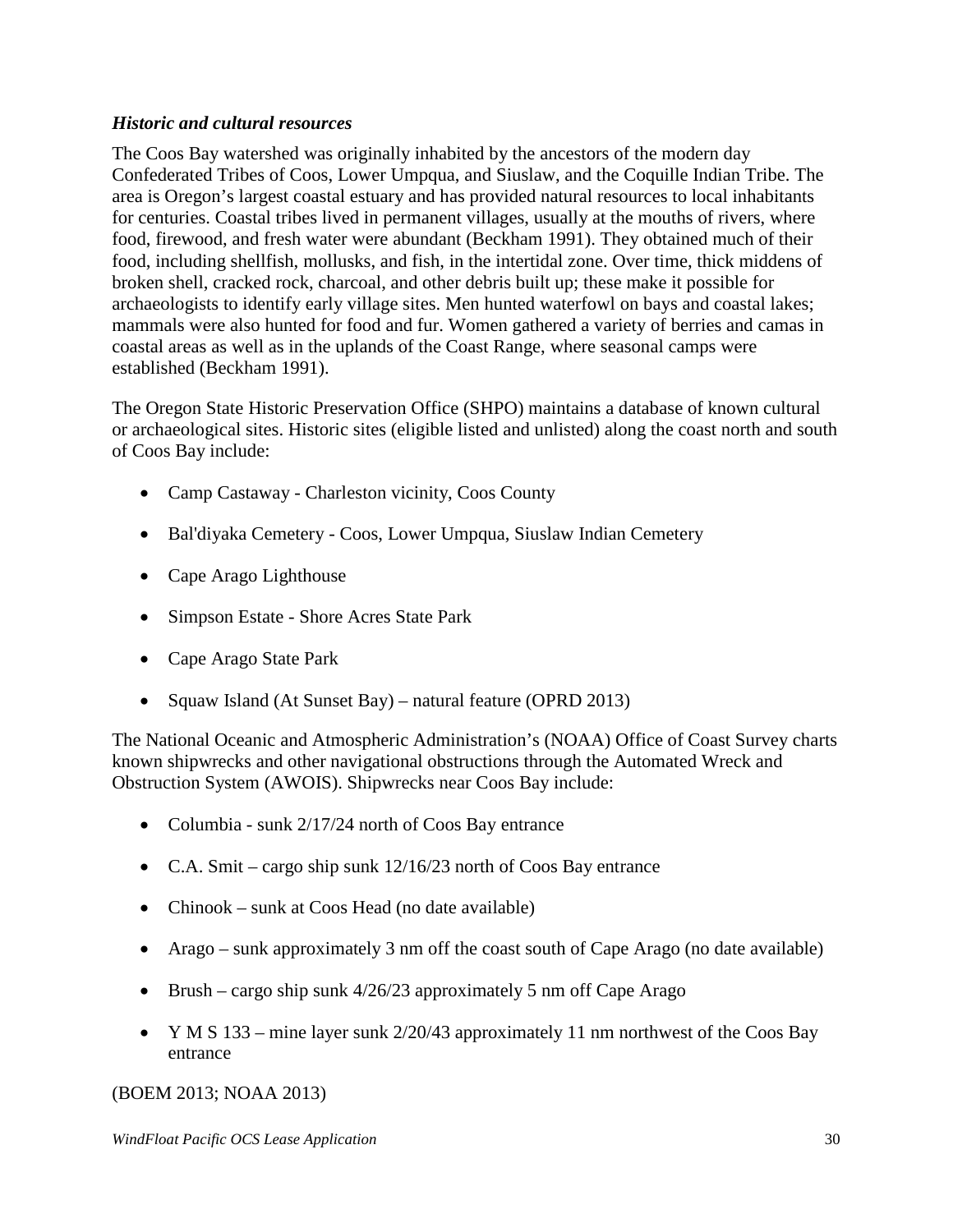#### *Tourism and recreation*

The Coos Bay shoreline offers a variety of outdoor activities including fishing, clamming, wildlife, bird watching, sea lion and whale watching, tours, cycling, and off-road vehicle rides in the dunes. State parks include Sunset Bay, Shore Acres, and Cape Arago located southwest of Coos Bay. Sunset Bay State Park has a small, protected bay that is suitable for swimming, which is unusual for the Oregon coast. Divers, surfers, and boaters also enjoy the warm bay waters. Cape Arago State Park, located on a narrow coastal promontory, is a popular place for viewing Oregon's sea stacks and marine mammals such as seals, sea lions, and whales. Shore Acres State Park has a fully enclosed observation building on a scenic bluff offering ocean views and whale watching (Essentix, undated). Oregon Dunes National Recreation Area, managed by the Suislaw National Forest, is located north of Coos Bay. It is a popular area for off-road vehicle riding, hiking, paddling, wildlife viewing, camping, picnicking, sand play, and beach access.

Whale watching charters are offered by several companies operating out of Coos Bay and Charleston during the gray whale northern migration in early spring. Eco tours for viewing other marine life are offered in the near-shore area along the coast. In addition, whale-watching flights are offered out of Coos Bay.

# *Socioeconomics and environmental justice*

According to data from the Oregon Employment Department (OLMIS 2013), the unemployment rate in Coos County, as of January 2013, was 10.5 percent, while that of Oregon, as a whole, was 8.4 percent. Total nonfarm employment in the County was 20,940 in January 2013, down by 0.9 percent from January 2012. Over the same time period, total nonfarm employment in the state of Oregon increased by 1.2 percent. The 2010 US Census reports median household income in 2009 at \$37,491, and the poverty rate at 16.4 percent (Oregon Demographics 2012).

The largest industry sectors in Coos County, based on 2011 data, are: Government; Trade, Transportation, and Utilities; and Leisure and Hospitality followed by Education and Health Services; Professional and Business Services; and Manufacturing (OLMIS 2013).

The 2010 US Census reports the population of Coos County as 63,043. The median age was 47.3 years; 18.9 percent of the population was under the age of 18, and 21.4 percent of the population was over 65. Race and ethnic groups are reported as shown in Table 7.

| <b>Race/Ethnic Group</b> | <b>Population</b> | <b>Percent of Population</b> |
|--------------------------|-------------------|------------------------------|
| Non-Hispanic             |                   |                              |
| White                    | 54,820            | 87.0 %                       |
| <b>Black</b>             | 234               | 0.4%                         |
| American Indian          | 1,467             | 2.3%                         |
| Asian                    | 644               | 1.0%                         |
| Pacific Islander         | 104               | 0.2%                         |
| Some Other Race          | 75                | 0.1%                         |

### **Table 7. Coos County Race/Ethnic Groups, 2010**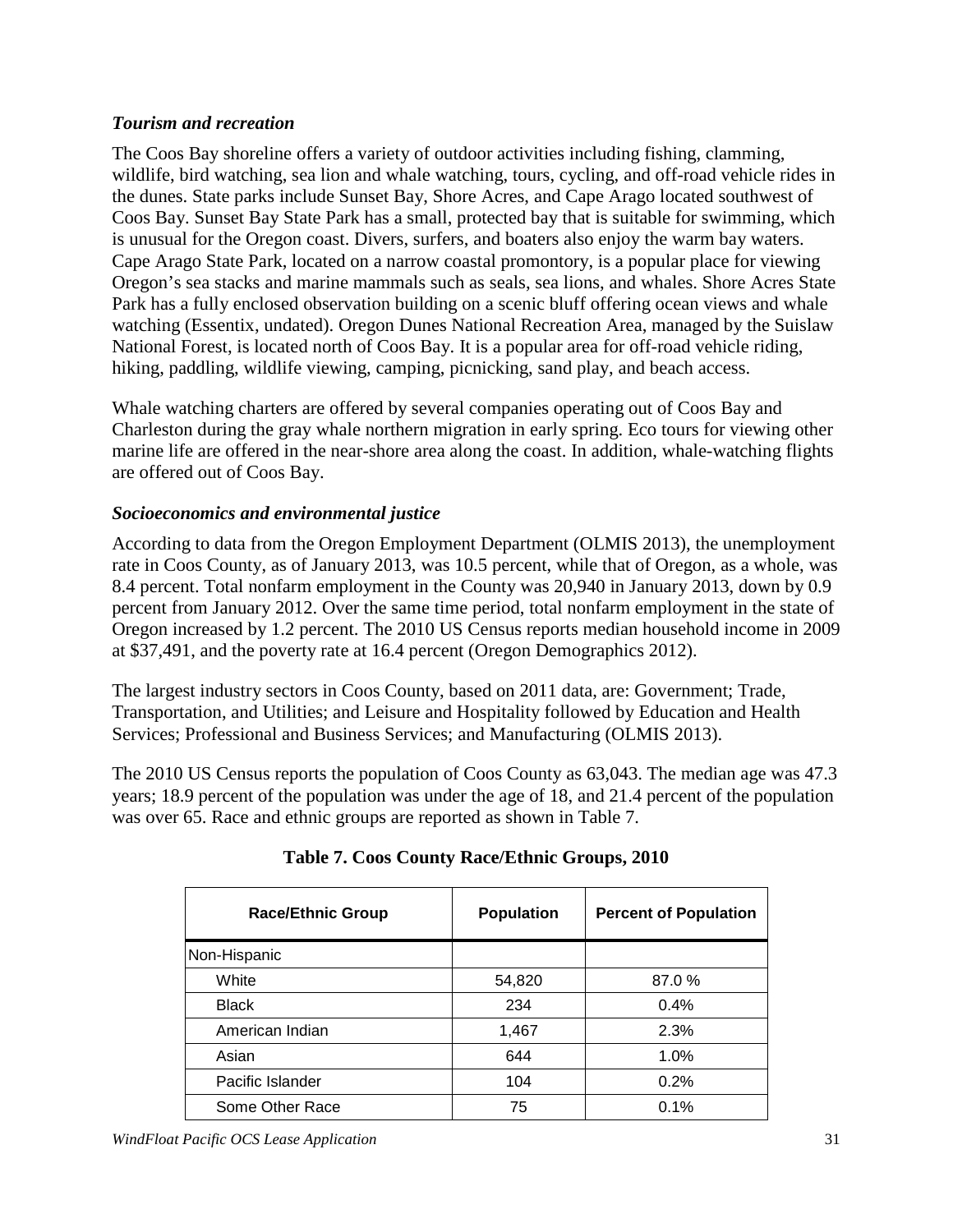| <b>Race/Ethnic Group</b> | <b>Population</b> | <b>Percent of Population</b> |
|--------------------------|-------------------|------------------------------|
| Two or More Races        | 2.308             | $3.7\%$                      |
| Hispanic                 | 3.391             | 5.4%                         |

Source: Census 2010, as cited in Oregon Demographics 2012

#### *Public services, infrastructure, and utilities*

Coos Bay is accessible via air, sea, and road. The North Bend Airport, Newport Municipal Airport, and Portland International Airport are used for air transportation. The major road connecting Coos Bay to nearby communities is US Highway 101. Two bus companies operate in Coos Bay: Greyhound and Porter Stage. While there is commercial freight rail service to Coos Bay, the closest passenger service is provided by Amtrak located in Eugene, Oregon (Norman et al. 2006).

The Oregon International Port of Coos Bay manages the Charleston Marina Complex, which is in the port district of Coos Bay Harbor. The marina supports most recreational and commercial fishing. The majority of the commercial fishing vessels, approximately 95 to 99 percent, moor in Charleston, which provides approximately 550 moorages (Norman et al. 2006).

Coos Bay School District #9 supports 7 public schools (CBD9 2013). Southwestern Oregon Community College is in Coos Bay. University of Oregon is the nearest university and is in Eugene, Oregon.

Water is supplied to local residents by the Coos Bay-North Bend Water Board. Verizon Communications provides telephone communications, and electric power is administered by Pacific Power.

Public safety is provided by the Coos Bay Police Department. The Coos Bay Fire Department responds to fire and safety calls from three distinct fire stations. Local hospitals include the Bay Area Hospital in Coos Bay and the Coquille Valley Hospital in Coquille, Oregon (Norman et al. 2006).

Offshore utility infrastructure includes a natural gas well approximately 9 nm (17 km) southwest of Cape Arago, operated by Shell Oil Company, and four east-west submarine cables approximately 3 nm (6 km) south of Cape Arago (BOEM 2013).

#### *Natural hazards, hazardous materials, offshore dump sites, unexploded ordinance and artificial reefs*

The primary natural hazards that could affect Coos County include coastal erosion, drought, earthquake, flood, landslide, tsunami, wildfire, and wind storms. Coastal erosion occurs throughout the year, but is accelerated during the winter months when storms increase the rate of erosion. Winter wind storms can also cause heavy damage on shore to buildings, utilities, and transportation systems. Riverine flooding occurs frequently in Coos County. Coos County has not experienced any major earthquake events in recent human history. Tsunamis can result from either local earthquake events or distant earthquake events. There have been three tsunamis in recorded history in Coos Bay, in 1946, 1964 (OPDR 2010), and 2011 (Vattiat 2011).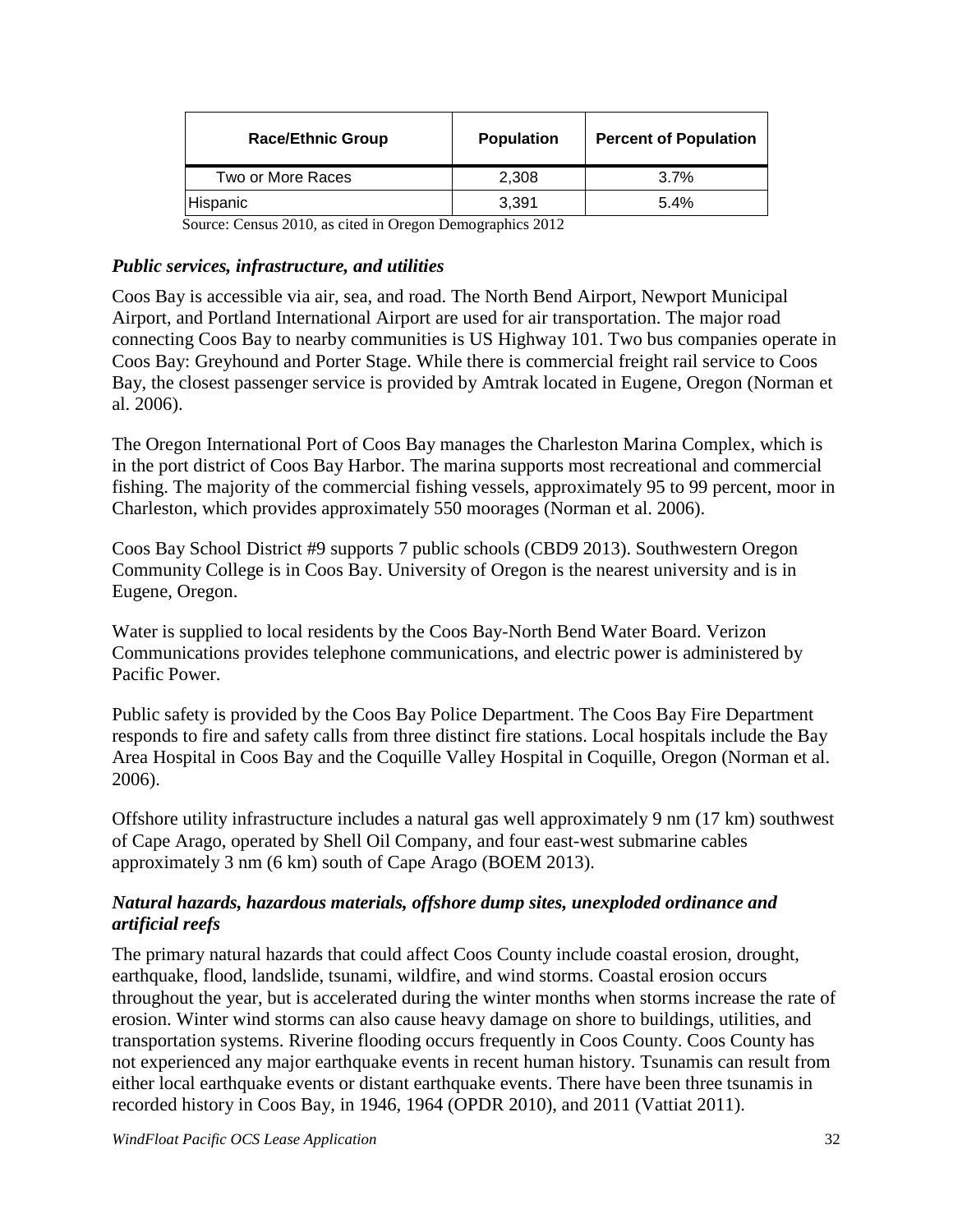Potential geologic hazards to offshore development include groups of short north- to northwesttrending faults between Cape Arago and Heceta Bank. Seismic activity appears to be low within the offshore basin area; however, a significant possibility exists of damage from tsunamis, seafloor mass movement, and liquefaction resulting from earthquakes in adjacent regions, notably the northern California continental margin. Unstable sea-floor conditions resulting from recent subaqueous slides and flows appear to be uncommon, although the presence of locally steep slopes and thick accumulations of unconsolidated sediment with unknown engineering characteristics make site-specific studies of sea-floor stability advisable. Buried zones as large as 73 square miles (190 square kilometers [km2]) in area and 6 to 8 feet (2.0 to 2.5 m) thick of disrupted and rotated acoustic reflectors appear to record episodes of seafloor failure during Pleistocene low stands of sea level. Several folds showing sea-floor relief reflect tectonic instability of the modern upper continental slope along the west margin of the basin. Acoustic anomalies suggestive of shallow gas accumulations cover areas of as much as 5 square miles (12  $km<sup>2</sup>$ ), and combined geophysical and geochemical evidence indicate that gas is being vented at the sea floor in two localities. At one locality, 1.5 miles (2.5 km) west of Cape Arago, samples contained high methane concentrations and equivocal indications of thermogenic hydrocarbon gas. Reduction of the bearing strength of the enclosing sediment by such gas accumulations enhances the possibility of failure; if these accumulations are of thermogenic origin, they may reflect an overpressured zone at depth (Clarke et al. 1985).

Potential manmade hazards include dredge material disposal sites, unexploded ordnance, artificial reefs, and shipwrecks. There is a dredge material disposal site north of the entrance to Coos Bay harbor. It is adjacent to shore and extends out to approximately 3.5 miles (5.5 km) offshore (OCMP 2013). There is no known unexploded ordnance in the project vicinity. However the unexploded ordnance data is not complete. The presence and locations of the unexploded ordnance have been derived from graphical representations recorded on NOAA Raster Navigation Charts (BOEM 2013). There are no known artificial reefs in the project vicinity. Likewise, this is not a complete data set. The presence and location of the artificial reefs have been derived from multiple state websites (BOEM 2013). There are two shipwrecks near shore, one at Coos Head and one north of the entrance to Coos Harbor. Two other shipwrecks are located off the coast, as described above under Historic and cultural resources.

Onshore hazards include multiple hazardous material sites registered in and around Coos Bay under the US EPA reporting requirements. The identified sites include multiple toxic release sites, hazardous waste sites, water discharges, and brownfields around Coos Bay and Charleston (US EPA 2013).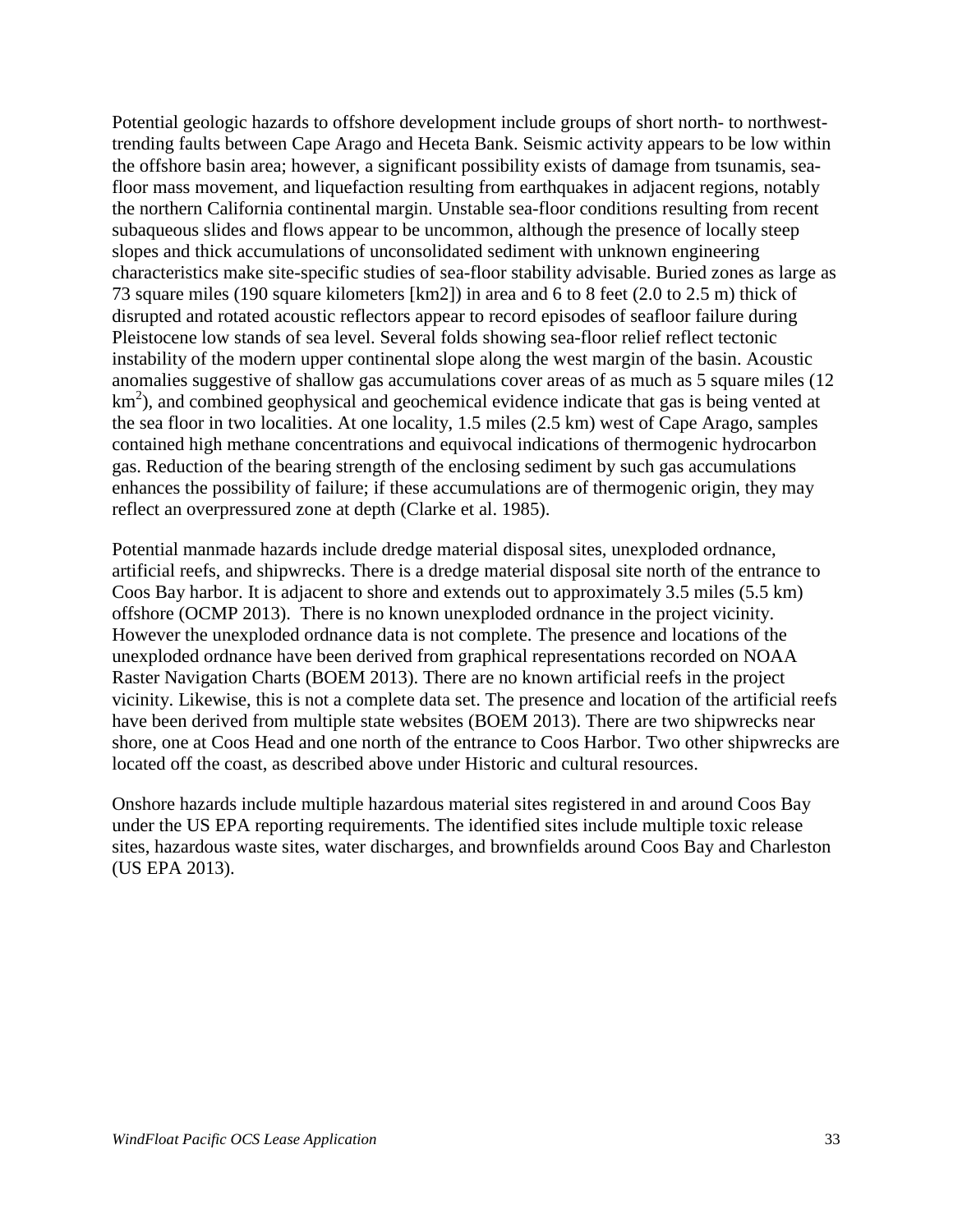#### **e) Conformance with State and Local Energy Planning Initiatives**

Oregon is a leader in advancing renewable energy development through policy mechanisms, incentives, and research and development support, particularly true for renewable ocean energy—wave power and offshore wind. The WindFloat Pacific demonstration project will qualify for the OR renewable portfolio standard (RPS) and is aligned with recent investments through the Oregon Innovation Council, Oregon State University, the Oregon Department of Energy, and the U.S. Department of Energy to develop a new industry around ocean renewables. The project will benefit from recent changes to the Oregon Territorial Sea Plan and ongoing collaboration between state and federal agencies to address planning, siting, and regulating offshore wind and wave power. Oregon State policy support for renewable ocean energy has been justified by its potential benefits, which include development of a new high technology industry and the addition of predictable renewable generation to help firm the western half of Oregon's power grid. Key coordination and standards include:

- **Oregon Renewable Portfolio Standard:** In 2007, Oregon enacted Senate Bill 838 requiring utilities to deliver a percentage of their electricity from qualifying renewable sources by 2025. Portfolio standards are 25% for large utilities, 10% for smaller utilities, and 5% for the smallest utilities. Wind power is eligible for RPS credit and offshore wind represents an area of future potential growth to meet RPS needs.
- **Oregon Territorial Sea Plan and State/Federal Coordination:** Oregon recently updated its Territorial Sea Plan to incorporate considerations for siting and regulating ocean renewable energy. While the TSP jurisdiction extends only to the extent of OR state waters (three nautical miles from shore), the plan provides a strong mechanism for coordination between OR and the Bureau of Ocean Energy Management (BOEM), which regulates offshore renewable energy development in federal waters beyond the three-mile limit. Oregon/BOEM coordination is also ongoing through the BOEM/OR Renewable Energy Task Force, which will play a role in evaluating ocean renewable energy projects.
- **Investing in Renewable Ocean Energy:** Since 2007, the Oregon Innovation Council has invested \$4.2 million in the Oregon Wave Energy Trust, a collaborative non-profit tasked with the sustainable development of wave energy off Oregon's coast. This initial investment has attracted an additional \$10 million in federal and industry funds. Oregon State University leads the Northwest National Marine Renewable Energy Center and is in the process of permitting and developing the Pacific Marine Energy Center test facility for renewable ocean energy devices. While much of this investment has focused on wave energy, the emerging offshore wind industry will benefit greatly from crosscutting research, improved industrial capacity, regulatory coordination, and ongoing relationships with coastal stakeholders and communities.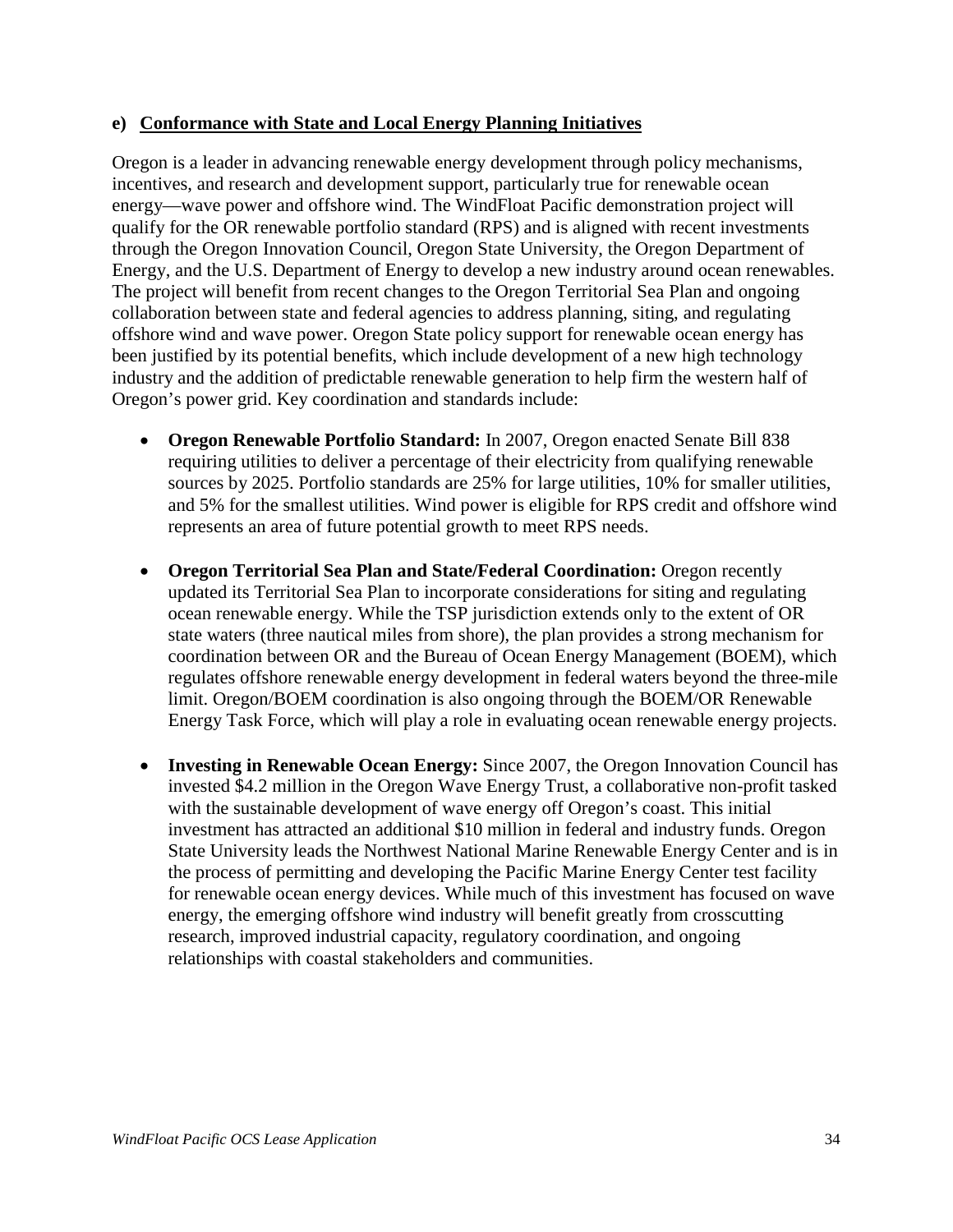## **f) Documentation of Lessee Qualifications**

# **Legal Qualifications**

With headquarters in Seattle, Washington Principle Power is a Nevada corporation and is authorized under the operating rules of its business to hold and operate leases, right-of-way grants, or right-of-use and easement grants for activities that produce, or support production, transportation or transmission of, energy from sources other than oil and gas, on the Outer Continental Shelf (OCS), and right-of-use and easement grants for the alternate use of OCS facilities for energy or marine related activities.

Appendix A includes copies of Principle Power's secretary's certification of the above, and exhibits reflecting the company's Amended and Restated Bylaws and a complete copy of resolutions adopted at the March 11, 2011 meeting of the Board of Directors which confers signing authority to the General Counsel of the company. In addition, the officers of the company are identified.

# **Technical Capability**

Principle Power is the winner of a \$4M financial assistance award from the US Department of Energy. Because of cost share requirements, the budget for the first year's activities is \$5.7 M, and includes milestones related to engineering, permitting and development. The development of the proposal required significant contributions from Principle Power and the other members of the project team. The qualifications and roles of the team are described below. Principle Power's full proposal is included as Appendix H of this document.

The project team's experience spans industries from high-tech manufacturing to offshore construction and oil and gas. The proposed project will leverage the collective know-how of these industry professionals and pair them with lessons learned from Principle Power's full-scale prototype project, which was installed off the coast of Portugal in 2011. Please see Appendix I for an overview of this installation.

Principle Power and partners are committed to the success of the project. Individual organizational staffing levels and resources will be allocated to meet project needs and will not be split across multiple projects. This is further validated through a basic budget analysis (per budget period/ per organization), which yields a maximum resource loading of 14 full-time staff for any one organization.

*Principle Power* – Owner of the WindFloat technology and only one of two companies worldwide with a successful track record for deployment and operation of a multi-megawatt floating wind turbine. A comprehensive description of Principle Power's experience deploying its prototype off of Portugal is included in Appendix I. This description addresses the engineering, permitting and financing aspects of that project.

Principle Power will lead the proposed WindFloat Pacific project and will provide project management, engineering, operational and health and safety services to the project. Principle Power is a project management, design and engineering firm, whose business model entails the sale of WindFloats in offshore wind markets around the world.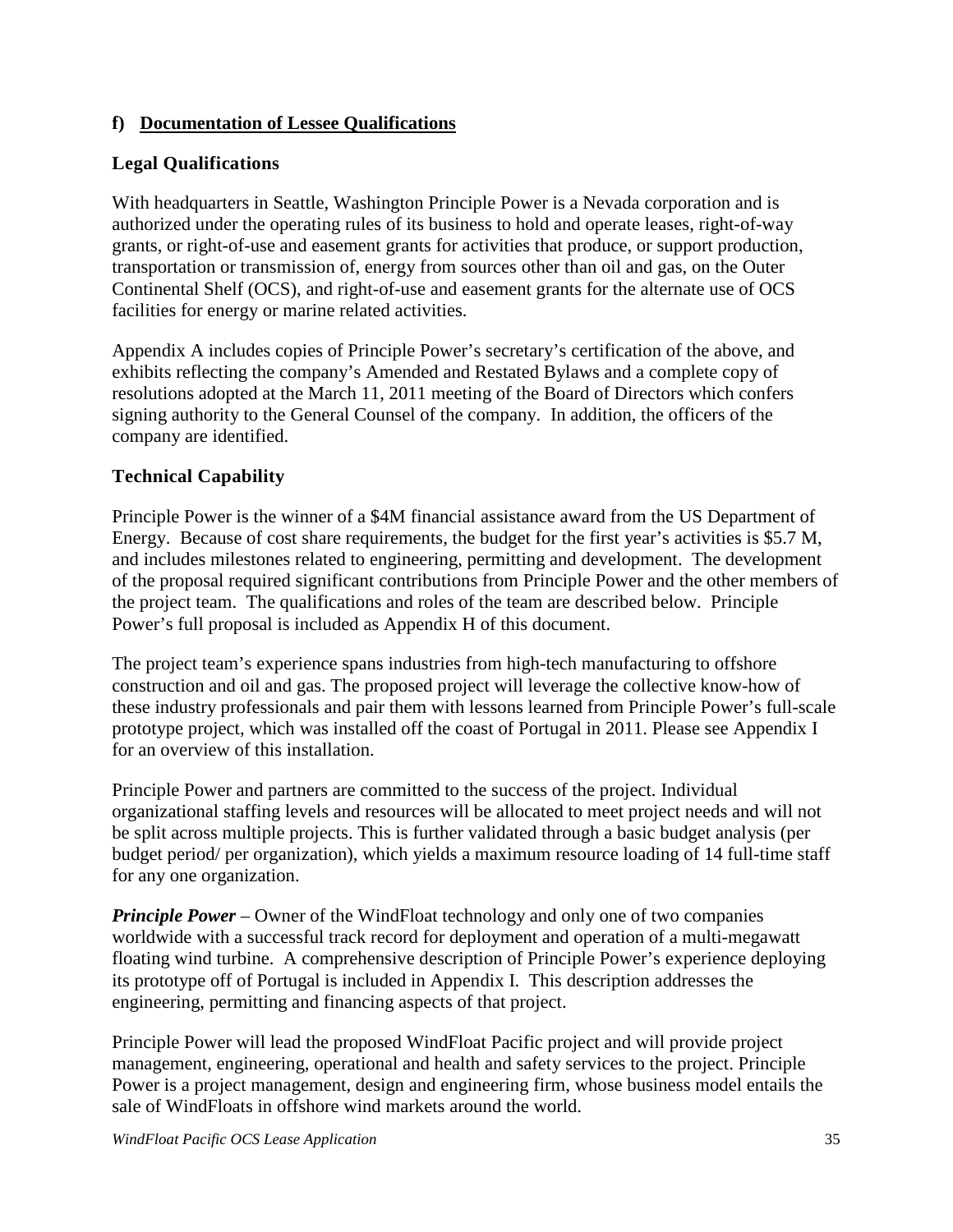*Houston Offshore Engineering* – Houston Offshore Engineering is a provider of engineering services to support offshore oil and gas and renewables developments with specialty in deepwater projects. Houston Offshore Engineering was founded in 2004, and staff members have played key roles for the engineering and/or delivery of a variety of offshore facilities worldwide for nearly 20 years. This highly experienced team is uniquely qualified to perform conceptual studies through detailed design, produce fabrication drawings, and provide construction support. Houston Offshore Engineering will assist the Principle Power engineering team and supplement the already considerable knowledge base available to the project. Houston Offshore Engineering participated in a similar collaborative capacity with Principle Power engineering in the full-scale WindFloat prototype project.

*International Port of Coos Bay* – Deep-water port in southern Oregon that is currently developing critical infrastructure in support of the Jordan Cove Energy Project. Further development funds have been allocated to the creation of a multi-purpose berth that will serve as an ideal load-out and shore-based service facility for WindFloat units.

*Pacific Northwest National Laboratory* – Pacific Northwest National Laboratory is one of ten DOE national laboratories managed by DOE's Office of Science. Pacific Northwest National Laboratory leads the identification and risk-based assessment of environmental effects of ocean energy development and offers significant resources in the study of atmospheric sciences. Pacific Northwest National Laboratory will take on a lead role in permitting activities and metocean resource assessment and definition.

*National Renewable Energy Lab (NREL)* – NREL is the only national laboratory solely dedicated to advancing renewable energy and energy efficiency technologies from concept to commercial application. NREL has over 20 years of experience in the wind industry relative to wind turbine design, power prediction, and wind resource assessment. NREL's participation in Principle Power's prototype project offers keen third-party knowledge of the offshore system proposed. NREL will support the project on wind resource characterization, wake/performance modeling, and techno economic analysis.

*Siemens Wind Power* – Siemens Wind Power is a leading supplier of wind power solutions for onshore, offshore and coastal sites, with an innovative 6 MW direct drive machine currently undergoing prototyping and commercially available in 2014. In 2011, Siemens introduced the new its new wind turbine with a power rating of 6.0 MW available with rotor diameters of 120 and 154 meters. Based on Siemens Direct Drive technology, the 6.0 MW turbines have 50 percent fewer moving parts than comparable geared machines and a tower head mass of less than 350 tons. As of January 2012, Siemens Wind Power has installed more than 9,800 wind turbines with a cumulative installed capacity of 13,700 MW. Siemens will provide support services to the project engineering team relative to the turbine. A detailed turbine supply agreement and scope will be developed during budget period 2 in anticipation of a construction ready project outcome.

*MacArtney Underwater Technology Group (MAC) –* MAC is a global supplier of underwater technology specializing in design, manufacture, sales, and service of a wide range of systems to offshore operators and the renewable energy sector. MAC will have primary responsibility for offshore grid and interconnection design. MAC also participated in the full-scale prototype project and has an intimate understanding of the needs of the WindFloat.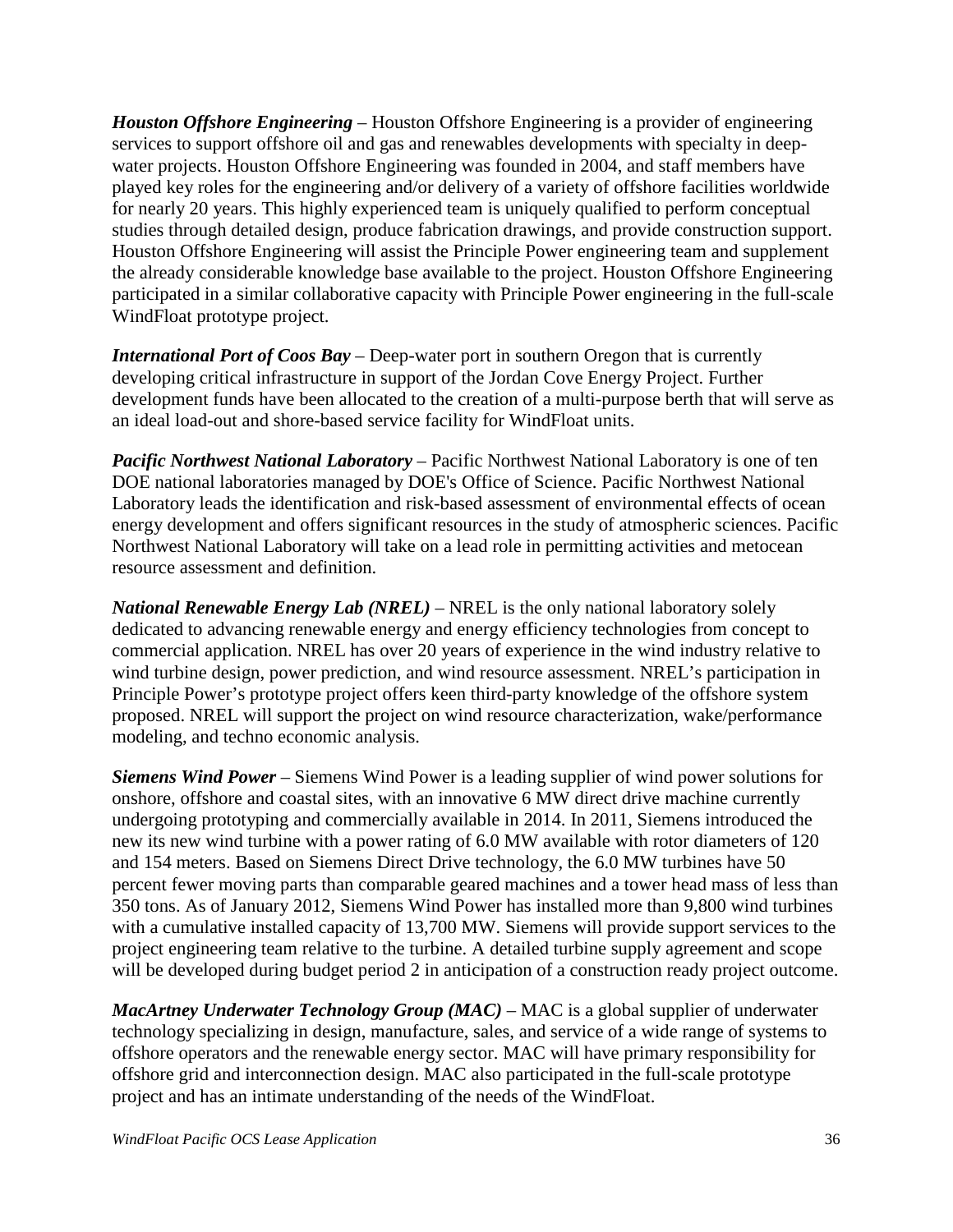*RPS Evans Hamilton –* Established in 1971, RPS Evans Hamilton are survey and site characterization consultants with a wealth of experience to draw upon including specialized personnel with many years of knowledge in oceanography as well engineering, mechanical and marine disciplines. RPS Evans Hamilton will act as the primary initial site survey and offshore site characterization investigator. The company has locations in Houston, Texas; Seattle, Washington; and Charleston, South Carolina.

*Herrera Environmental Consultants (Herrera)* – Established in 1980, Herrera's interdisciplinary teams of scientists, engineers, planners, and regulatory specialists provide scientifically defensible and realistic solutions to complex resource challenges facing businesses, municipalities, utilities, and government agencies. Herrera has the specific expertise necessary to address key challenges facing ocean energy development and is experienced with marine environmental compliance. Herrera offers complete permitting, planning, and environmental services to support energy developments.

*Forristall Ocean Engineering* – George Forristall, the principal of Forristall Ocean Engineering is well known amongst the oil and gas industry for over 30 years of work specific to the generation of project metocean design basis. Forristall Ocean Engineering will assist Principle Power and Pacific Northwest National Laboratory with both the metocean and project design basis to be defined for the WindFloat Pacific project.

*American Bureau of Shipping* – American Bureau of Shipping is one of the foremost classification societies of offshore floating structures (semi-submersible and spar) and third-party overseer on the WindFloat Prototype design, construction, and installation. American Bureau of Shipping provided the first classification services to the offshore industry in 1958 and has remained at the forefront of setting industry standards and technical guidance ever since. Currently, American Bureau of Shipping is the world leader in classification of offshore structures including TLP's, SEMI's, Spars and FPSO's. American Bureau of Shipping has in recent years spent considerable effort on floating offshore wind turbine technologies, both in regard to research and project participation including certification of Principle Power's full-scale prototype WindFloat.

*Det Norske Veritas* – Det Norske Veritas is an independent foundation charged with safeguarding life, property, and the environment, with specific expertise in offshore turbine certification and structures. Det Norske Veritas has committed to re-certification of the SWT 6.0 for use on the WindFloat foundation for the project. Det Norske Veritas has had a long-standing relationship as a key certification provider to Siemens Wind Power and is currently involved with the Siemens offshore wind turbines as well as their new "direct drive" development. Furthermore, Det Norske Veritas worked on previous Principle Power projects inclusive of the 2 MW prototype to develop a turbine load model in FAST. In 2009, Det Norske Veritas issued the industry's first Guideline for Offshore Floating Wind Turbine Structures.

*Holland & Hart LLP* - Holland & Hart is a leading national law firm, with particular experience in energy and natural resources on public lands. The firm has supported energy developers with renewable conventional energy leasing on federal, state and private lands, development of transmission, pipeline and other infrastructure, and all forms of permitting and NEPA reviews. Holland & Hart serves as US counsel to Principle Power.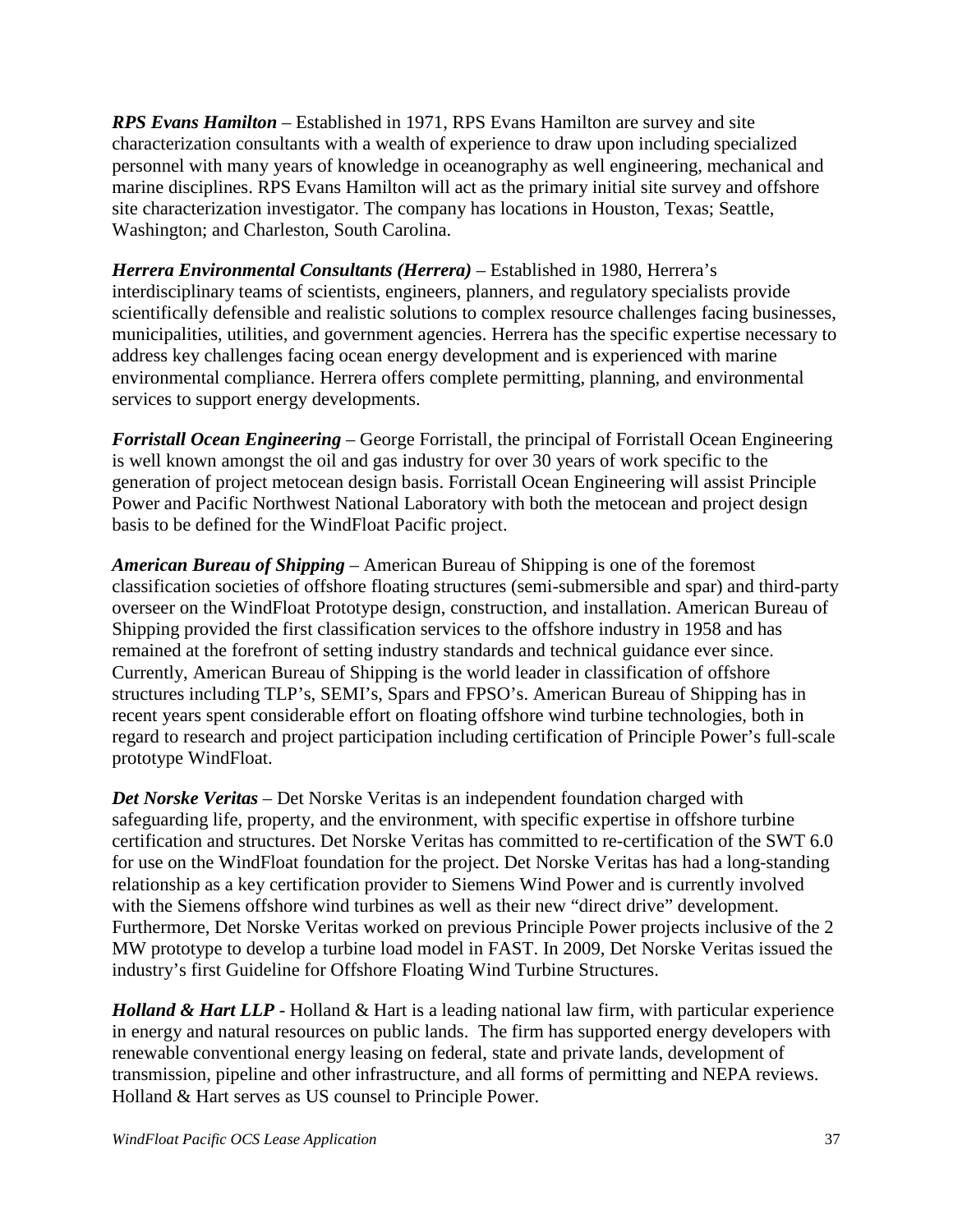### **Financial Capability**

Principle Power is one of seven winners of a \$4M financial assistance award from the US Department of Energy designed to deploy Advanced Offshore Wind Technology Demonstration Projects. These funds, in addition to approximately \$1.7M in cost share contributions from Principle Power and project partners, account for and are sufficient for initial project activities. This is the first phase (Budget Period 1) of a potential \$51 M in total project funding from the USDOE.

In the spring of 2014, DOE will make a 'down-select' decision, by which the agency will select three projects from the original seven for continued funding in Budget Period 2. DOE plans to support each of these projects with an additional \$6M (in the form of an amended financial assistance award); there will be a 20% cost share requirement. Funding for Budget Period 1 and 2 are sufficient for Principle Power to move forward with the lease request.

Should Principle Power be successful in meeting project milestones in Budget Period 2, the project will then have access to an additional \$40M of federal funding, with a 50% cost share requirement. Subject to Congressional appropriations, \$13.3 M will be made available in Budget Periods 3, 4 and 5. In total, these federal contributions effectively reduce the capital requirements for the project by \$51M. As Principle Power is not, and does not intend to be, a project owner, an outside developer/project owner will meet the balance of the project's budget.

### *Experience with Similar Project*

In the period from 2009 to 2011, Principle Power was successful in raising over \$25M for the engineering design, fabrication and installation of its prototype WindFloat off the coast of Portugal. Funding for the project came from the Portuguese government and from a joint venture, called WindPlus, that was established to sponsor the prototype deployment and engage in other development activities featuring the WindFloat in Portuguese waters. In addition to Principle Power, members of the joint venture include Energias du Portugal (EDP – one of the world's largest wind energy operators), Repsol (Spanish oil company), A. Silva Matos (Portuguese manufacturer/fabricator), Vestas (wind turbine OEM) and government innovation funds. A total of four contracts were awarded for project implementation:

- A turbine supply contract including engineering, procurement, installation was awarded to Vestas;
- A turbine operation and maintenance contract was awarded to Vestas;
- A Turnkey contract for the WindFloat system, including hull, mooring and electrical cable design, procurement, fabrication, installation was awarded to Principle Power;
- A WindFloat operation and maintenance contract was awarded to Principle Power.

Additional details about this project can be found in Appendix I.

There have been no bankruptcies or other adverse financial proceedings against Principle Power over the last five years.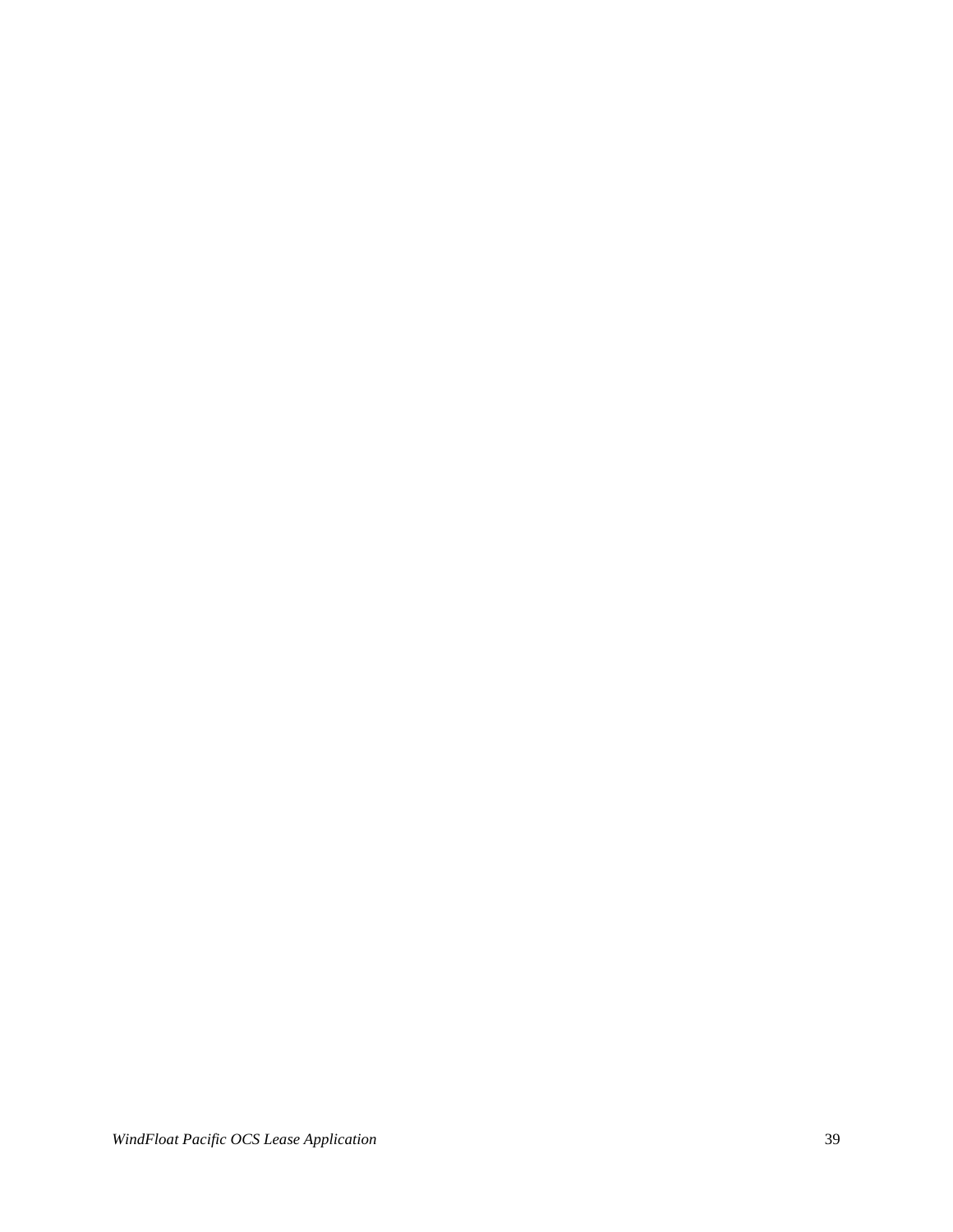#### **REFERENCES**

Ahlén, Ingemar, L. Bach, H.J. Baagøe, J. Pettersson. 2007. S. *Bats and offshore wind turbines studied in southern Scandinavia.* Swedish Environmental Protection Agency. Stockholm, Sweden.

Animal Planet. Undated. "Saltwater Fish: Introduction to Skates and Rays." Accessed March 25, 2013. [http://animals.howstuffworks.com/fish/skate-and-ray-info.htm.](http://animals.howstuffworks.com/fish/skate-and-ray-info.htm)

Beckham, Steven Dow. 1991. "The Oregon Coast." In: *The First Oregonians, An Illustrated Collection of Essays on Traditional Lifeways, Federal-Indian Relations, and the State's Native People Today*. Edited by Carolyn M. Buan and Richard Lewis, pp. 2-7. Oregon Council for the Humanities, Portland, Oregon.

BLM. 2006. "Final North Spit Plan: an update to the Coos Bay Shorelands Plan of 1995." Bureau of Land Management, Umpqua Field Office. December 2006. Accessed March 12, 2013. [www.blm.gov/or/districts/coosbay/plans/files/North\\_Spit\\_Plan.pdf](http://www.blm.gov/or/districts/coosbay/plans/files/North_Spit_Plan.pdf)

BOEM. 2013. Multipurpose Marine Cadastre. Bureau of Ocean Energy Management and National Oceanic and Atmospheric Administration. Accessed March 22, 2013. <http://csc.noaa.gov/mmcviewer/>

CBD9. 2013. Coos Bay School District 9. Accessed on April 6, 2013: [http://cbd9.net/#](http://cbd9.net/)

Clarke, Samuel H., Jr., Michael E. Field, and Carol A. Hirozawa. 1985. Reconnaissance Geology and Geologic Hazards of the Offshore Coos Bay Basin, Oregon. . United Stated Geologic Survey bulletin #1645.

Cryan, P.M. & Brown A.C. 2007. Migration of bats past a remote island offers clues towards the problem of bat fatalities at wind turbines. *Biological Conservation*, 139: 1-11

Elliott, D.; Holliday, C.; Barchet, W.; Foote, H.; Sandusky, W. (1987). Wind Energy Resource Atlas of the United States. DOE/CH 10093-4, Golden, Colorado: Solar Energy Research Institute.

Elliott, D.; Schwartz, M. (2006). Wind Resource Mapping for United States Offshore Areas: NREL/CP-500-40045. Golden, Colorado: NREL, 12 pp

Essentix. Undated. "Welcome to Coos Bay, Oregon." Accessed March 25, 2013. <http://www.el.com/to/coosbay/>

Homefacts. 2013. "Coos Bay Air Quality." Accessed on March 20, 2013. <http://www.homefacts.com/airquality/Oregon/Coos-County/Coos-Bay.html>

Industrial Economics, Inc. 2012. "Identification of Outer Continental Shelf renewable energy space-use conflicts and analysis of potential mitigation measures." OCS Study BOEM 2012-083. US Department of the Interior, Bureau of Ocean Energy Management, Herndon, VA.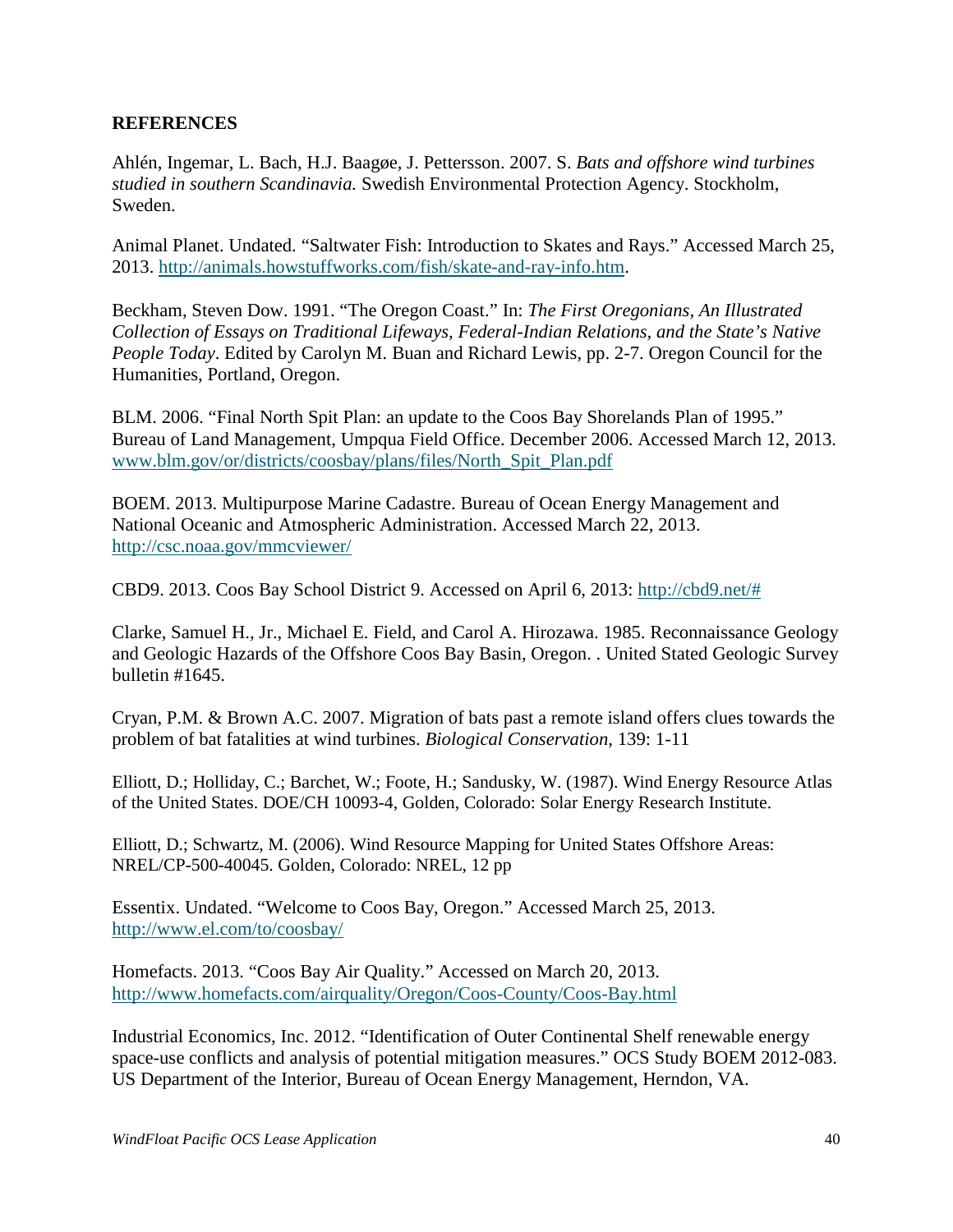Kaplan, B., C. J. Beegle-Krause, D. French McCay, A. Copping, S. Geerlofs, eds. 2010. "Updated Summary of Knowledge: Selected Areas of the Pacific Coast." OCS Study BOEMRE 2010-014. US Dept. of the Interior, Bureau of Ocean Energy Management, Regulation, and Enforcement, Pacific OCS Region, Camarillo, CA.

Musial and Butterfield. 2004. Future for Offshore Wind Energy in the United States. NREL/CP-500-36313 in Energy Ocean Proceedings. Palm Beach, Florida .

Nelson, W. G., J. L. Hyland, H. Lee II, C. L. Cooksey, J. O. Lamberson, F. A. Cole, and P. J. Clinton. 2008. *Ecological Condition of Coastal Ocean Waters along the U.S. Western Continental Shelf:* 2003. EPA 620/R-08/001, US Environmental Protection Agency, Office of Research and Development, National Health and Environmental Effects Research Laboratory, Western Ecology Division, Newport, OR 97365; and NOAA Technical Memorandum NOS NCCOS 79, NOAA National Ocean Service, Charleston, SC 29412-9110.

NOAA. 2013. "AWOIS Download: Region 13." Automated Wreck and Obstruction System. National Oceanic and Atmospheric Administration, Office of Coast Survey. Accessed April 3, 2013. <http://www.nauticalcharts.noaa.gov/hsd/AWOIS.php?region=13>

NOAA Fisheries. 2013. "Endangered and Threatened Marine Species." Last update April 5, 2013. National Oceanic and Atmospheric Administration, National Marine Fisheries Service. Accessed April 5, 2013:<http://www.nmfs.noaa.gov/pr/species/esa/>

Norman, K., J. Sepez, H. Lazrus, N. Milne, C. Package, S. Russell, K. Grant, R. Petersen, J. Primo, M. Styles, B. Tilt and I. Vaccaro. 2006. "Community Profiles for West Coast and North Pacific Fisheries: Washington, Oregon, California, and Other U.S. States." NOAA Fisheries, Northwest Fisheries Science Center website. Accessed April 5, 2013. <http://www.nwfsc.noaa.gov/research/divisions/sd/communityprofiles/>

NREL. 2010. Assessment of Offshore Wind Energy Resources for the United States. Technical Report NREL/TP 500-45889. Prepared by M. Schwartz, D. Heimiller, S. Haymes, and W. Musial National Renewable Energy Laboratory. Golden, Colorado.

NWFSC. 2012. "Physical Oceanographic Considerations." Last modified July 31, 2012. NOAA Fisheries Service, Northwest Fisheries Science Center. Accessed March 19, 2013. <http://www.nwfsc.noaa.gov/research/divisions/fed/oeip/ja-physical-oceanographic-factors.cfm>

NWFSC and OSU. 2013. "PaCOOS: West Coast Habitat Portal." NOAA Fisheries, Northwest Fisheries Science Center, and Active Tectonics Seafloor Mapping Lab, Oregon State University. Accessed March 19, 2013. <http://pacoos.coas.oregonstate.edu/MarineHabitatViewer/viewer.aspx>

Oberrecht, Kenn. Undated. "The Geology of Coos Bay." Oregon Department of State Lands website. Accessed March 12, 2013. [www.oregon.gov/dsl/SSNERR/docs/EFS/EFS24geoCB.pdf](http://www.oregon.gov/dsl/SSNERR/docs/EFS/EFS24geoCB.pdf)

Oceana. 2011. *Protecting the Oregon Coast – Identifying and Protecting Important Ecological Areas*. Oceana. Washington D.C.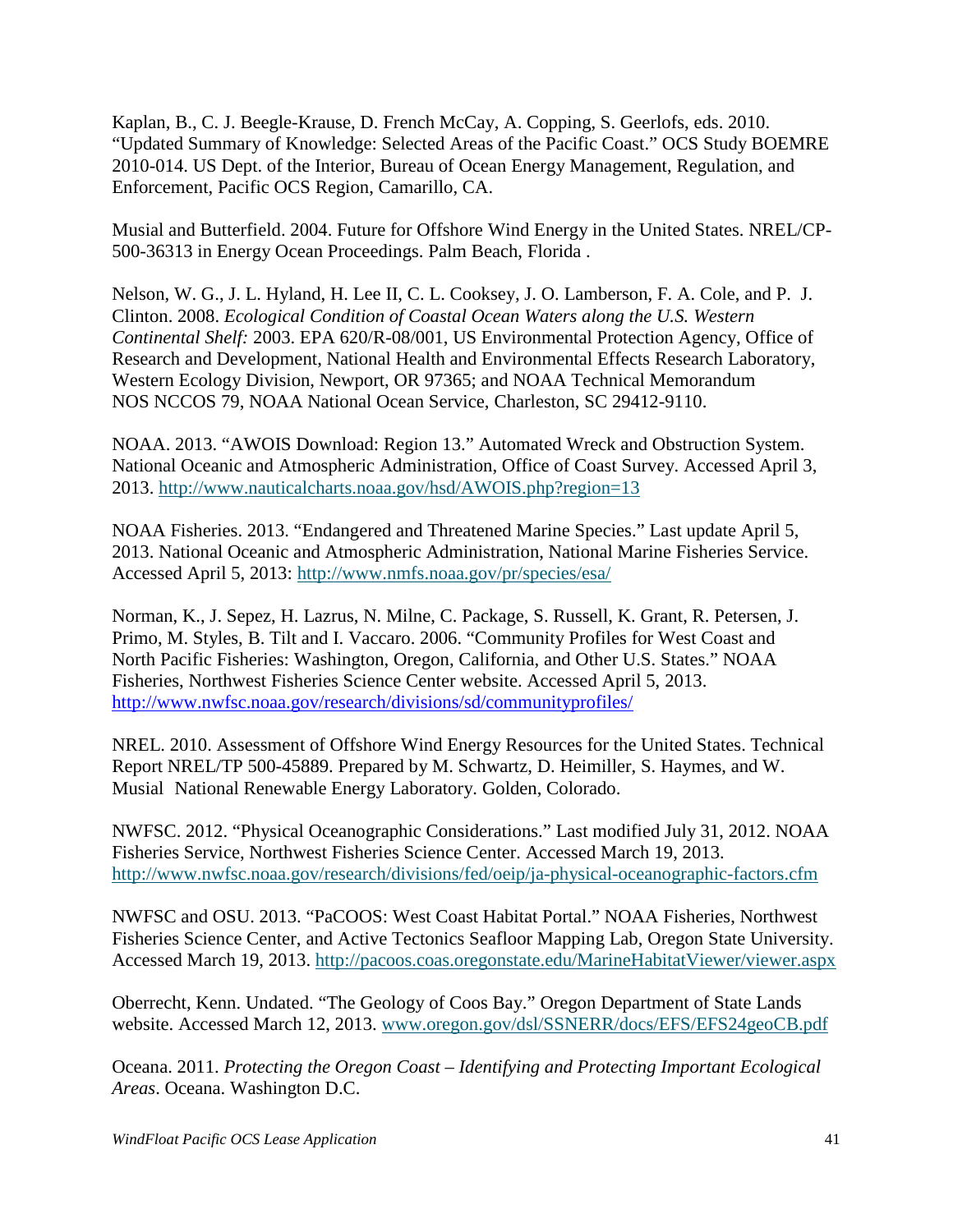OCMP. 2013. "Oregon MarineMap," Oregon Coastal Management Program. Accessed March 12, 2013. [http://oregon.marinemap.org](http://oregon.marinemap.org/)

ODFW. 2006. The Oregon Nearshore Strategy. Oregon Department of Fish and Wildlife. Newport, Oregon.

ODFW. 2011. "Oregon Wildlife Species: Sport Fish Species of Oregon." Last update December 20, 2011. Accessed March 22, 2013. <http://www.dfw.state.or.us/species/fish/index.asp>

ODFW. 2012. "Oregon Commercial Fishing Industry Economic Contributions in 2011 and Outlook for 2012." Briefing Report Version 1.3. Prepared for Oregon Department of Fish and Wildlife and Oregon Coastal Zone Management Association by The Research Group, Corvallis, Oregon, with assistance from Oregon State University Coastal Oregon Marine Experiment Station, Newport, Oregon.

OLMIS. 2013. "Region 7, Economy." Oregon Labor Department, Oregon Labor Market Information System. Accessed March 12, 2013. olmis.emp.state.or.us/Regions?area=000007&page=2

OPDR. 2010. "Coos County Multi-Jurisdictional Natural Hazards Mitigation Plan." Prepared for Coos County and the cities of Bandon, Coos Bay, Coquille, Lakeside, Myrtle Point, North Bend, and Powers by the Oregon Partnership for Disaster Resilience, Eugene, Oregon.

Oregon Coastal Atlas. 2013. "Oregon Coastal Atlas: Maps."Accessed March 20, 2013. <http://coastalatlas.net/index.php/maps>

Oregon Demographics. 2012. "Coos County Demographics – Census Data for Coos County, OR." Accessed March 12, 2013. [www.oregon-demographics.com/coos-county-demographics](http://www.oregon-demographics.com/coos-county-demographics)

OPRD. 2013. "Oregon Historic Sites Map." Oregon Parks and Recreation Department: Heritage Programs: State Historic Preservation. Accessed April 3, 2013. <http://maps.prd.state.or.us/histsites/historicsites.html>

Pacific Energy Ventures et al. 2012. West Coast Environmental Protocols Framework: Baseline and Monitoring Studies Final Report. Prepared for Bureau of Ocean Energy Management by Pacific Energy Ventures, Portland, Oregon.

PFMC. 2012. "Habitat and Communities: Habitat." Last update September 4, 2012. Pacific Fishery Management Council. Accessed March 22, 2013. http://www.pcouncil.org/habitat-andcommunities/habitat/

PSMFC. 2012. "RecFIN: Recreation Fisheries Information Network." Pacific States Marine Fisheries Commission. Accessed March 18, 2013. [http://www.recfin.org/data/sample\\_data/sampled-fishing-sites](http://www.recfin.org/data/sample_data/sampled-fishing-sites)